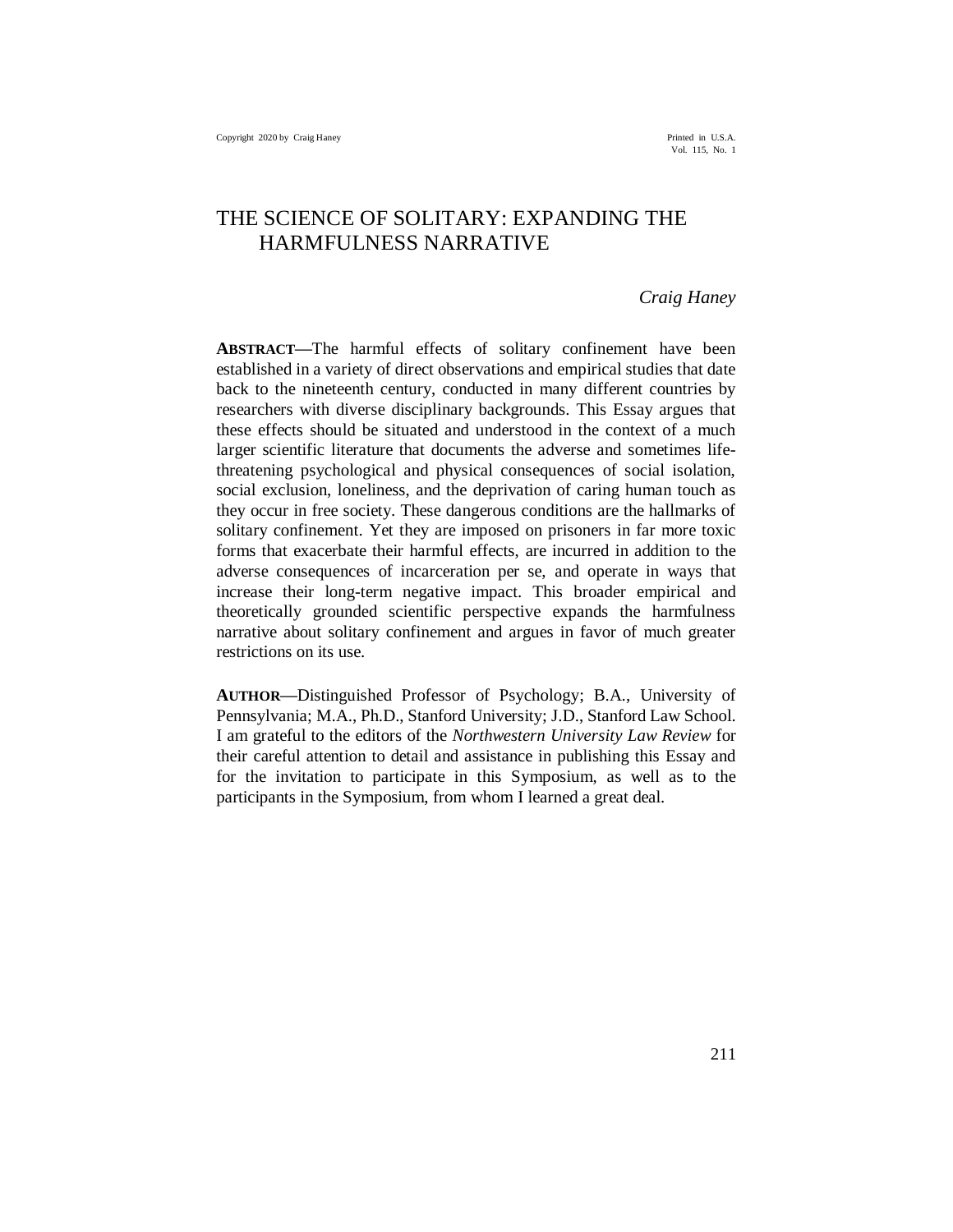#### N O R T H W E S T E R N U N I V E R S I T Y L A W R E V I E W

| L  | THE EFFECTS OF SOLITARY CONFINEMENT ARE SITUATED WITHIN A BROAD      |  |
|----|----------------------------------------------------------------------|--|
|    |                                                                      |  |
| H. |                                                                      |  |
|    | III. THE EFFECTS OF SOLITARY CONFINEMENT ARE COMPOUNDED BY THE       |  |
|    |                                                                      |  |
|    | IV. THE LEGACY OF SOLITARY CONFINEMENT: THE PERSISTENCE OF ISOLATION |  |
|    |                                                                      |  |
|    |                                                                      |  |

#### **INTRODUCTION**

Knowledge about the psychological and physical harms inflicted by solitary confinement has evolved considerably over the last several decades.<sup>1</sup> Ironically, growing awareness of its serious adverse effects coincided with the increasingly widespread use of the practice during the era of mass incarceration that began in the 1970s.<sup>2</sup> This recent several-decade period of prison growth also represents the "modern era" of solitary confinement in corrections, in contrast to its widespread—and, for a time, nearly universal use in the nineteenth century. Over a century ago, the terrible effects that solitary confinement had on prisoners led to condemnation of the practice

<sup>&</sup>lt;sup>1</sup> "Solitary confinement" is a term of art in corrections, one whose longstanding negative connotations have spawned a number of seemingly less pejorative alternative descriptors across different jurisdictions (including "administrative segregation," "close management," "security housing," and what appears to be the current favorite, "restrictive housing"). In this Essay, I will use the original term to encompass all of these variations. From a psychological perspective, "solitary confinement" is defined less by the purpose for which it is imposed, or the exact amount of time during which prisoners are confined to their cells, than by the degree to which they are deprived of normal, direct, meaningful social contact and denied access to positive environmental stimulation and activity. Thus, even a regime incorporating a considerable amount of out-of-cell time during which a prisoner is simultaneously prohibited from engaging in normal, direct, meaningful social contact and positive stimulation or programming would still constitute a painful and potentially damaging form of solitary confinement. Especially in a prison context, the terms "normal" and "direct" mean that the contact itself is not mediated or obstructed by bars, restraints, security glass or screens, or the like. "Meaningful" refers to voluntary contact that permits purposeful activities of common interest or consequence that takes place in the course of genuine social interaction and engagement with others.

<sup>&</sup>lt;sup>2</sup> For several different perspectives on this pivotal era in the United States' criminal justice history and its consequences for prisoners and the larger society from which they were drawn, see MICHELLE ALEXANDER, THE NEW JIM CROW: MASS INCARCERATION IN THE AGE OF COLORBLINDNESS (rev. ed. 2012); MARIEKE LIEM, AFTER LIFE IMPRISONMENT: REENTRY IN THE ERA OF MASS INCARCERATION (2016); NAT'L RESEARCH COUNCIL OF THE NAT'L ACADS., THE GROWTH OF INCARCERATION IN THE UNITED STATES: EXPLORING CAUSES AND CONSEQUENCES (Jeremy Travis, Bruce Western & F. Stevens Redburn eds., 2014).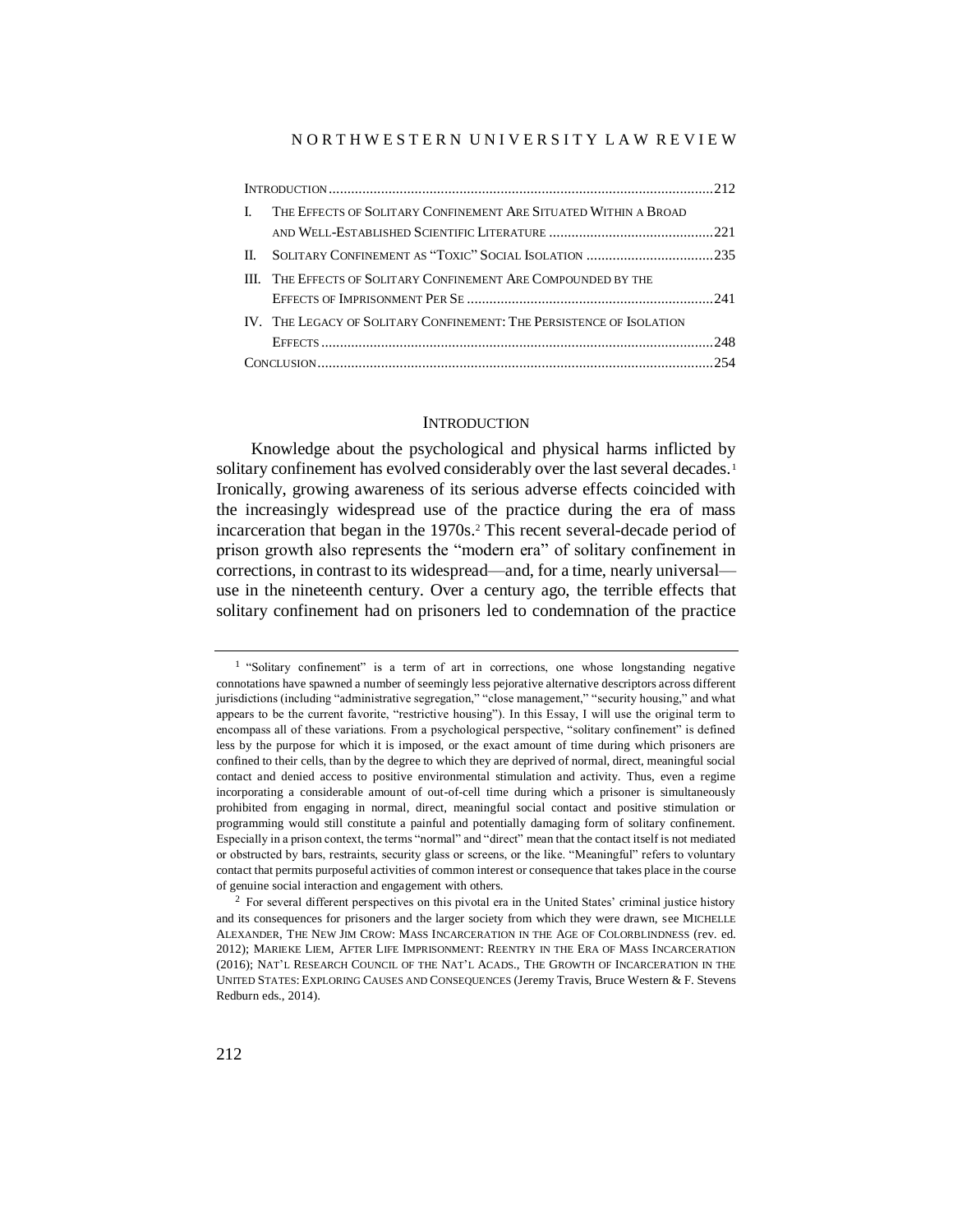and a long period of relative disuse. Thus, even by the mid-nineteenth century, many state prison systems had concluded that the once widely used harsh form of complete isolation was "impracticable, inhuman, and intolerably expensive."<sup>3</sup>

Of course, solitary confinement—"the hole"—was never completely eliminated. Most prisons and jails retained special cells in which prisoners could be kept for relatively brief periods of time to separate them from others for safety reasons, or as a form of punishment for disciplinary infractions. For example, in Gresham Sykes's classic account of a typical maximumsecurity prison in the United States in the mid-1950s, he reported that solitary confinement was used sparingly "for those prisoners who are being punished for infractions of the prison rules."<sup>4</sup> Moreover, even before the era of mass incarceration produced widespread overcrowding and countenanced harsh treatment of prisoners more broadly, some especially troubled and cruel prisons did utilize solitary confinement as a form of severe punishment. For example, in the mid-1950s, Mississippi's Parchman prison farm built a special "Maximum Security Unit" (or MSU), described as a "low-slung brick-and-concrete bunker in the middle of a former cotton field, surrounded by four guard towers, two razor-wire fences, and a series of electric gates" that housed the state's new gas chamber and a solitary confinement unit.<sup>5</sup> The latter was used "for the isolation and punishment of disruptive convicts" that one prisoner recalled as a place "where they just beat the living crap out of you. . . . Nobody left there without bumps and busted bones."<sup>6</sup>

However, the widespread use of longer-term solitary confinement returned with a vengeance in the 1970s. Changes brought about in the recent modern era of the use of solitary confinement saw significant increases in the numbers of persons who were subjected to it and the lengths of time they were kept there. Not only have prisoners been placed in solitary confinement for months and years rather than days or weeks, but increasing numbers of prisoners have been subjected to this form of harsh treatment.<sup>7</sup> Its renewed

<span id="page-2-0"></span><sup>3</sup> *Adoption of the Separate System in the States of Central Europe,—and Its Prospects Else-Where*, 12 PA. J. PRISON DISCIPLINE & PHILANTHROPY 79 (1857).

<sup>4</sup> GRESHAM M. SYKES, THE SOCIETY OF CAPTIVES: A STUDY OF A MAXIMUM SECURITY PRISON 7 (First Princeton Classic ed. 2007) (1958). As an indication of exactly how sparingly even short-term solitary confinement was employed, the offense of "possession of home-made knife, metal, and emery paper" resulted in "5 days in segregation with restricted diet." *Id.* at 43.

<sup>5</sup> DAVID M. OSHINSKY, "WORSE THAN SLAVERY": PARCHMAN FARM AND THE ORDEAL OF JIM CROW JUSTICE 228 (1996).

<sup>6</sup> *Id.* at 229.

<sup>7</sup> *See, e.g.*, *infra* note [8;](#page-3-0) *see also* John J. Gibbons & Nicholas de B. Katzenbach, *Confronting Confinement: A Report of the Commission on Safety and Abuse in America's Prisons*, 22 WASH. U. J.L.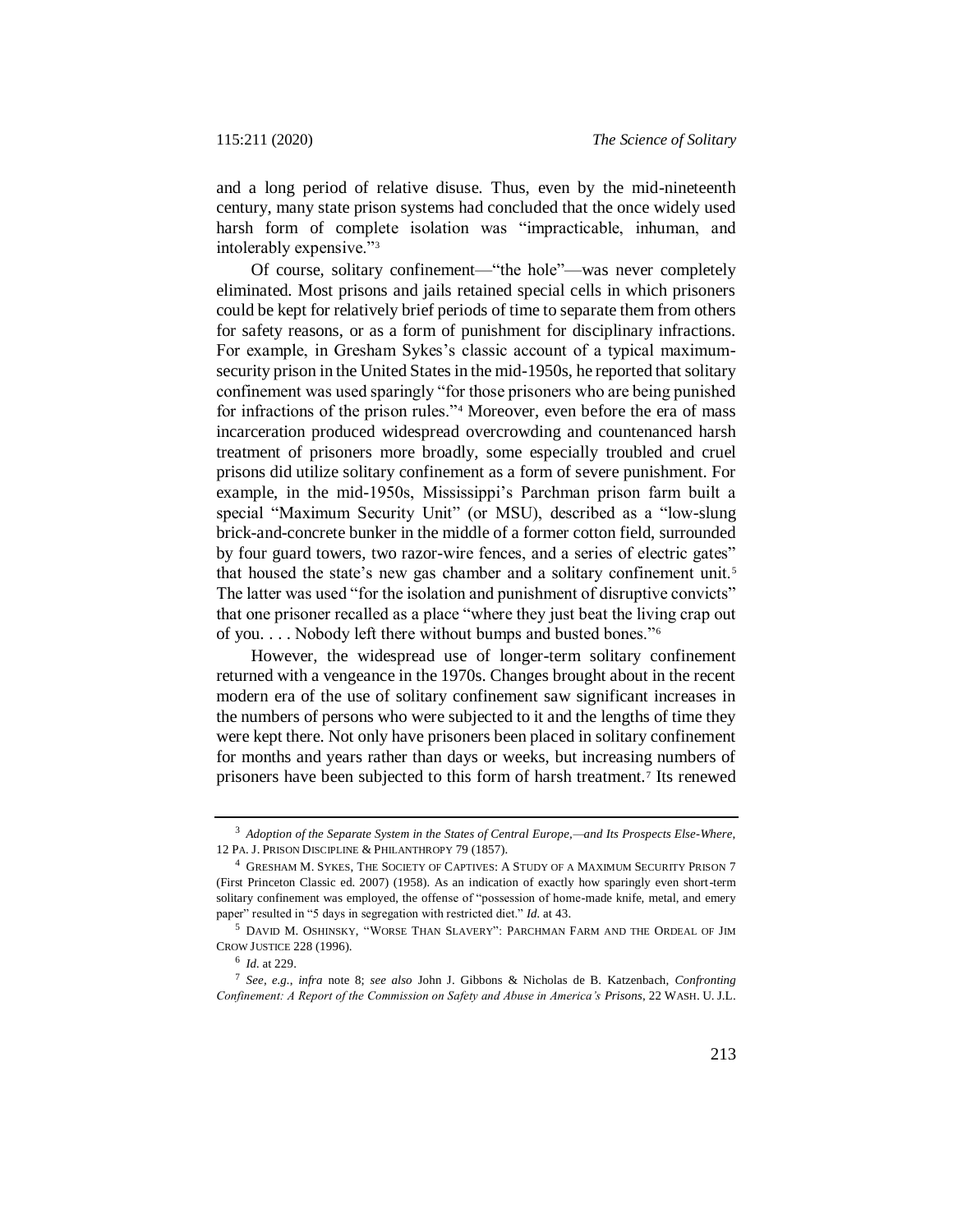popularity continued until recently, despite accumulating evidence that solitary confinement fails to achieve the penological purposes for which it is ostensibly used, is far more expensive to implement and operate than other correctional regimes, and produces negative psychological and physical consequences that raise serious questions about its constitutionality and its status as a form of torture.<sup>8</sup>

<span id="page-3-0"></span>My own involvement in prison research and litigation examining the psychological effects of isolation parallels the recent resurgence of this condemnable punishment in the late 1970s and early 1980s. The early challenges to solitary confinement in which I was involved focused on what were sometimes termed "lock-up" units in different parts of the country. These cases resulted in narrowly drawn court opinions concerned largely with the degraded environmental conditions inside these facilities and whether prisoners were deprived of the "basic necessities of life," interpreted to mean "adequate food, clothing, shelter, sanitation, medical care, and personal safety."<sup>9</sup> The era of mass incarceration was already underway when these challenges were brought, which meant that overcrowded prison systems throughout the country were struggling to maintain order in the face of an unprecedented influx of prisoners. In an attempt to meet this and other demands, prison administrators often adopted an exigent strategy: to segregate prisoners whom they viewed as disruptive or problematic. The

<sup>&</sup>amp; POL'Y 385, 461-62 (2006) (reporting that between 1995 and 2000 the overall number of prisoners in segregation or solitary confinement increased 40%, and the number in "disciplinary segregation" increased 68%); Ryan T. Sakoda & Jessica T. Simes, *Solitary Confinement and the U.S Prison Boom*, CRIM. JUST. POL'Y REV. (Dec. 29, 2019), https://journals.sagepub.com/doi/full/10.1177/0887403419895315 [https://perma.cc/QY8H-2B4E] (reporting the increasing use and especially the increasing lengths of stay in solitary confinement units in the Kansas prison system that roughly coincided with the era of mass incarceration in the United States).

<sup>8</sup> See the studies and statements reviewed and summarized in *Consensus Statement of the Santa Cruz Summit on Solitary Confinement and Health*, 115 NW. U. L. REV. 335 (2020) [hereinafter *Santa Cruz Summit*]; Craig Haney & Shirin Bakhshay, *Contexts of Ill-Treatment: The Relationship of Captivity and Prison Confinement to Cruel, Inhuman, or Degrading Treatment and Torture*, *in* TORTURE AND ITS DEFINITION IN INTERNATIONAL LAW: AN INTERDISCIPLINARY APPROACH 139 (Metin Başoğlu ed., 2017); Craig Haney, *Restricting the Use of Solitary Confinement*, 1 ANN. REV. CRIMINOLOGY 285 (2018) [hereinafter Haney, *Restricting Solitary Confinement*]; *see also* Federica Coppola, *The Brain in Solitude: An (Other) Eighth Amendment Challenge to Solitary Confinement*, 6 J.L. & BIOSCIENCES 1 (2019); Jules Lobel, *Prolonged Solitary Confinement and the Constitution*, 11 U. PA. J. CONST. L. 115 (2008). Relatedly, philosopher Kimberley Brownlee has argued that social deprivation, which she defined as "a persisting lack of minimally adequate opportunities for decent or supportive human contact including interpersonal interaction, associative inclusion, and interdependent care," represents a deprivation of a basic human right. Kimberley Brownlee, *A Human Right Against Social Deprivation*, 63 PHIL. Q. 199, 199 (2013).

<sup>9</sup> Hoptowit v. Ray, 682 F.2d 1237, 1258 (9th Cir. 1982) (opining on conditions of confinement in the isolation, segregation, and protective custody units in Washington State Penitentiary).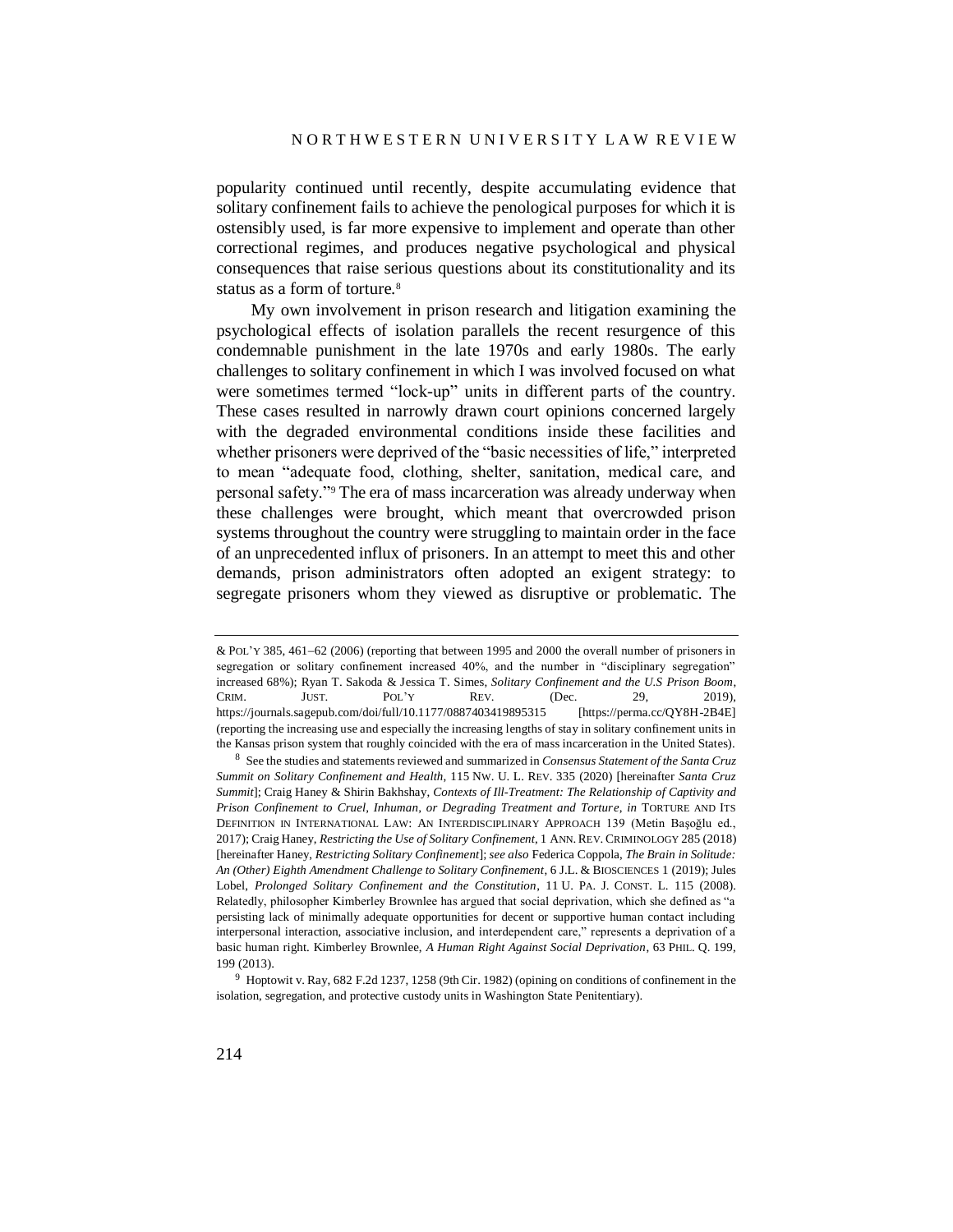<span id="page-4-0"></span>decisions to do so were often reached on vague, unspecified, and questionable bases. Some appeared to stem from racially tinged fears about prisoners of color becoming politically militant and better organized, including those accused of "practic[ing] Black Pantherism."<sup>10</sup> As Heather Thompson's book about the tragic 1971 Attica prisoner rebellion notes, by the start of the 1970s several New York prisons operated dreaded solitary confinement units that were used to house prisoners whom correctional officials perceived to be political activists, many of whom were prisoners of color.<sup>11</sup> Her compelling account is also replete with examples of the role that law enforcement and prison officers' racial fears of and animosities toward

 $10$  This was one of the specific justifications for the continued retention of members of the "Angola" 3" in a form of solitary confinement inside Louisiana's Angola Prison Farm for approximately four decades. *See* ALBERT WOODFOX WITH LESLIE GEORGE, SOLITARY 192 (2019). The extremely long-term, indefinite solitary confinement of prisoners—lasting a decade or more—was often reserved for prisoners perceived to be members of prison gangs, a designation that frequently had racial or ethnic implications. *See, e.g.*, Keramet A. Reiter, *Parole, Snitch, or Die: California's Supermax Prisons and Prisoners, 1997- 2007*, 14 PUNISHMENT & SOC'Y 530 (2012); Keramet Reiter, Joseph Ventura, David Lovell, Dallas Augustine, Melissa Barragan, Thomas Blair, Kelsie Chesnut, Pasha Dashtgard, Gabriela Gonzalez, Natalie Pifer & Justin Strong, *Psychological Distress in Solitary Confinement: Symptoms, Severity, and Prevalence in the United States, 2017-2018*, 110 AM.J. PUB. HEALTH SUPPLEMENT S56, S58 (2020); *see also* Scott N. Tachiki, *Indeterminate Sentences in Supermax Prisons Based upon Alleged Gang Affiliations: A Reexamination of Procedural Protection and a Proposal for Greater Procedural Requirements*, 83 CALIF. L. REV. 1115, 111749 (1995). Comprehensive surveys and individual statewide investigations have documented the overrepresentation of prisoners of color in solitary confinement units. For example, a self-report survey of a very large sample of U.S. correctional jurisdictions conducted from 2017 to 2018 by the Association of State Correctional Administrators (ASCA) and the Yale Law School's Liman Center for Public Interest Law found that among the thirtythree jurisdictions that provided racial breakdowns, there were modest racial disproportions in solitary confinement overall—including an especially large overrepresentation of African-American women in solitary confinement compared to their white counterparts—and wide variations between jurisdictions. THE ASS'N OF STATE CORR. ADM'RS & THE LIMAN CTR. FOR PUB. INTEREST LAW AT YALE LAW SCHOOL, REFORMING RESTRICTIVE HOUSING: THE 2018 ASCA-LIMAN NATIONWIDE SURVEY OF TIME-IN-CELL (2018), https://law.yale.edu/centers-workshops/arthur-liman-center-public-interest-law/limancenter-publications [https://perma.cc/68A2-KZXH]; *see also* Margo Schlanger, *Prison Segregation: Symposium Introduction and Preliminary Data on Racial Disparities*, 18 MICH.J. RACE & L. 241 (2013) (reporting racial disproportions in the use of solitary confinement in several different state prison systems); Sakoda & Simes, *supra* not[e 7](#page-2-0) (reporting racial disproportions in the use of solitary confinement in the Kansas prison system, especially in the durations of time spent in solitary confinement by young African-American men); Michael Schwirtz, Michael Winerip & Robert Gebeloff, *The Scourge of Racial Bias in New York State's Prisons*, N.Y. TIMES (Dec. 3, 2016) https://www.nytimes.com/2016/12/03/nyregion/new-york-state-prisons-inmates-racial-bias.html? r=0 [https://perma.cc/529Y-MJDX] (reporting that African-American prisoners were 65% more likely to be sent to solitary confinement than whites). *See generally* Andrea C. Armstrong, *Race, Prison Discipline, and the Law*, 5 U.C. IRVINE L. REV. 759 (2015).

 $^{11}\,$  Heather Ann Thompson, Blood in the Water: The Attica Prison Uprising of 1971 and ITS LEGACY (2016).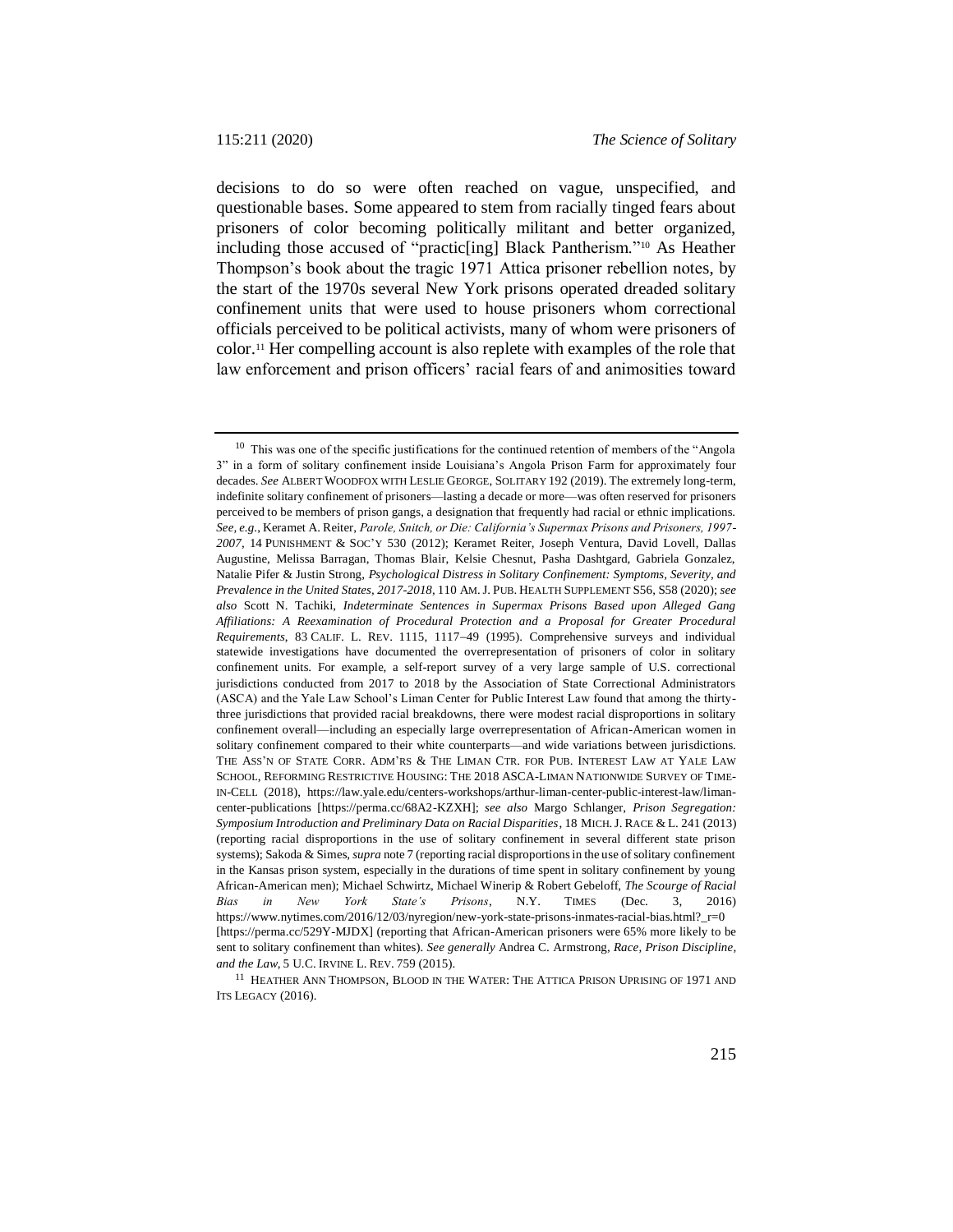African-American prisoners played in fueling their overreactions before, during, and after their violent, deadly retaking of the prison.

<span id="page-5-0"></span>It is important to note that the era of mass incarceration and increased use of solitary confinement followed on the heels of the civil rights and Black Power movements of the 1960s and 1970s. Both are now understood as having "empowered marginalized groups to engage in protest that demanded a radical redistribution of political, social and economic power."<sup>12</sup> In the larger society, and certainly in U.S. prisons, the attempted power redistribution was met with forceful resistance that was designed to suppress and eliminate it. The fact that "the American penal system [was] a locus of black power activism"<sup>13</sup> was arguably one factor that contributed to the rise of long-term solitary confinement. In my experience, a disproportionate number of the prisoners who were placed in solitary confinement, and especially those who were subjected to extremely long-term solitary confinement—stays measured in years or even decades—were prisoners of color.<sup>14</sup> The often unverified perception that their radical political views—as much or more than their specific actions—posed a "threat to the safety and security of the institution" served as the premise for their lengthy, often indefinite isolation.

In any event, prisoners began to be crammed inside makeshift lockup units for expediency more than anything else,<sup>15</sup> and the nineteenth century's lessons about the harmfulness of solitary confinement were either forgotten

<sup>12</sup> Zoe Colley, *War Without Terms: George Jackson, Black Power and the American Radical Prison Rights Movement, 19411971*, 101 HISTORY 265, 266–67 (2016). See also historian Joe Street's speculation that the postprison demise of former Black Panther Party leader Huey Newton was caused not only by unrelenting police harassment but also the "soul break[ing]" effects of his experiences in solitary confinement. Joe Street, *The Shadow of the Soul Breaker: Solitary Confinement, Cocaine, and the Decline of Huey P. Newton, 84 PAC. HIST. REV. 333, 336-37, 345 (2015).* 

<sup>13</sup> Colley, *supra* note [12,](#page-5-0) at 267; *see also* DAN BERGER, CAPTIVE NATION: BLACK PRISON ORGANIZING IN THE CIVIL RIGHTS ERA (2014); DONALD F. TIBBS, FROM BLACK POWER TO PRISON POWER: THE MAKING OF JONES V. NORTH CAROLINA PRISONERS' LABOR UNION (2012); Angela A. Allen-Bell, *Perception Profiling & Prolonged Solitary Confinement Viewed Through the Lens of the Angola 3 Case: When Prison Officials Become Judges, Judges Become Visually Challenged, and Justice Becomes Legally Blind*, 39 HASTINGS CONST. L.Q. 763, 766 (2012) (discussing the legal implications of the Angola 3 case and the prolonged solitary confinement to which they were subjected).

<sup>14</sup> *See supra* note [10;](#page-4-0) *see also* Johnson v. Wetzel, 209 F. Supp. 3d 766 (M.D. Pa. 2016) (ordering the release from solitary into general population of an African-American prisoner who, despite suffering ongoing psychological harm, was held in solitary confinement for thirty-six years in the absence of credible evidence that he posed a threat to institutional security).

<sup>15</sup> *See, e.g.*, Toussaint v. Rushen, 553 F. Supp. 1365, 1374–75 (N.D. Cal. 1983) (opining on the fact that prisoners were being "arbitrarily placed and retained in segregated housing" as a way "to simply warehouse" them, including "for reasons other than their conduct").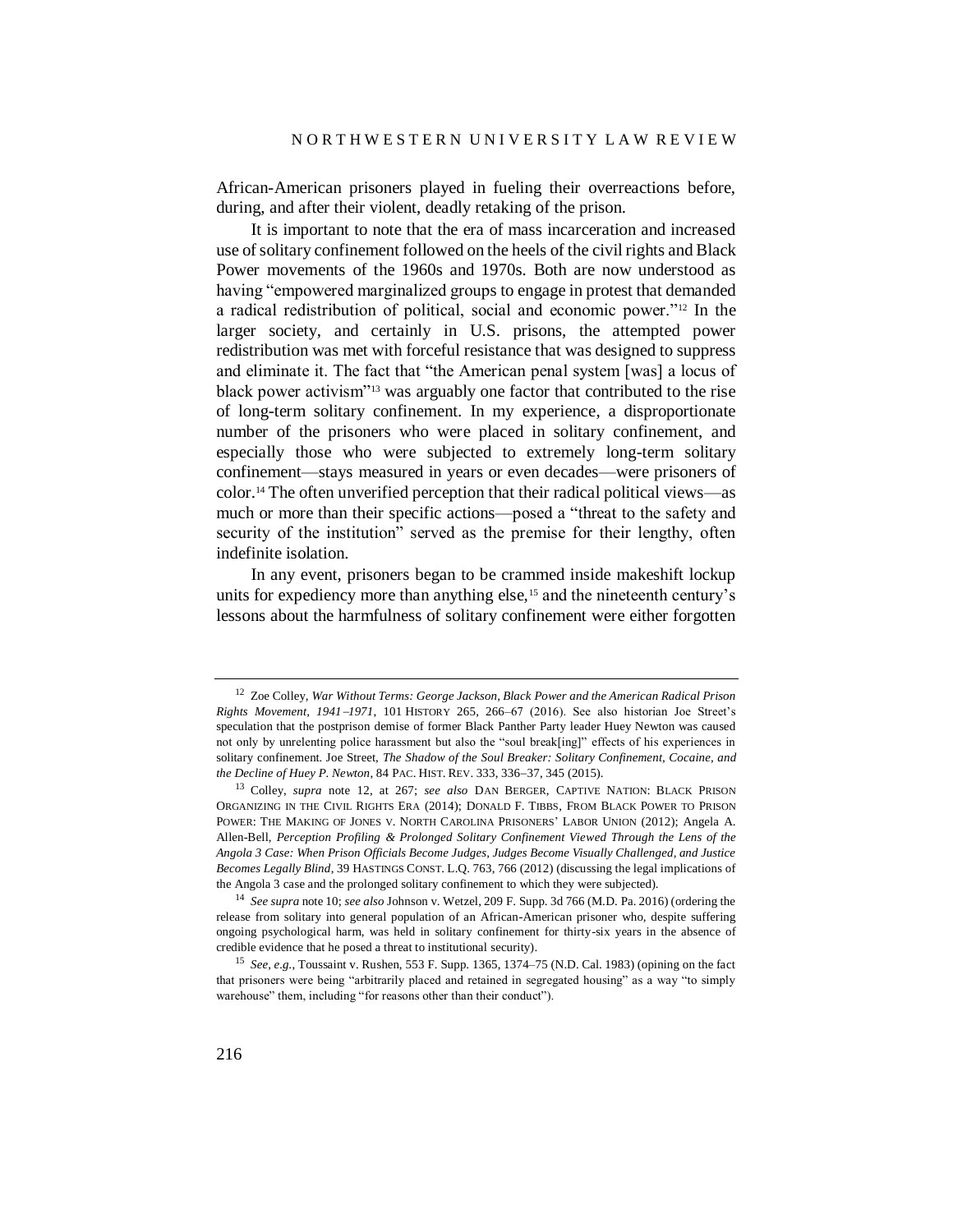or ignored in the face of what were perceived as more pressing concerns. <sup>16</sup> The devolution of the federal penitentiary in Marion, Illinois is an instructive example. Marion was opened in 1963 and was intended to replace the highsecurity federal prison at Alcatraz, which closed the same year.<sup>17</sup> Although it was designated as the highest security level prison in the federal system, as Stephen Richards noted, "In effect, Marion was a small version of a 'mainline' penitentiary."<sup>18</sup> A "control unit" with a limited number of cells was constructed within Marion penitentiary in 1973, and was operated as a dedicated solitary confinement unit in which prisoners were intended to be housed in nearly complete isolation for extremely long periods of time. However, largely in response to the lethal violence that occurred within the control unit in October 1983, the entire prison was "locked down" and began to be operated as a long-term lockup prison. Thus, after 1983, Marion was "the first federal prison operated entirely as a high-security isolation supermax."<sup>19</sup>

That same year, psychiatrist Stuart Grassian published an in-depth clinical assessment of a group of prisoners in a solitary confinement unit in a prison in Walpole, Massachusetts. His findings helped to raise awareness about the potentially severe psychiatric consequences of this kind of extreme prison isolation.<sup>20</sup> Increased concern about the issue came at an especially opportune time, as more prison systems in the United States were beginning a return to the long-abandoned practice of solitary confinement. In fact, a number of prison systems reacted to the unprecedented influx of prisoners in the 1970s and 1980s (that included a significant number of mentally ill prisoners whose needs penal institutions were thoroughly ill-equipped to address) by creating what was essentially a new prison form. Sometimes called "supermax" prisons, these facilities were explicitly designed to impose extreme levels of isolation (often made possible by the introduction

<sup>16</sup> In an often-quoted passage from a late nineteenth-century case, *In re Medley*, 134 U.S. 160, 168 (1890), Justice Samuel Miller summarized the consensus view that the once widespread practice of solitary confinement was "too severe." He noted that "[a] considerable number of the prisoners fell, after even a short confinement, into a semi-fatuous condition, from which it was next to impossible to arouse them, and others became violently insane; others still, committed suicide; while those who stood the ordeal better were not generally reformed, and in most cases did not recover sufficient mental activity to be of any subsequent service to the community." *Id.*

<sup>17</sup> Stephen C. Richards, *USP Marion*–*The First Federal Supermax*, 88 PRISON J. 6, 9 (2008). <sup>18</sup> *Id.*

<sup>19</sup> *Id.* at 10, 18; *see also* THE MARION EXPERIMENT: LONG-TERM SOLITARY CONFINEMENT & THE SUPERMAX MOVEMENT (Stephen C. Richards ed., 2015). A "high tech" federal supermax, ADX, was opened in 1994, and Marion was eventually converted into a medium-security prison in 2007.

<sup>20</sup> Stuart Grassian, *Psychopathological Effects of Solitary Confinement*, 140 AM. J. PSYCHIATRY 1450, 1450-54 (1983).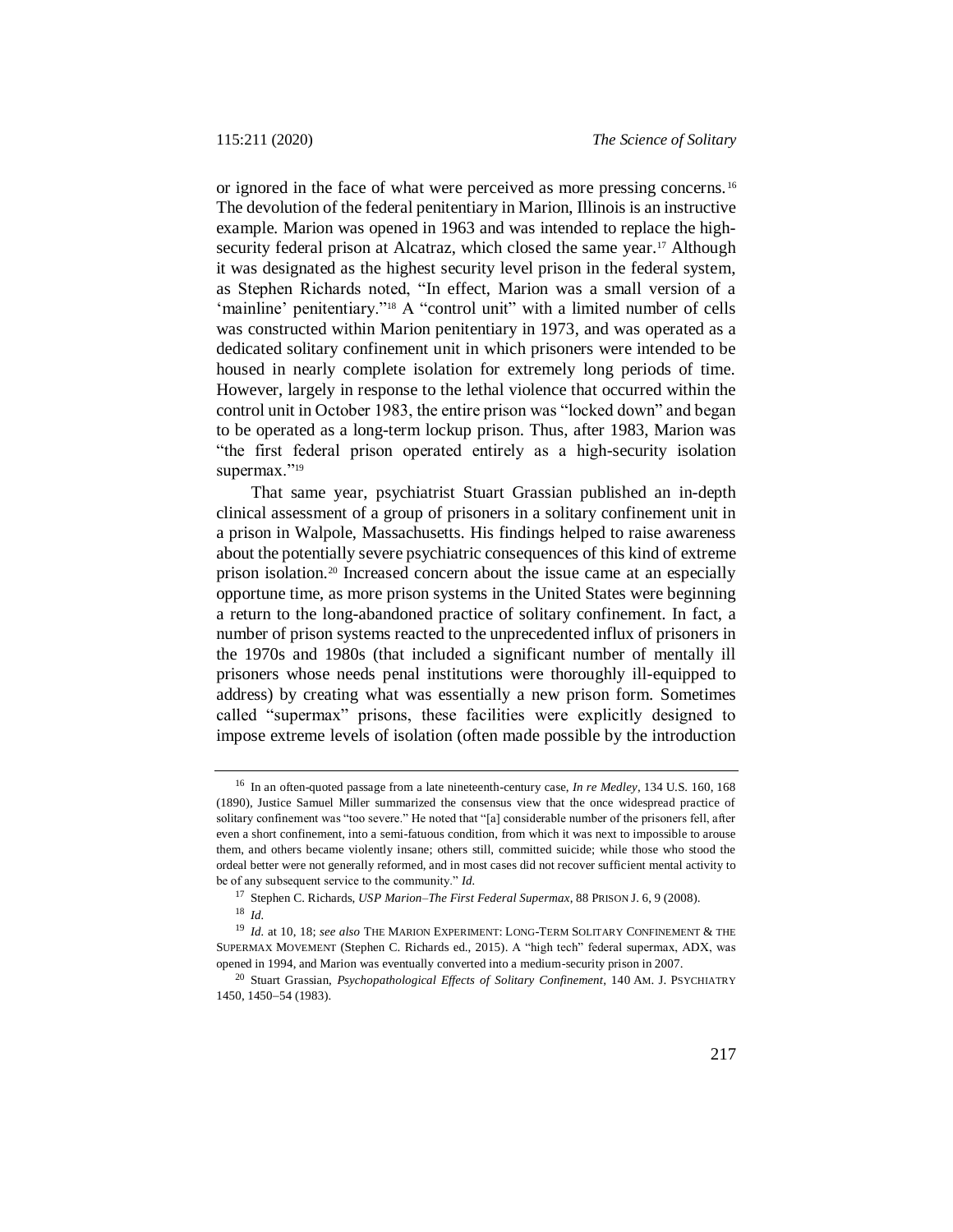of a new generation of correctional technology) and to do so on a long-term basis.<sup>21</sup> As Chase Riveland observed in the late 1990s, in addition to an expedient attempt to manage such an unexpectedly large numbers of prisoners, the proliferation of supermax prisons was also in part motivated by the fact that they were seen as "politically and publicly attractive" facilities that, at the time, had "become political symbols of how 'tough' a jurisdiction ha[d] become."<sup>22</sup>

My first experience inside a truly modern supermax prison occurred in 1990, when I toured the recently opened Security Housing Unit (SHU) at the Pelican Bay State Prison in California. At the time, Pelican Bay's reputation as one of the nation's first and most draconian supermax prisons was just being established. By then, I had been inside many makeshift solitary confinement units where prison systems were beginning to isolate increasingly large numbers of prisoners for what would eventually amount to unprecedented amounts of time. I had learned that many prisoners in these units struggled to adapt to and survive the degraded conditions, enforced idleness, and extreme social deprivation to which they were subjected. However, researchers like myself were just beginning to understand and document the depth and breadth of the suffering.

In contrast to the crowded, noisy, and dirty lockup units I visited in places like San Quentin and Folsom State Prisons, the Penitentiary of New Mexico, and the Washington State Penitentiary, the free-standing SHU at Pelican Bay was stark and frightening for an entirely different reason: it gave no indication that it was a place that housed actual human beings. Although I had been inside many prisons before my first visit to Pelican Bay, I had never seen one like this, resembling a massive storage facility where inanimate objects are housed. The sights and sounds of human activity or evidence that real people lived there—the sorts of things that every prison manifested—were nowhere to be found. Even inside the housing units, or

<sup>21</sup> CHASE RIVELAND, NAT'L INST. CORR., U.S. DEP'T JUSTICE, SUPERMAX PRISONS: OVERVIEW AND GENERAL CONSIDERATIONS 2 (1999). Riveland correctly noted in 1999 that "[t]here is no universal definition of what supermax facilities are and who should be placed in them." *Id.* at 4. Although there is still no precise definition for what constitutes a "supermax" prison, they are generally identified by: (1) the extent to which the facility itself is devoted to isolating prisoners (i.e., typically a freestanding facility rather than a unit within a prison that otherwise does not utilize isolation); (2) the heightened degree of isolation they impose (primarily because most were explicitly designed to isolate prisoners and tend to be somewhat newer facilities that employ correctional technology in order to more effectively do so); and (3) the reasons or justifications for placing prisoners in solitary confinement, with a disproportionate number of prisoners confined there because of who the prison system perceives them to be, including representing generalized threats to the safety and security of the institution, rather than specific acts for which they are being punished. *See id.* at 4–6.

<sup>22</sup> *Id.* at 5.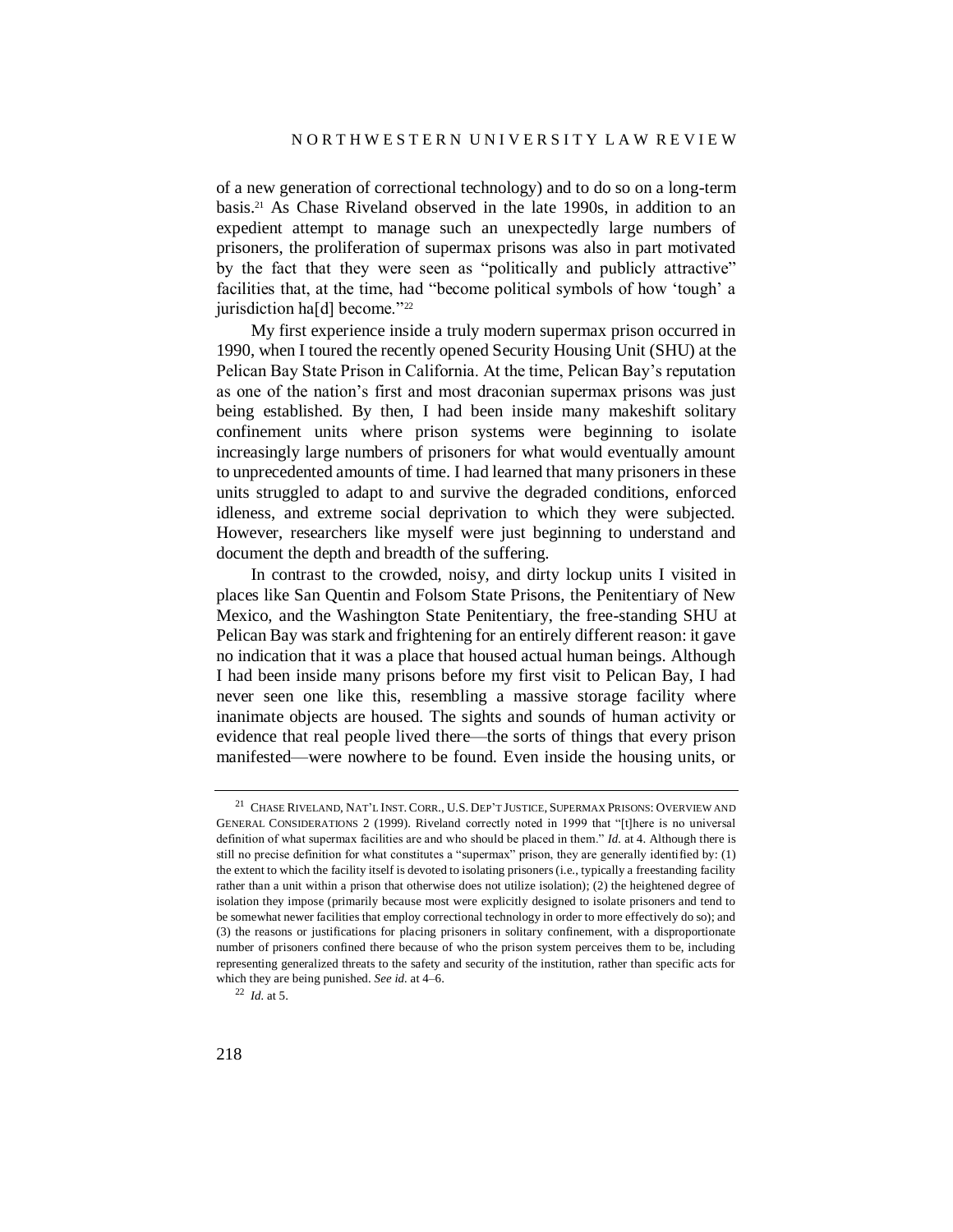"pods," there was an eerie, unsettling quiet, and a reliance more on technological than human forms of control. These conditions led *60 Minutes* correspondent Mike Wallace to exclaim, when he first entered one of the Pelican Bay housing units, that it "looks a little bit like a spaceship or a space station."23

In 1992, after the prison had been operating for only a few years, I began a series of court-ordered visits there to interview a large sample of prisoners, selected randomly from the prison roster, to try to determine whether and how they were being affected by the experience. The level of suffering and trauma they reported shocked me and led me to spend the next several decades studying the effects of prison isolation in scores of prisons and correctional systems around the country. When I returned to Pelican Bay some twenty years later, it was a bittersweet reunion with several of the men from my original sample—ones who, tragically, had never left the SHU in the intervening two decades.<sup>24</sup>

<span id="page-8-0"></span>The basic harmfulness of solitary confinement is now a largely settled scientific fact. A number of articles published in recent years have comprehensively catalogued a wide range of studies demonstrating the adverse psychological effects and other consequences that befall persons who are subjected to this cruel form of imprisonment.<sup>25</sup> A few outlier studies

<sup>23</sup> *60 Minutes: Wallace at Pelican Bay* (CBS television broadcast Sept. 12, 1993), https://www.cbs.com/shows/60\_minutes/video/c77u\_9DB\_JMZCukdtURkP9SUu0TFLlK8/from-thearchives-60-minutes-first-pelican-bay-report/ [https://perma.cc/RPS7-YBFB].

<sup>&</sup>lt;sup>24</sup> As I will describe later in this Essay, I returned to the SHU at Pelican Bay in 2011 to conduct interviews with a representative sample of prisoners who had been confined there on an extremely longterm basis (i.e., ten years or more). *See infra* notes [130](#page-35-0)[–136](#page-36-0) and accompanying text. I was also able to separately interview a number of men who had been in the SHU essentially since it had opened in 1989, including several from my original 1992 sample. *See* Craig Haney, *Solitary Confinement, Loneliness, and Psychological Harm* [hereinafter Haney, *Solitary Confinement, Loneliness, and Psychological Harm*], *in* SOLITARY CONFINEMENT: EFFECTS, PRACTICES, AND PATHWAYS TOWARD REFORM 129, 134–35 (Jules Lobel & Peter Scharff Smith eds., 2020).

<sup>25</sup> These many studies have been carefully reviewed in a number of publications. *See, e.g.*, Kristin G. Cloyes, David Lovell, David G. Allen & Lorna A. Rhodes, *Assessment of Psychosocial Impairment in a Supermaximum Security Unit Sample*, 33 CRIM. JUST. & BEHAV. 760 (2006); Stuart Grassian, *Psychiatric Effects of Solitary Confinement*, 22 WASH. U.J.L. & POL'Y 325 (2006); Craig Haney & Mona Lynch, *Regulating Prisons of the Future: A Psychological Analysis of Supermax and Solitary Confinement*, 23 N.Y.U. REV. L. & SOC. CHANGE 477 (1997); Haney, *Restricting Solitary Confinement*, *supra* not[e 8;](#page-3-0) Peter Scharff Smith, *The Effects of Solitary Confinement on Prison Inmates: A Brief History and Review of the Literature*, 34 CRIME & JUST. 441 (2006); *see also*, Mimosa Luigi, Laura Dellazizzo, Charles-Édouard Giguère, Marie-Hélène Goulet & Alexandre Dumais, *Shedding Light on "the Hole": A Systematic Review and Meta-Analysis on Adverse Psychological Effects and Mortality Following Solitary Confinement in Correctional Settings*, FRONTIERS IN PSYCHIATRY, Aug. 2020.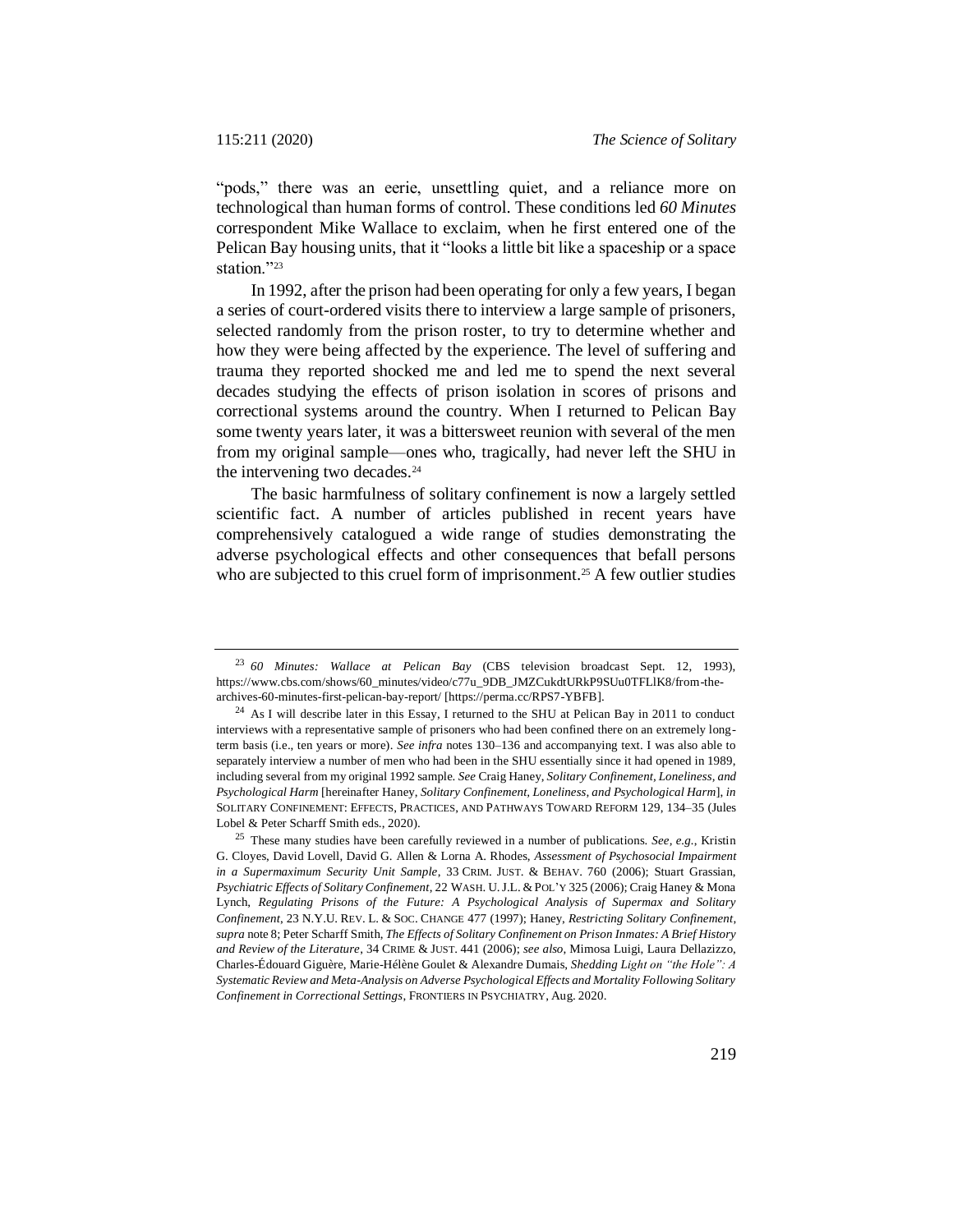<span id="page-9-0"></span>that purport to find little or no harm have been largely debunked,<sup>26</sup> and many professional mental health, medical, legal, human rights, and correctional organizations have promulgated strong position statements that urge or require significantly limiting the use of solitary confinement and even prohibiting it entirely for especially vulnerable groups of prisoners.<sup>27</sup> Placement in solitary confinement can have dramatic, even lethal, effects; for example, research continues to show that the highest rates of self-harm and suicide in prison occur in conditions of isolation.<sup>28</sup> However, even those prisoners who survive the experience of solitary confinement often suffer long-lasting physical and psychological damage.<sup>29</sup>

In this Essay, I address several separate but interrelated issues that are often only alluded to in discussions about the nature and effects of solitary confinement. Although sometimes overlooked, they importantly expand the narrative about the harmfulness of this increasingly unjustifiable practice. These issues are critical to make explicit and to directly address, in part to respond to the occasional but persistent claims minimizing the magnitude of the harm inflicted by solitary confinement. A very small number of defenders of solitary confinement continue to advance three specific minimizing arguments, namely that: (1) there is simply not enough evidence to establish the harmfulness of solitary confinement; (2) although the negative effects may be real, their impact is *de minimis*; and (3) whatever effects do occur will dissipate quickly over time, so that persons adversely affected soon regain their prior level of psychological well-being.

However, I argue that these assertions can and should be turned on their heads. Indeed, their *opposite* is actually true. First, we now know that solitary

<sup>26</sup> *See, e.g.*, Craig Haney, *The Psychological Effects of Solitary Confinement: A Systematic Critique*, 47 CRIME & JUST. 365 (2018) [hereinafter Haney, *Psychological Effects of Solitary Confinement*].

<sup>27</sup> *See, e.g.*, *WMA Statement on Solitary Confinement*, WORLD MED. ASS'<sup>N</sup> (Nov. 28, 2019), https://www.wma.net/policies-post/wma-statement-on-solitary-confinement/ [https://perma.cc/S8TW-8X2Y] (prohibiting the use of solitary confinement with children, pregnant women, women less than six months postpartum, breastfeeding mothers and those with infants, prisoners with "mental health problems," and those with "physical disabilities or other medical conditions where their conditions would be exacerbated by such measures").

<sup>28</sup> *See, e.g.*, Louis Favril, Rongqin Yu, Keith Hawton & Seena Fazel, *Risk Factors for Self-Harm in Prison: A Systematic Review and Meta-Analysis*, 7 LANCET PSYCHIATRY 682 (2020); Fatos Kaba, Andrea Lewis, Sarah Glowa-Kollisch, James Hadler, David Lee, Howard Alper, Daniel Selling, Ross MacDonald, Angela Solimo, Amanda Parsons & Homer Venters, *Solitary Confinement and Risk of Self-Harm Among Jail Inmates*, 104 AM. J. PUB. HEALTH 442 (2014); Paolo Roma, Maurizio Pompili, David Lester, Paolo Girardi & Stefano Ferracuti, *Incremental Conditions of Isolation as a Predictor of Suicide in Prisoners*, 233 FORENSIC SCI. INT'L e1, e1 (2013). Prisoners appear to be at greatest risk of suicide early in their stay in solitary confinement, but they remain at risk throughout. *See* Bruce B. Way, Donald A. Sawyer, Sharen Barboza & Robin Nash, *Inmate Suicide and Time Spent in Special Disciplinary Housing in New York State Prison*, 58 PSYCHIATRIC SERVS. 558, 559 (2007).

<sup>29</sup> *See infra* note[s 142](#page-38-0)[–153](#page-41-0) and accompanying text.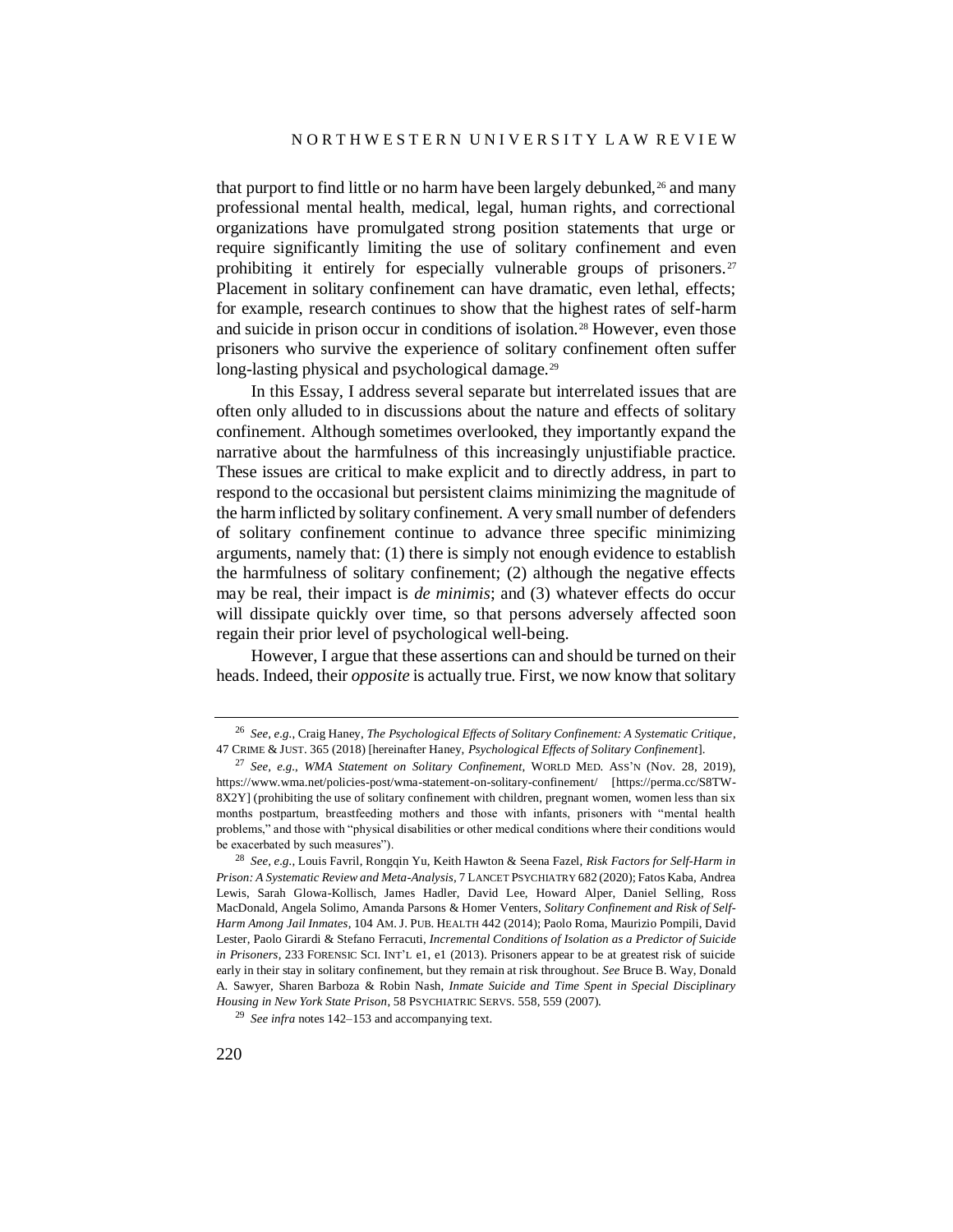confinement research represents a subset of a much larger scientific literature where the adverse consequences of analogous experiences have been *extensively* documented and are beyond question. Second, the effects of solitary confinement are hardly *de minimis*, especially because they occur *in addition* to the baseline and very substantial harms of imprisonment per se. And finally, the harmful effects can persist long after a person leaves solitary confinement. In fact, sometimes the most disabling consequences manifest themselves most clearly and strongly upon release.

# I. THE EFFECTS OF SOLITARY CONFINEMENT ARE SITUATED WITHIN A BROAD AND WELL-ESTABLISHED SCIENTIFIC LITERATURE

It is commonplace and entirely appropriate in scientific circles to repeat the mantra that "more research is needed." In so many words, most empirical articles end with a form of this admonition. It is always a defensible and sometimes necessary refrain. There is really no research topic on which additional data would not be at least marginally useful and some for which, given the relatively undeveloped state of our knowledge, it would be essential. However, that claim that we simply do not have enough data to conclude that solitary confinement is harmful to prisoners is sometimes employed for a different reason—to justify its continued use. Yet the assertion is incorrect and inapt. As I noted earlier, we now have more than sufficient data to conclude that solitary confinement is a harmful practice. The findings that support this conclusion are robust and derive from an array of studies conducted from the nineteenth century onwards by researchers with different kinds of scientific training, employing a variety of methods, and operating in several different continents. Thus, statements to the effect that "existing literature documenting the effects of segregation . . . is inconclusive" are made by authors who are either unaware of the full extent of the research on solitary confinement and what it shows or who, for some reason, fail to consider the larger body of scientific knowledge of which it is a part.<sup>30</sup>

<span id="page-10-0"></span>However, beyond ensuring that the *entire* database that bears directly on the issue is taken into account, it is also important to understand that although solitary confinement is often discussed as if it were *sui generis*—a distinct, unique phenomenon that only occurs and therefore can only be studied and assessed in prison settings—it has clear analogues in the free world. These civilian analogues are critical for prison scholars and researchers as well as litigators, correctional policymakers, and legal

<sup>30</sup> Carl B. Clements, Richard Althouse, Robert K. Ax, Phillip R. Magaletta, Thomas J. Fagan & J. Stephen Wormith, *Systemic Issues and Correctional Outcomes: Expanding the Scope of Correctional Psychology*, 34 CRIM. JUST. & BEHAV. 919, 925 (2007).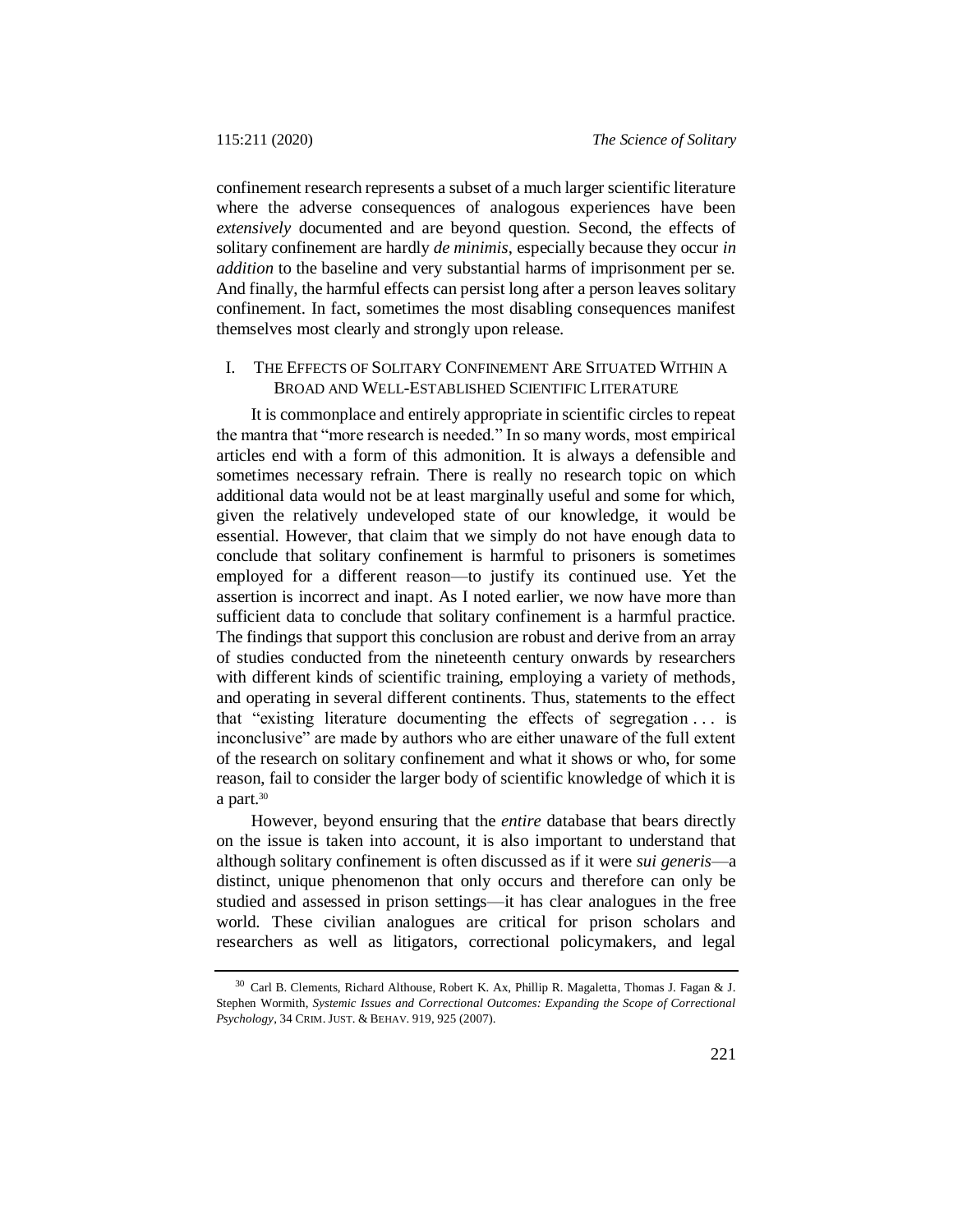decision-makers to consistently acknowledge, advert to, and rely on. They serve as the broad and deep scientific underpinnings of research that demonstrates the harmful effects of solitary confinement per se. Thus, knowledge about solitary confinement does not exist in an empirical or theoretical vacuum. Instead, what we know about the negative psychological effects of prison isolation is situated in a much larger scientific literature about the harmfulness of social isolation, loneliness, and social exclusion in society more generally. There is now a wealth of scientific knowledge about the adverse consequences of these negative experiences as they occur in contexts and settings outside prison.

This broader literature about the deleterious impact of isolation is the scientific framework through which the effects of solitary confinement should be understood and interpreted, in part because prison research is notoriously difficult to conduct and even more difficult to conduct properly. Prisons are the quintessential closed institutions in our society to which meaningful access is especially challenging, if not often impossible, to arrange.<sup>31</sup> Moreover, even those intrepid researchers who do obtain access to prisons typically lack control over where and how prisoners are housed and for how long, as these decisions are governed by correctional staff rather than scientific contingencies.<sup>32</sup> Solitary confinement units are especially closed off to outsiders and dominated by nonnegotiable correctional mandates and practices. Absent these constraints in the world outside prison, researchers from a wide variety of disciplines have been able to conduct a vast number of scientific studies on the effects of social isolation and social exclusion and the related experience of loneliness. This extensive literature forms the much larger empirical database and theoretical framework in which the results of research on solitary confinement in prison are situated.

Current scientific knowledge on the effects of social isolation and social exclusion is based on a wealth of methodologically sophisticated studies, many of which have been conducted over the last three decades. The data

 $31$  It is a truism among researchers that "[p]risons are far more shrouded from publicity" than other aspects of the criminal justice system. Aaron Doyle & Richard V. Ericson, *Breaking into Prison: News Sources and Correctional Institutions*, 38 CANADIAN J. CRIMINOLOGY 155, 180 (1996). The lack of direct access affects the nature, amount, and quality of the scholarship as well as news coverage that is devoted to these facilities. *See, e.g.*, Beth Schwartzapfel, *Inside Stories*, COLUM. JOURNALISM REV. (Mar./Apr. 2013), https://archives.cjr.org/cover\_story/inside\_stories.php [https://perma.cc/6VD7-C4UD].

<sup>&</sup>lt;sup>32</sup> The inability of researchers to exercise proper control over their prisoner participants doomed several well-intentioned longitudinal studies of solitary confinement, ones in which normal correctional decision-making resulted in unacceptable and confounding levels of attrition and the contamination of research conditions that doomed any meaningful interpretation of the results. *See, e.g.*, Haney, *Psychological Effects of Solitary Confinement*, *supra* not[e 26.](#page-9-0)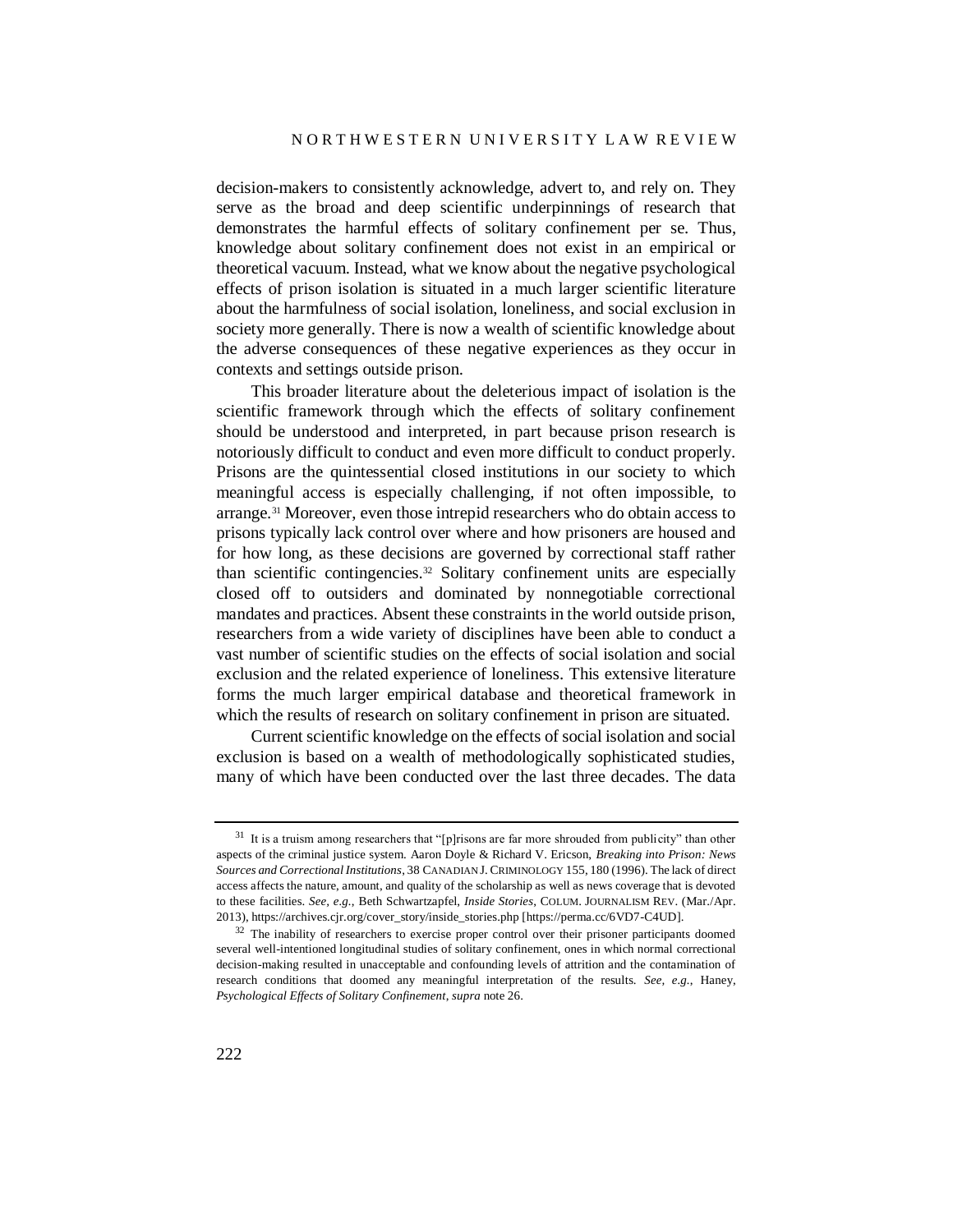produced have corroborated, underscored, and deepened what many of us who have been studying prison solitary confinement have learned as well namely, that meaningful social contact is a fundamental human need whose deprivation has a range of potentially very serious psychological and even physical effects. Because the research on the harmfulness of social isolation in general is so extensive, I am able to review no more than a representative sample of its most important findings in this Essay. However, even this brief summary establishes that there is now an extremely impressive body of scientific knowledge that enables us to more fully understand and appreciate the nature and significance of the adverse effects of solitary confinement in prison.<sup>33</sup>

<span id="page-12-0"></span>The need to belong, to be socially connected, and to have social contact with others has been recognized for decades in psychology and other behavioral sciences.<sup>34</sup> Psychologists have long known that social contact is fundamental to establishing and maintaining emotional health and well-being. In fact, years ago, social psychologist Herbert Kelman argued that denying persons contact with others was a form of "dehumanization" it denied people something that was fundamental to their humanity.<sup>35</sup> As one researcher put it more recently: "Since its inception, the field of psychology emphasized the importance of social connections."<sup>36</sup> Social psychologists have also demonstrated, in classic research conducted decades ago, that "affiliation"—the opportunity to have meaningful contact with others helps reduce anxiety in the face of uncertainty or fear-arousing stimuli.<sup>37</sup> Indeed, one of the ways that people not only determine the appropriateness of their feelings but also how we establish the very nature and tenor of our emotions is through the social contact we have with others.<sup>38</sup> Thus, prolonged

<sup>&</sup>lt;sup>33</sup> *See* Coppola, *supra* note [8,](#page-3-0) at 186–87 (discussing some of the legal implications of this broader literature for the regulation and elimination of solitary confinement).

<sup>34</sup> *See* Roy F. Baumeister & Mark R. Leary, *The Need to Belong: Desire for Interpersonal Attachments as a Fundamental Human Motivation*, 117 PSYCHOL. BULL. 497, 497 (1995).

<sup>35</sup> Herbert C. Kelman, *Violence Without Moral Restraint: Reflections on the Dehumanization of Victims and Victimizers*, 29 J. SOC. ISSUES 25 (1973).

<sup>36</sup> C. Nathan DeWall, *Looking Back and Forward: Lessons Learned and Moving Ahead*, *in* THE OXFORD HANDBOOK OF SOCIAL EXCLUSION 301, 301 (C. Nathan DeWall ed., 2013).

<sup>37</sup> *See* STANLEY SCHACHTER, THE PSYCHOLOGY OF AFFILIATION: EXPERIMENTAL STUDIES OF THE SOURCES OF GREGARIOUSNESS (1959); Irving Sarnoff & Philip G. Zimbardo, *Anxiety, Fear, and Social Affiliation*, 62 J. ABNORMAL & SOC. PSYCHOL. 356, 356 (1961); Philip Zimbardo & Robert Formica, *Emotional Comparison and Self-Esteem as Determinants of Affiliation*, 31 J. PERSONALITY 141 (1963).

<sup>38</sup> *See* CAROLYN SAARNI, THE DEVELOPMENT OF EMOTIONAL COMPETENCE (1999); Agneta H. Fischer, Antony S.R. Manstead & Ruud Zaalberg, *Social Influences on the Emotion Process*, 14 EUR. REV. SOC. PSYCHOL. 171 (2003); Stanley Schachter & Jerome E. Singer, *Cognitive, Social, and*  Physiological Determinants of Emotional State, 69 PSYCHOL. REV. 379, 383-84 (1962); Steven R. Truax,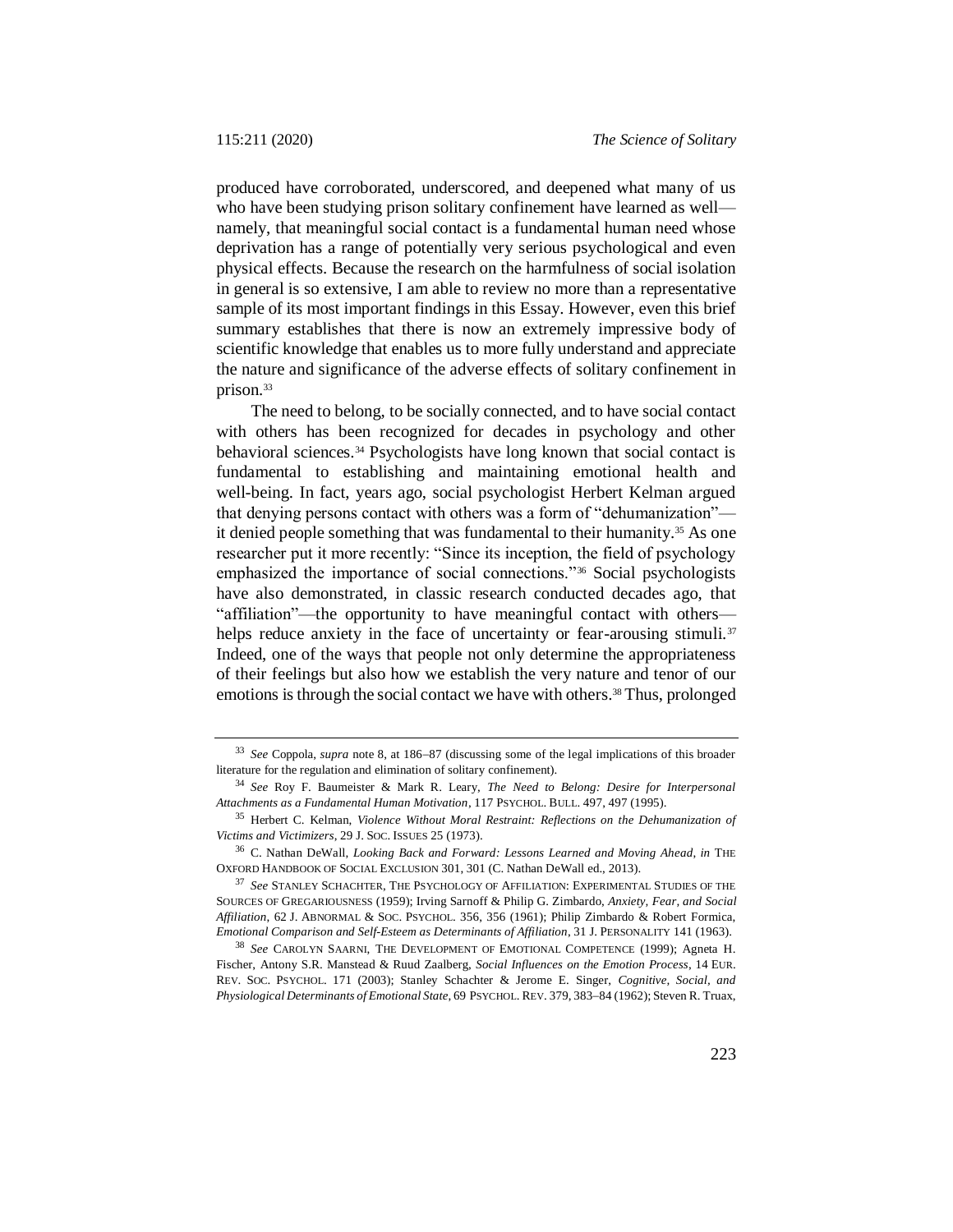social deprivation is painful and destabilizing in part because it deprives persons of the opportunity to ground their thoughts and emotions in a meaningful social context—to know what they feel and whether those feelings are appropriate.

<span id="page-13-0"></span>In addition, Naomi Eisenberger and Matthew Lieberman and others have concluded that there is a neurological basis for "social pain"—the feelings of hurt and distress that come from negative social experiences such as social deprivation, exclusion, rejection, or loss. They and their colleagues have found that the neurological underpinnings of social and physical pain are related; both kinds of feelings share some of the same neural circuitry and computational mechanisms (i.e., they are processed in some of the same ways).<sup>39</sup> Moreover, as they observed, unlike the experience of physical pain, which is largely transitory, social pain is more susceptible to being relived. Indeed, although persons who experience physical pain can recall the qualities and degree of intensity of the painful experience, they are largely unable to reexperience the sensation. Social pain, on the other hand, engages the affective pain system and can be actually relived months, or even years, later.<sup>40</sup>

Not surprisingly then, numerous scientific studies have established the psychological significance of social contact, connectedness, and belongingness. Among other things, researchers have concluded that, as Lieberman put it, the human brain is literally "wired to connect" to other

*Determinants of Emotion Attributions: A Unifying View*, 8 MOTIVATION & EMOTION 33 (1984). *See generally* THE SOCIAL LIFE OF EMOTIONS (Larissa Z. Tiedens & Colin Wayne Leach eds., 2004).

<sup>39</sup> *See* Naomi I. Eisenberger, *The Pain of Social Disconnection: Examining the Shared Neural Underpinnings of Physical and Social Pain*, 13 NATURE REVS.: NEUROSCIENCE 421, 421 (2012). Eisenberger's and related research found that, although physical and social pain are "not the same experience," they do "share some underlying neural substrates," and there is "a common experiential element" to them both that "motivates individuals to terminate or escape the negative stimulus" they represent. Naomi I. Eisenberger, *Social Pain and the Brain: Controversies, Questions, and Where to Go from Here*, 66 ANN. REV. PSYCHOL. 601, 621 (2015); *see also* Naomi I. Eisenberger, Matthew D. Lieberman & Kipling D. Williams, *Does Rejection Hurt? An fMRI Study of Social Exclusion*, 302 SCIENCE 290 (2003); Naomi I. Eisenberger & Matthew D. Lieberman, *Why Rejection Hurts: A Common Neural Alarm System for Physical and Social Pain*, 8 TRENDS COGNITIVE SCI. 294, 294 (2004); Meghan L. Meyer, Kipling D. Williams & Naomi I. Eisenberger, *Why Social Pain Can Live On: Different Neural Mechanisms Are Associated with Reliving Social and Physical Pain*, PLOS ONE (June 10, 2015) [hereinafter Meyer et al., *Why Social Pain Can Live On*], <https://journals.plos.org/plosone/article?id=10.1371/journal.pone.0128294> [https://perma.cc/GDU5- P26T].

<sup>40</sup> Meghan L. Meyer and her colleagues noted that "reliving a socially painful event could lead to other affective experiences besides pain, such as feelings of sadness, loss, or even anger." Meyer et al., *Why Social Pain Can Live On*, *supra* not[e 39.](#page-13-0)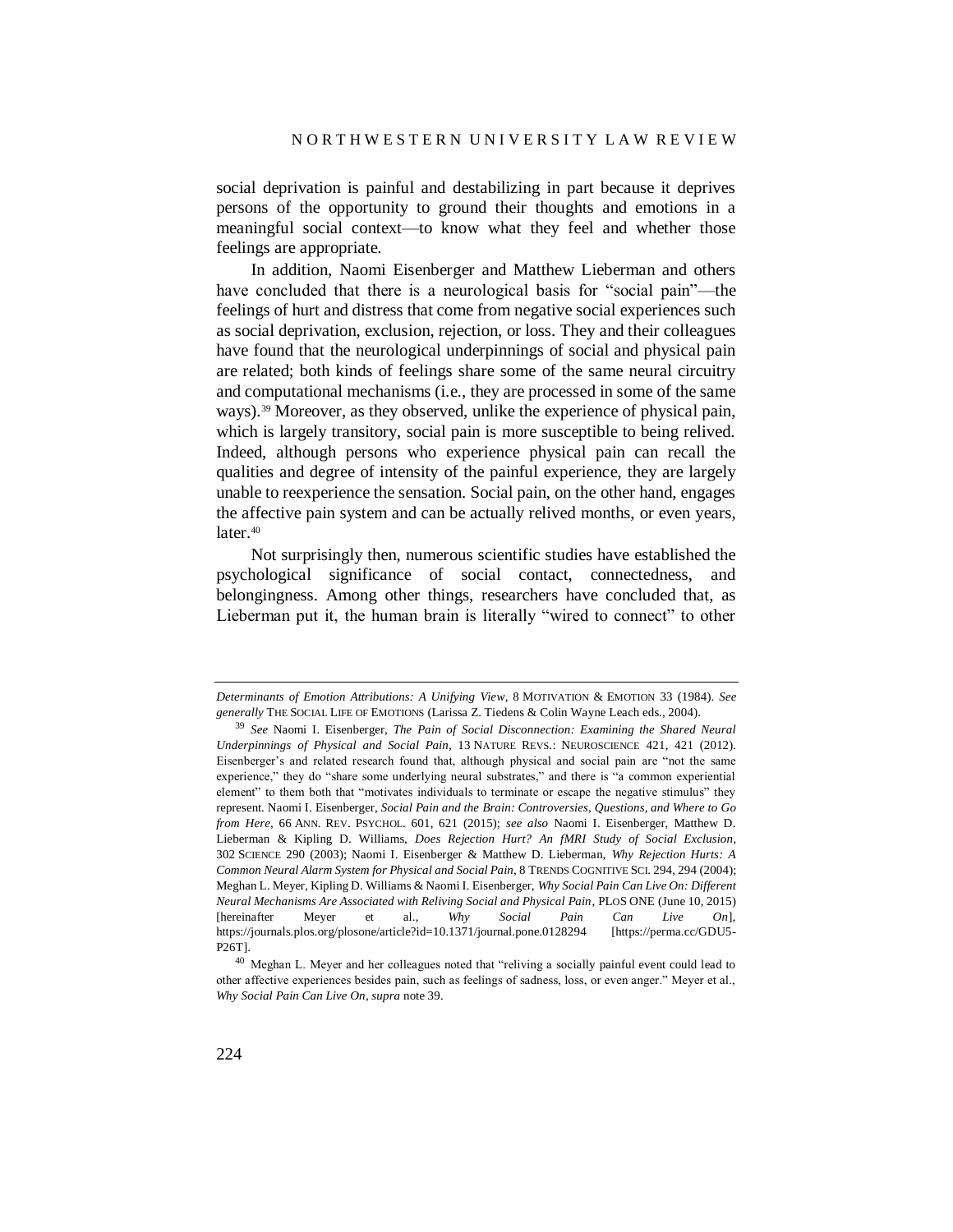persons.<sup>41</sup> Thwarting this need to connect not only undermines psychological well-being but also increases physical morbidity and mortality.<sup>42</sup> Social contact is crucial to normal human development, and when it is impaired, disrupted, or denied, a host of interrelated maladies occur in children as well as adults.<sup>43</sup> Thus, the deprivation of something as fundamentally important as social contact produces a range of predictably negative effects.

Some of the most dramatic demonstrations of the harmful effects of social deprivation have been found in animal research, where researchers are able to employ more intrusive scientific procedures and controls than with humans. These studies have found that social isolation actually alters the brain's neurochemistry, structure, and function. Thus, social isolation operates as a chronic stressor that can change the brain chemistry of animals in ways that negatively affect the cellular mechanisms of aging,<sup>44</sup> precipitate depression-like behavior in mammals,<sup>45</sup> and suppress the animal immune response to illness.<sup>46</sup> Social isolation also leads to anxiety-like behavior in animals, impairs their working memory, and disrupts their brain activity.<sup>47</sup> It also modifies their neuroendocrinal responses in ways that exacerbate the effects of stress,<sup>48</sup> which suggests that isolation is not only stressful in its own

<sup>44</sup> *See* Jennie R. Stevenson, Elyse K. McMahon, Winnie Boner & Mark F. Haussmann, *Oxytocin Administration Prevents Cellular Aging Caused by Social Isolation*, 103 PSYCHONEUROENDROCRINOLOGY 52, 52-53 (2019).

<sup>45</sup> *See* Yu Gong, Lijuan Tong, Rongrong Yang, Wenfeng Hu, Xingguo Xu, Wenjing Wang, Peng Wang, Xu Lu, Minhui Gao, Yue Wu, Xing Xu, Yaru Zhang, Zhuo Chen & Chao Huang, *Dynamic Changes in Hippocampal Microglia Contribute to Depressive-Like Behavior Induced by Early Social Isolation*, 135 NEUROPHARMACOLOGY 223 (2018).

<sup>46</sup> *See* John P. Capitanio, Stephanie Cacioppo & Steven W. Cole, *Loneliness in Monkeys: Neuroimmune Mechanisms*, 28 CURRENT OPINION BEHAV. SCI. 51, 51 (2019); Wenjuan Wu, Takeshi Yamaura, Koji Murakami, Jun Murata, Kinzo Matsumoto, Hiroshi Watanabe & Ikuo Saiki, *Social Isolation Stress Enhanced Liver Metastasis of Murine Colon 26-L5 Carcinoma Cells by Suppressing Immune Response in Mice*, 66 LIFE SCI. 1827, 1827-28 (2000).

<sup>47</sup> *See* Candela Zorzo, Magdalena Méndez-López, Marta Méndez & Jorge L. Arias, *Adult Social Isolation Leads to Anxiety and Spatial Memory Impairment: Brain Activity Pattern of COx and c-Fos*, 365 BEHAV. BRAIN RES. 170, 170-71 (2019).

<sup>48</sup> *See* Juliano Viana Borges, Betânia Souza de Freitas, Vinicius Antoniazzi, Cristophod de Souza dos Santos, Kelem Vedovelli, Vivian Naziaseno Pires, Leticia Paludo, Maria Noêmia Martins de Lima & Elke Bromberg, *Social Isolation and Social Support at Adulthood Affect Epigenetic Mechanisms, Brain-*

<sup>41</sup> MATTHEW D. LIEBERMAN, SOCIAL: WHY OUR BRAINS ARE WIRED TO CONNECT (2013). Lieberman wrote that: "Our brains evolved to experience threats to our social connections in much the same way they experience physical pain . . . . The neural link between social and physical pain also ensures that staying socially connected will be a lifelong need, like food and warmth." *Id.* at 4–5.

<sup>42</sup> *See infra* note[s 65–](#page-19-0)[81](#page-21-0) and the studies cited therein.

<sup>43</sup> *See, e.g.*, Linda A. Chernus, *"Separation/Abandonment/Isolation Trauma:" What We Can Learn from Our Nonhuman Primate Relatives*, 8 J. EMOTIONAL ABUSE 469, 470 (2008) (discussing the harmful developmental consequences of early social deprivation in the form of maternal loss for humans and nonhuman primates).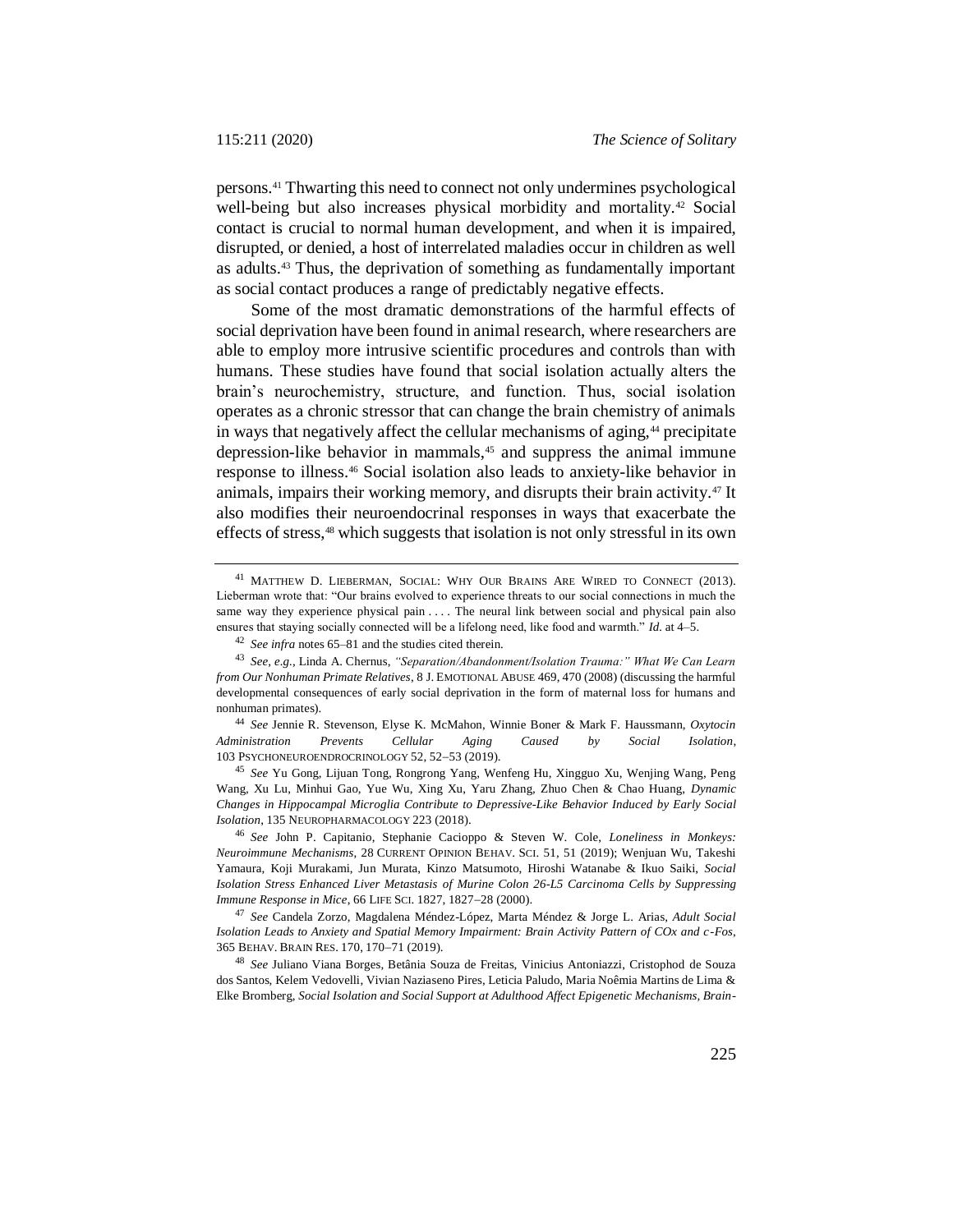right, but also compromises an organism's ability to tolerate and manage stress more generally.<sup>49</sup>

In fact, the damaging effects of social isolation on laboratory animals are so well documented that they have led governmental and scientific funding organizations, such as the National Research Council, to prohibit researchers from placing animals in completely isolated conditions for prolonged periods.<sup>50</sup> Such treatment is considered unethical and constitutes a basis for denying or revoking funding to scientists who violate this prohibition. As a result, university research facilities that conduct animal research have "institutional animal care and use committees" that promulgate guidelines for conducting animal research, virtually all of which include limitations on the degree to which laboratory animals can be subjected to any form of social isolation.<sup>51</sup>

*Derived Neurotrophic Factor Levels and Behavior of Chronically Stressed Rats*, 366 BEHAV. BRAIN RES. 36, 3637 (2019); Marishka K. Brown, Ewa Strus & Nirinjini Naidoo, *Reduced Sleep During Social Isolation Leads to Cellular Stress and Induction of the Unfolded Protein Response*, 40 SLEEP 1, 1 (2017).

<sup>&</sup>lt;sup>49</sup> Some researchers have discerned what they believe is a relationship between isolation and an animal world analogue of PTSD, noting, for example, that socially isolated mice manifest "an exacerbation of aggressive behavior and . . . an increase in anxiety- and depressive-like behaviors, as well as . . . exaggerated contextual fear responses and impaired fear extinction." Andrea Locci & Graziano Pinna, *Social Isolation as a Promising Animal Model of PTSD Comorbid Suicide: Neurosteroids and Cannabinoids as Possible Treatment Options*, 92 PROGRESS NEURO-PSYCHOPHARMACOLOGY & BIOLOGICAL PSYCHIATRY 243, 244 (2019) (citation omitted).

<sup>&</sup>lt;sup>50</sup> The National Research Council cautions researchers that, because "[a]ppropriate social interactions among members of the same species" are "essential to normal development and well-being," the "[s]ingle housing of social species should be the exception and justified based on experimental requirements or veterinary-related concerns about animal well-being," "limited to the minimum period necessary," and "enrich[ed]" either by other forms of species-compatible (and even human) contact. INST. FOR LAB. ANIMAL RESEARCH, NAT'L RESEARCH COUNCIL OF THE NAT'L ACADS., GUIDE FOR THE CARE AND USE OF LABORATORY ANIMALS 64 (8th ed. 2011); *see also* Alka Chandna, *Commentary: A Belmont Report for Animals: An Idea Whose Time Has Come*, 29 CAMBRIDGE Q. HEALTHCARE ETHICS 46, 47–48 (2020) (referencing studies documenting the suffering and self-destructive behavior engaged in by laboratory animals confined in "ethologically inappropriate environments" such as social isolation, including the pathological reactions that occur "when primates are deprived of companionship, sufficient space, and sufficient environmental complexity").

<sup>51</sup> For example, Emory University's animal care guidelines mandate "environmental enrichment" for nonhuman primates used in research. The enrichment is aimed at "identifying and providing the environmental stimuli necessary for psychological and physiological wellbeing." INSTITUTIONAL ANIMAL CARE AND USE COMM., EMORY UNIV., ENVIRONMENTAL ENRICHMENT FOR NONHUMAN PRIMATES  $1$  (2019),

http://www.iacuc.emory.edu/documents/policies/360\_Environmental\_Enrichment\_for\_Nonhuman\_Pri mates.pdf [https://perma.cc/5UTL-8YJ5] (citation omitted). The Emory guidelines mandate that "all nonhuman primates must be housed with one or more members of the same species." *Id.* at 2. Any exception to this policy requires advanced approval and is "reviewed by the Attending Veterinarian every 30 days." *Id.*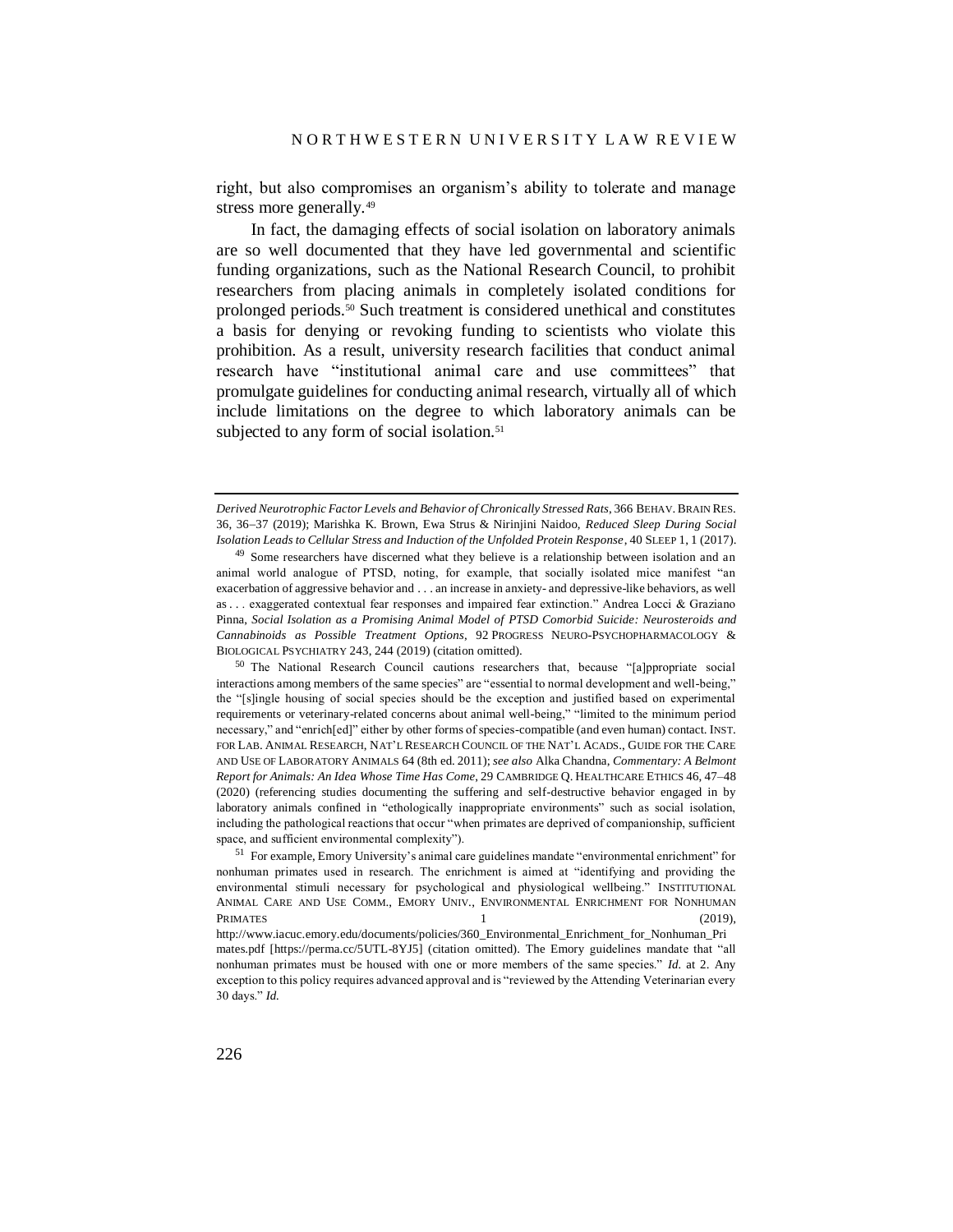Of course, the results of animal studies are not directly transferable to human populations. However, hundreds of studies done with human participants have reached many of the same conclusions. As I noted above, the scientific literature that documents these adverse effects is far too voluminous to comprehensively review. In the summary that follows, to narrow the focus to a manageable, yet representative sample of studies, I will concentrate primarily on those published in just the last several years.

Scientists have continued to add to existing knowledge about the ways in which social isolation and loneliness in society at large are significant risk factors for a wide range of mental health problems.<sup>52</sup> Specifically, social isolation increases the prevalence of depression and anxiety among

<sup>52</sup> Although very closely related, the experiences of "loneliness" and "social isolation" are not identical. Loneliness is the negative *subjective* feeling of being isolated or disconnected from others, whereas social isolation is the *objective* condition of that disconnection. For obvious reasons, animal studies focus only on the effects of social isolation; studies with human participants may examine one or another or both experiences. *See, e.g.*, Nancy E.G. Newall & Verena H. Menec, *Loneliness and Social Isolation of Older Adults: Why It Is Important to Examine These Social Aspects Together*, 36 J. SOC. & PERS. RELATIONSHIPS 925, 926-27 (2019); Kimberley J. Smith & Christina Victor, *Typologies of Loneliness, Living Alone, and Social Isolation, and Their Associations with Physical and Mental Health*, 39 AGEING & SOC'Y 1709, 1710 (2019); Jingyi Wang, Brynmor Lloyd-Evans, Domenico Giacco, Rebecca Forsyth, Cynthia Nebo, Farhana Mann & Sonia Johnson, *Social Isolation in Mental Health: A Conceptual and Methodological Review*, 52 SOC. PSYCHIATRY & PSYCHIATRIC EPIDEMIOLOGY 1451 (2017). Not surprisingly, there are high levels of loneliness among prisoners housed in the extreme social isolation of solitary confinement. *See* Haney, *Solitary Confinement, Loneliness, and Psychological Harm*, *supra* note [24,](#page-8-0) at 136. In my review of the broader scientific literature, I will refer to the experience loneliness or social isolation—as it is identified in the research itself.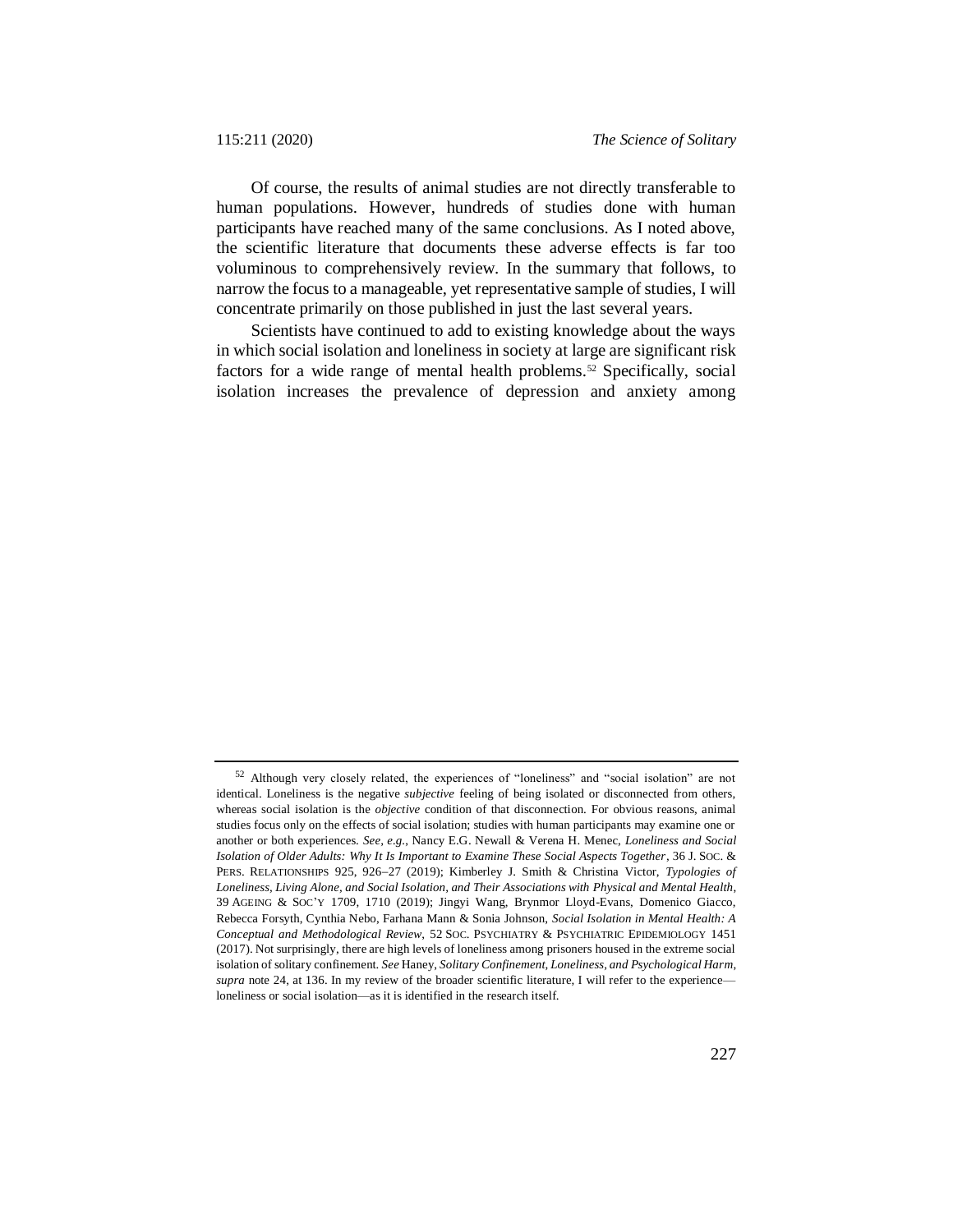adolescents and adults<sup>53</sup> and is also related to psychosis,<sup>54</sup> paranoia,<sup>55</sup> and suicidal behavior.<sup>56</sup> Among those persons who already have been diagnosed or identified as suffering from psychiatric disorders in free society, isolation has been implicated in the persistence of delusional or psychotic beliefs,  $57$  a lack of insight into one's psychiatric symptoms,<sup>58</sup> and a higher rate of

<sup>55</sup> *See, e.g.*, Sarah Butter, Jamie Murphy, Mark Shevlin & James Houston, *Social Isolation and Psychosis-Like Experiences: A UK General Population Analysis*, 9 PSYCHOSIS 291 (2017).

<sup>53</sup> *See, e.g.*, Joshua Hyong-Jin Cho, Richard Olmstead, Hanbyul Choi, Carmen Carrillo, Teresa E. Seeman & Michael R. Irwin, *Associations of Objective Versus Subjective Social Isolation with Sleep Disturbance, Depression, and Fatigue in Community-Dwelling Older Adults*, 23 AGING & MENTAL HEALTH 1130 (2019); Nathaniel A. Dell, Michelle Pelham & Allison M. Murphy, *Loneliness and Depressive Symptoms in Middle Aged and Older Adults Experiencing Serious Mental Illness*, 42 PSYCHIATRIC REHABILITATION J. 113 (2019); S. Häfner, R.T. Emeny, M.E. Lacruz, J. Baumert, C. Herder, W. Koenig, B. Thorand & K.H. Ladwig, *Association Between Social Isolation and Inflammatory Markers in Depressed and Non-Depressed Individuals: Results from the MONICA/KORA Study*, 25 BRAIN, BEHAV., & IMMUNITY 1701 (2011); Lisa M. Jaremka, Rebecca R. Andridge, Christopher P. Fagundes, Catherine M. Alfano, Stephen P. Povoski, Adele M. Lipari, Doreen M. Agnese, Mark W. Arnold, William B. Farrar, Lisa D. Yee, William E. Carson, III, Tanios Bekaii-Saab, Edward W. Martin, Jr., Carl R. Schmidt & Janice K. Kiecolt-Glaser, *Pain, Depression and Fatigue: Loneliness as a Longitudinal Risk Factor*, 33 HEALTH PSYCHOL. 948 (2014); C. Richardson, E. Oar, J. Fardouly, N. Magson, C. Johnco, M. Forbes & R. Rapee, *The Moderating Role of Sleep in the Relationship Between Social Isolation and Internalising Problems in Early Adolescence*, 50 CHILD PSYCHIATRY & HUM. DEV. 1011 (2019); Ilse M. J. van Beljouw, Eric van Exel, Jenny de Jong Gierveld, Hannie C. Comijs, Marjolijn Heerings, Max. L. Stek & Harm W. J. van Marwijk, *"Being All Alone Makes Me Sad": Loneliness in Older Adults with Depressive Symptoms*, 26 INT'L PSYCHOGERIATRICS 1541 (2014); Lixia Ge, Chun Wei Yap, Reuben Ong & Bee Hoon Heng, *Social Isolation, Loneliness and Their Relationships with Depressive Symptoms: A Population-Based Study*, PLOS ONE (Aug. 23, 2017), https://journals.plos.org/plosone/article?id=10.1371/journal.pone.0182145 [https://perma.cc/63Q4- YZME].

<sup>54</sup> *See, e.g.*, Anson K. C. Chau, Chen Zhu & Suzanne Ho-Wai So, *Loneliness and the Psychosis Continuum: A Meta-Analysis on Positive Psychotic Experiences and a Meta-Analysis on Negative Psychotic Experiences*, 31 INT'L REV. PSYCHIATRY 5 (2019); Dorothy Ann Nejedlo DeNiro, *Perceived Alienation in Individuals with Residual-Type Schizophrenia*, 16 ISSUES IN MENTAL HEALTH NURSING 185 (1995).

<sup>56</sup> *See, e.g.*, COMM. ON PATHOPHYSIOLOGY & PREVENTION OF ADOLESCENT & ADULT SUICIDE, INST. OF MED. OF THE NAT'L ACADS., REDUCING SUICIDE: A NATIONAL IMPERATIVE (S.K. Goldsmith, T. C. Pellmar, A. M. Kleinman & W. E. Burney eds., 2002); Raffaella Calati, Chiara Ferrari, Marie Brittner, Osmano Oasi, Emilie Olié, André F. Carvalho & Philippe Courtet, *Suicidal Thoughts and Behaviors and Social Isolation: A Narrative Review of the Literature*, 245 J. AFFECTIVE DISORDERS 653 (2019); John L. Oliffe, Genevieve Creighton, Steve Robertson, Alex Broom, Emily K. Jenkins, John S. Ogrodniczuk & Oliver Ferlatte, *Injury, Interiority, and Isolation in Men's Suicidality*, 11 AM. J. MEN'S HEALTH 888 (2017).

<sup>57</sup> *See, e.g.*, P. A. Garety, E. Kuipers, D. Fowler, D. Freeman & P. E. Bebbington, *A Cognitive Model of the Positive Symptoms of Psychosis*, 31 PSYCHOL. MED. 189, 190–91 (2001) (writing about the way that social marginalization contributes to beliefs about the self as "vulnerable to threat, or about others as dangerous" and the way that "social isolation contributes to the acceptance of . . . psychotic appraisal by reducing access to alternative more normalizing explanations").

<sup>58</sup> *See, e.g.*, R. White, P. Bebbington, J. Pearson, S. Johnson & D. Ellis, *The Social Context of Insight in Schizophrenia*, 35 SOC. PSYCHIATRY & PSYCHIATRIC EPIDEMIOLOGY 500 (2000).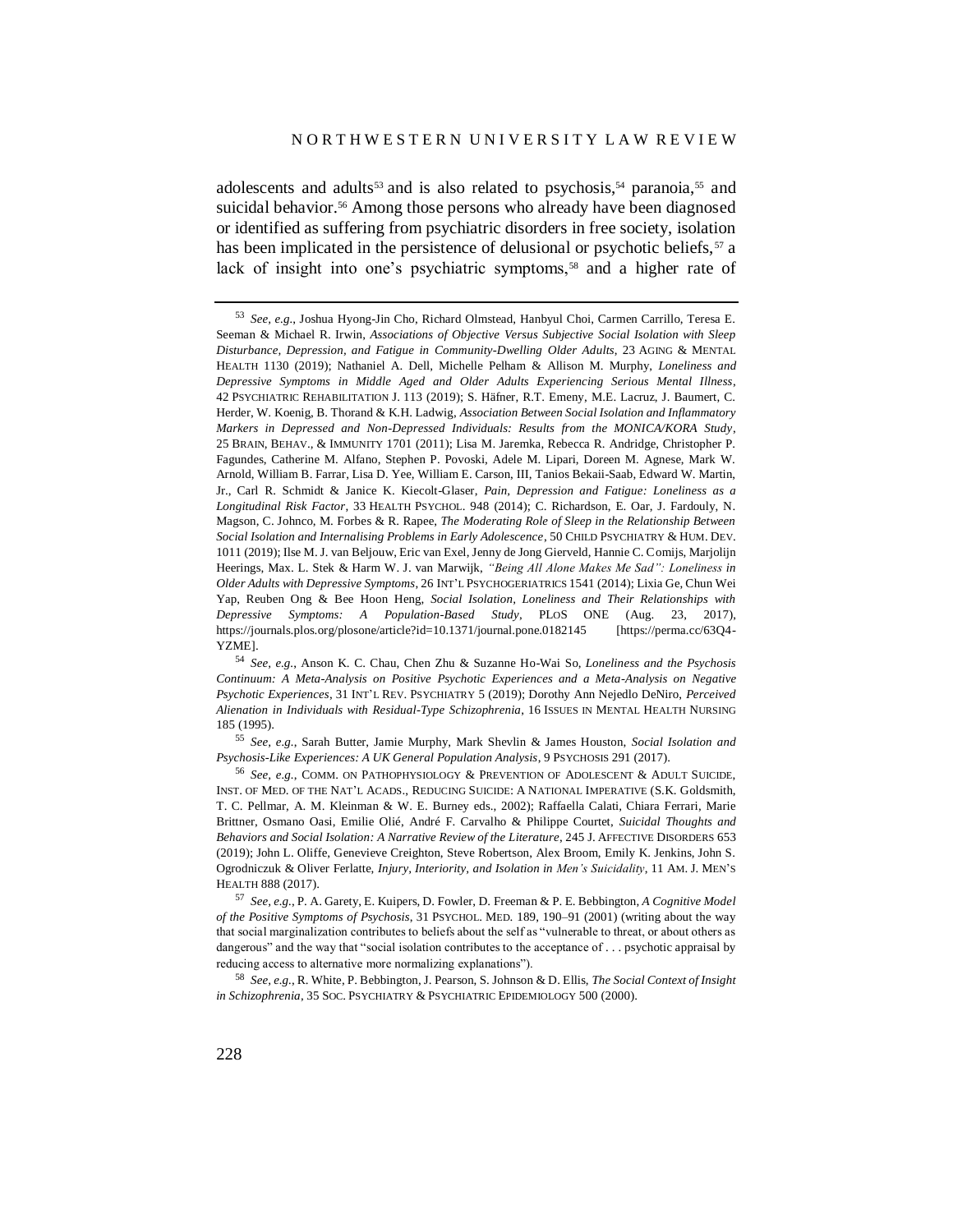hospitalization and rehospitalization.<sup>59</sup> Persons experiencing mental health crises also report severe loneliness which may, in turn, exacerbate their mental illness,<sup>60</sup> creating a downward spiral toward decompensation.

Social isolation can also lead to reduced cognitive functioning in humans.<sup>61</sup> Some studies have shown that the significant direct relationship between loneliness and decreased cognitive functioning is partially mediated by the presence of depressive symptoms.<sup>62</sup> However, a study by Elvira Lara and her colleagues found that loneliness and social isolation lead to decreased intellectual functioning on a variety of cognitive tests over time, even after controlling for depression among older participants. To prevent such a decline, the study recommended "the enhancement of social participation and the maintenance of emotionally supportive relationships."<sup>63</sup> Other studies demonstrate that even when loneliness does not directly produce cognitive decline, it has an effect on neural processes that, in turn, "relate[s] to worse cognitive performance on processing speed and attention, executive function, working memory, and verbal memory immediate recall."<sup>64</sup>

As in studies with laboratory animals, there are a number of well documented harmful physical and medical outcomes associated with social isolation and loneliness in humans, including adverse effects on neurological

<sup>59</sup> *See, e.g.*, Tennyson Mgutshini, *Risk Factors for Psychiatric Re-Hospitalization: An Exploration*, 19 INT'L J. MENTAL HEALTH NURSING 257 (2010); Graham Thornicroft, *Social Deprivation and Rates of Treated Mental Disorder: Developing Statistical Models to Predict Psychiatric Service Utilisation*, 158 BRIT. J. PSYCHIATRY 475 (1991).

<sup>60</sup> *See, e.g.*, Jingyi Wang, Brynmor Lloyd-Evans, Louise Martson, Ruimin Ma, Farhana Mann, Francesca Solmi & Sonia Johnson, *Epidemiology of Loneliness in a Cohort of UK Mental Health Community Crisis Service Users*, 55 SOC. PSYCHIATRY & PSYCHIATRIC EPIDEMIOLOGY 811 (2019).

<sup>61</sup> *See, e.g.*, Paolo de Sousa, William Sellwood, Alaw Eldridge & Richard P. Bentall, *The Role of Social Isolation and Social Cognition in Thought Disorder*, 269 PSYCHIATRY RES. 56 (2018); Laura Fratiglioni, Hui-Xin Wang, Kjerstin Ericsson, Margaret Maytan & Bengt Winblad, *Influence of Social Network on Occurrence of Dementia: A Community-Based Longitudinal Study*, 355 LANCET 1315 (2000); Aparna Shankar, Mark Hamer, Anne McMunn & Andrew Steptoe, *Social Isolation and Loneliness: Relationships with Cognitive Function During 4 Years of Follow-Up in the English Longitudinal Study of Ageing*, 75 PSYCHOSOMATIC MED. 161 (2013).

<sup>62</sup> *See, e.g.*, Joanna McHugh Power, Jianjun Tang, Rose Ann Kenny, Brian A. Lawlor & Frank Kee, *Mediating the Relationship Between Loneliness and Cognitive Function: The Role of Depressive and Anxiety Symptoms*, 24 AGING & MENTAL HEALTH 1071, 1076 (2019) (noting that among older adults there is likely a reciprocal effect between loneliness and decreased cognitive functioning).

<sup>63</sup> Elvira Lara, Francisco Félix Caballero, Laura Alejandra Rico-Uribe, Beatriz Olaya, Josep Maria Haro, José Luis Ayuso-Mateos & Marta Miret, *Are Loneliness and Social Isolation Associated with Cognitive Decline?*, 34 INT'L J. GERIATRIC PSYCHIATRY 1613, 1614, 1620 (2019).

<sup>64</sup> Terea Montoliu, Vanesa Hidalgo & Alicia Salvador, *The Relationship Between Loneliness and Cognition in Healthy Older Men and Women: The Role of Cortisol*, 107 PSYCHONEUROENDOCRINOLOGY 270, 277 (2019).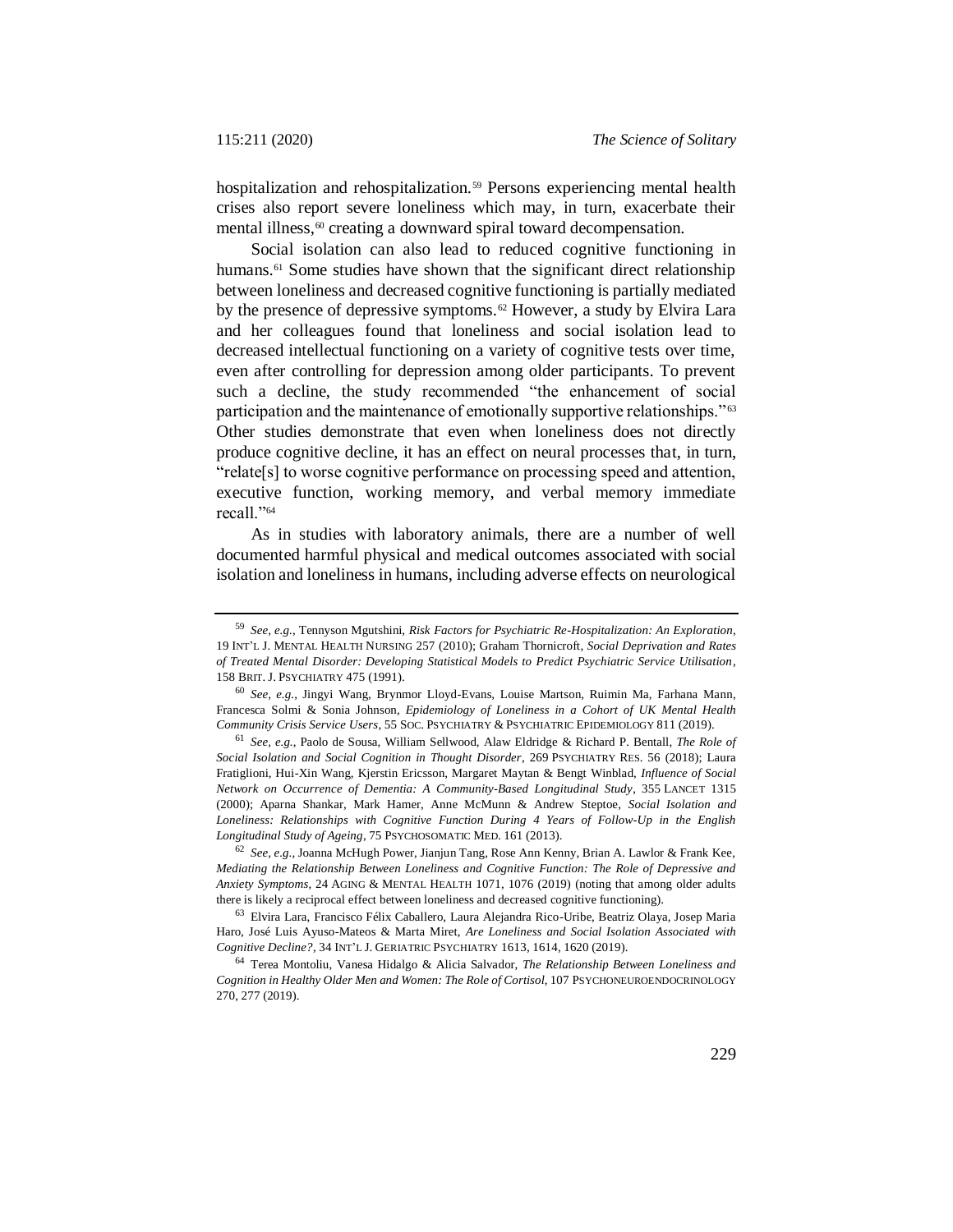<span id="page-19-0"></span>and endocrinological processes. As one group of researchers summarized, "These findings indicate that loneliness may compromise the structural and functional integrity of multiple brain regions."<sup>65</sup> For example, Nathan Spreng and his colleagues have shown that loneliness is inversely related to a sense of "life meaning" (i.e., a subjective sense of purpose), and that both are in turn related to measures of neural connectivity.<sup>66</sup> In addition, social isolation adversely impacts the functioning of the human immune system,  $67$ undermines health outcomes in general,<sup>68</sup> and is associated with higher rates of mortality. That is, the experience of social isolation literally lowers the age at which people die.<sup>69</sup> In fact, researchers have concluded that the health

<sup>68</sup> *See, e.g.*, Johannes Beller & Adina Wagner, *Loneliness, Social Isolation, Their Synergistic Interaction, and Mortality*, 37 HEALTH PSYCH. 808 (2018); Caitlin E. Coyle & Elizabeth Dugan, *Social Isolation, Loneliness and Health Among Older Adults*, 24 J. AGING & HEALTH 1346 (2012); Damiano Fiorillo & Fabio Sabatini, *Quality and Quantity: The Role of Social Interactions in Self-Reported Individual Health*, 73 SOC. SCI. &MED. 1644 (2011); Liesl M. Heinrich & Eleonora Gullone, *The Clinical Significance of Loneliness: A Literature Review*, 26 CLINICAL PSYCH. REV. 695 (2006).

<sup>69</sup> *See* Marko Elovainio, Christian Hakulinen, Laura Pulkki-Råback, Marianna Virtanen, Kim Josefsson, Markus Jokela, Jussi Vahtera & Mika Kivimäki, *Contribution of Risk Factors to Excess Mortality in Isolated and Lonely Individuals: An Analysis of Data from the UK Biobank Cohort Study*, 2 LANCET PUB. HEALTH e260 (2017); Brett Friedler, Joshua Crapser & Louise McCullough, *One Is the Deadliest Number: The Detrimental Effects of Social Isolation on Cerebrovascular Diseases and Cognition*, 129 ACTA NEUROPATHOLOGY 493 (2015); Louise C. Hawkley & John T. Cacioppo, *Loneliness Matters: A Theoretical and Empirical Review of Consequences and Mechanisms*, 40 ANNALS BEHAV. MED. 218, 219 (2010); Julianne Holt-Lunstad, Timothy B. Smith & J. Bradley Layton, *Loneliness and Social Isolation as Risk Factors for Mortality: A Meta-Analytic Review*, 10 PERSPS. PSYCH. SCI. 227 (2015); Matthew Pantell, David Rehkopf, Douglas Jutte, Leonard Syme, John Balmes & Nancy Adler, *Social Isolation: A Predictor of Mortality Comparable to Traditional Clinical Risk Factors*, 103 AM. J. PUB. HEALTH 2056 (2013); Jussi Tanskanen & Timo Anttila, *A Prospective Study of Social Isolation, Loneliness, and Mortality in Finland*, 106 AM. J. PUB. HEALTH 2042 (2016); Andrea Fleisch Marcus, Alex H. Illescas, Bernadette C. Hohl & Adana A. M. Llanos, *Relationships Between Social Isolation, Neighborhood Poverty, and Cancer Mortality in a Population-Based Study of US Adults*,

<sup>65</sup> Laetitia Mwilambwe-Tshilobo, Tian Ge, Minqi Chong, Michael A. Ferguson, Bratislav Misic, Anthony L. Burrow, Richard M. Leahy & R. Nathan Spreng, *Loneliness and Meaning in Life Are Reflected in the Intrinsic Network Architecture of the Brain*, 14 SOC. COGNITIVE & AFFECTIVE NEUROSCIENCE 423, 424 (2019); *see also* Jacob Y. Stein, Yafit Levin, Yael Lahav, Orit Uziel, Heba Abumock & Zahava Solomon, *Perceived Social Support, Loneliness, and Later Life Telomere Length Following Wartime Captivity*, 37 HEALTH PSYCH. 1067 (2018).

<sup>66</sup> Mwilambwe-Tshilobo et al., *supra* not[e 65.](#page-19-0)

<sup>67</sup> *See, e.g.*, Naomi I. Eisenberger, Mona Moieni, Tristen K. Inagaki, Keely A. Muscatell & Michael R. Irwin, *In Sickness and in Health: The Co-Regulation of Inflammation and Social Behavior*, 42 NEUROPSYCHOPHARMACOLOGY REVIEWS. 242 (2017); Sarah D. Pressman, Sheldon Cohen, Gregory E. Miller, Anita Barkin, Bruce S. Rabin & John J. Treanor, *Loneliness, Social Network Size, and Immune Response to Influenza Vaccination in College Freshmen*, 24 HEALTH PSYCH. 297 (2005); Bert N. Uchino, Ryan Trettevik, Robert G. Kent de Grey, Sierra Cronan, Jasara Hogan & Brian R. W. Baucom, *Social Support, Social Integration, and Inflammatory Cytokines: A Meta-Analysis*, 37 HEALTH PSYCH. 462 (2018).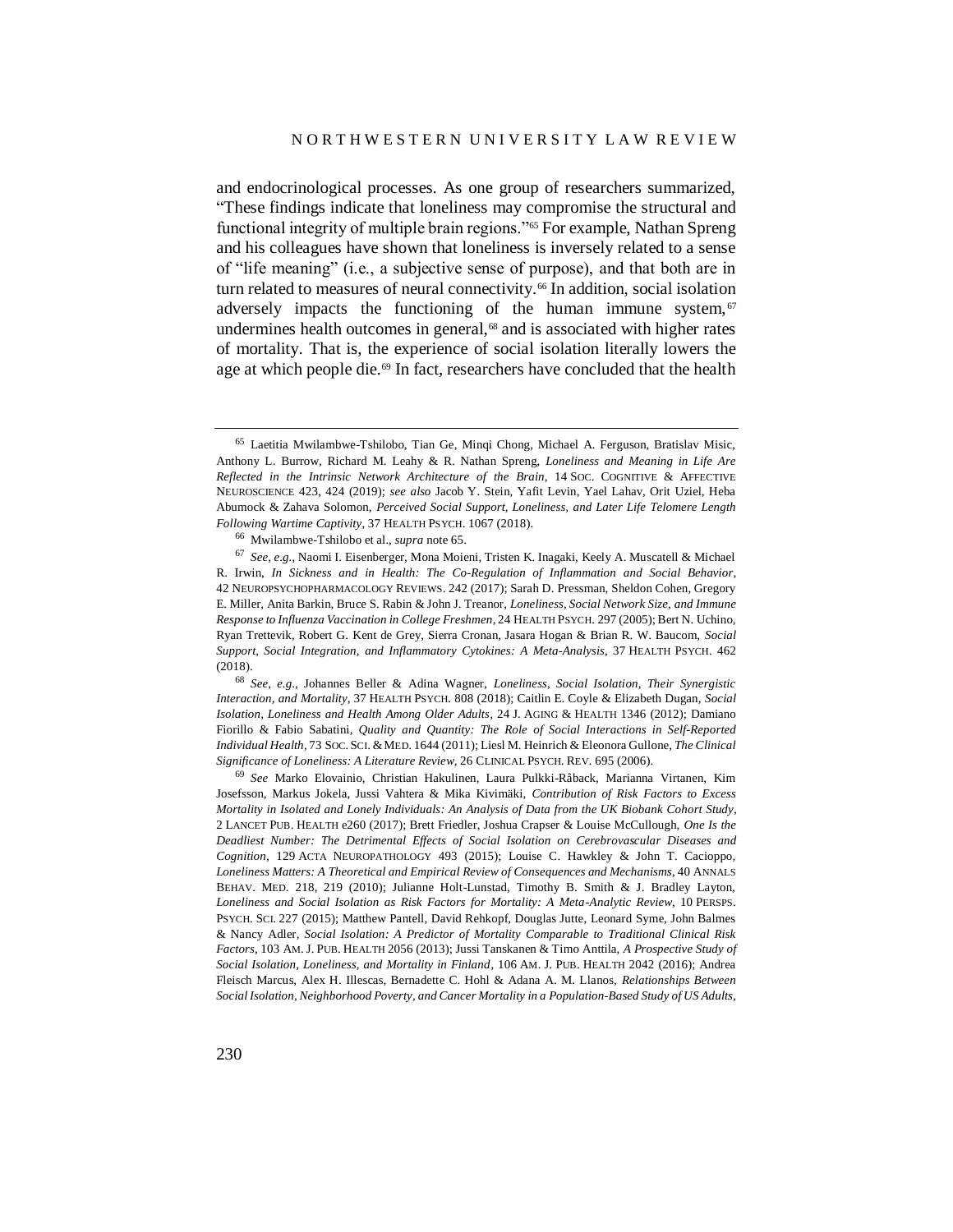risk of social isolation on mortality rates is comparable to that caused by cigarette smoking.<sup>70</sup>

In part because of its dramatic life-shortening effects, as one recent review of the literature put it, "The problem of loneliness and social isolation is of growing global concern."<sup>71</sup> Indeed, the well-documented negative psychological and physical effects of social isolation and loneliness have led to international recognition that they represent a worldwide public health crisis.<sup>72</sup> Acknowledging this fact, an international commission assembled by former French President Nicholas Sarkozy and led by Nobel Prize winners Joseph Stiglitz and Amartya Sen and economist Jean-Paul Fitoussi identified social connectedness as one of the key indicators of a nation's social progress, quality of life, and well-being.<sup>73</sup> More recently, the social isolation of older adults was the focus of two Canadian National Seniors Council reports, which discussed the nature of the psychological and medical risks of social isolation and what can be done to address them.<sup>74</sup> In 2017, the former Surgeon General of the United States, Vivek Murthy, warned business leaders about what he described as a "loneliness epidemic" and its harmful health consequences.<sup>75</sup> In a more recent book, Murthy elaborated on the

<sup>71</sup> Cathrine Mihalopoulos, Long Khanh-Dao Le, Mary Lou Chatterton, Jessica Bucholc, Julianne Holt-Lunstad, Michelle H. Lim & Lidia Engel, *The Economic Costs of Loneliness: A Review of Cost-of-Illness and Economic Evaluation Studies*, 55 SOC. PSYCHIATRY & PSYCHIATRIC EPIDEMIOLOGY 823, 834 (2019). Although the authors concluded that it was difficult to precisely estimate the economic costs of loneliness and social isolation, they noted that most studies "reported excess healthcare costs associated with loneliness/isolation," and that the projected costs "are likely to be under-estimated." *Id.*

<sup>72</sup> *See, e.g.*, N. Leigh-Hunt, *An Overview of Systematic Reviews on the Public Health Consequences of Social Isolation and Loneliness*, 152 PUB. HEALTH 157 (2017).

<sup>73</sup> JOSEPH E. STIGLITZ, AMARTYA SEN & JEAN-PAUL FITOUSSI, REPORT BY THE COMMISSION ON THE MEASUREMENT OF ECONOMIC PERFORMANCE AND SOCIAL PROGRESS (2009), https://www.cpc.unc.edu/projects/rlms-hse/publications/1921 [https://perma.cc/KD95-F2GA].

<sup>75</sup> *See* Vivek Murthy, *Work and the Loneliness Epidemic: Reducing Isolation at Work Is Good for Business*, HARV. BUS. REV. (2017), https://hbr.org/cover-story/2017/09/work-and-the-lonelinessepidemic [https://perma.cc/QWQ6-HZCK]; Dan Schawbel, *Vivek Murthy: How to Solve the Work* 

PLOS ONE (Mar. 8, 2017), https://journals.plos.org/plosone/article?id=10.1371/journal.pone.0173370 [https://perma.cc/89KS-DGE3].

<sup>70</sup> *See* Julianne Holt-Lunstad, Timothy B. Smith, Mark Baker, Tyler Harris & David Stephenson, *Social Relationships and Mortality Risk: A Meta-Analytic Review*, PLOS MED. (July 27, 2010), https://journals.plos.org/plosmedicine/article?id=10.1371/journal.pmed.1000316 [https://perma.cc/J8DP-JN99].

<sup>74</sup> THE NAT'L SENIORS COUNCIL, GOV'T OF CAN., REPORT ON THE SOCIAL ISOLATION OF SENIORS 2013-2014 (2014), https://www.canada.ca/en/national-seniors-council/programs/publicationsreports/2014/scoping-social-isolation.html [https://perma.cc/2NY8-8FYH]; THE NAT'L SENIORS COUNCIL, GOV'T OF CAN., WHO'S AT RISK AND WHAT CAN BE DONE ABOUT IT? A REVIEW OF THE LITERATURE ON THE SOCIAL ISOLATION OF DIFFERENT GROUPS OF SENIORS (2017), https://www.canada.ca/en/national-seniors-council/programs/publications-reports/2017/review-socialisolation-seniors.html [https://perma.cc/E4DZ-SSJB].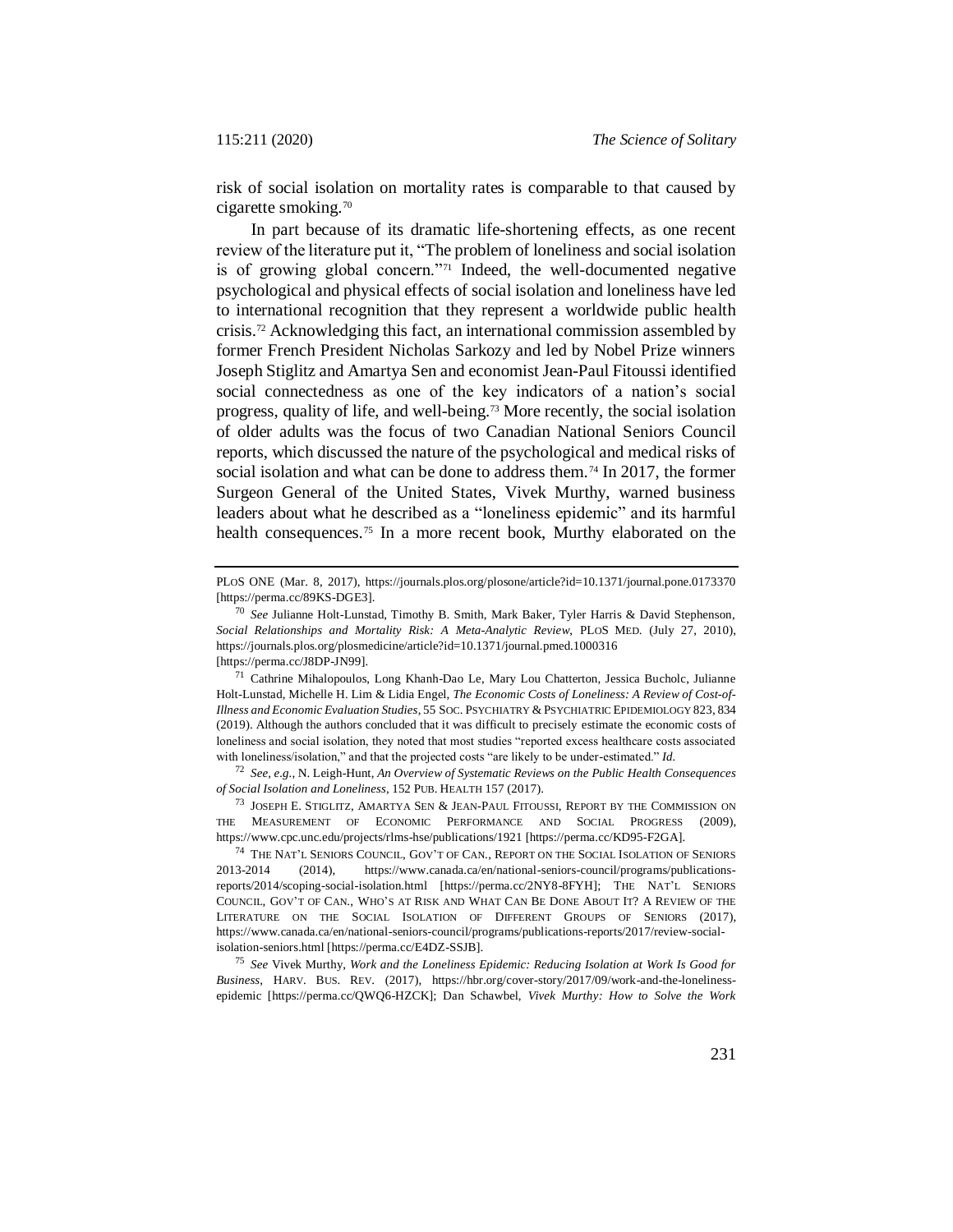negative effects of social isolation, made recommendations about how to best combat them, and promoted what he called "the healing power of human connection."<sup>76</sup> In 2018, the British Prime Minister, Theresa May, appointed a "Minister for Loneliness" for her nation, $\pi$  as news magazines conceded that it represented a "serious public health problem."<sup>78</sup> Finally, in 2020, in a study designed to contribute to "a larger global effort to combat the adverse health impacts of social isolation,"<sup>79</sup> a National Academy of Sciences Committee concluded that the negative consequences of social isolation "may be comparable to or greater than other well-established risk factors such as smoking, obesity, and physical inactivity,"<sup>80</sup> and another group of prominent researchers termed the experience of loneliness a "modern behavioral epidemic" and cautioned that it represented a "lethal behavioral toxin" that accounted for more annual deaths than cancer or strokes.<sup>81</sup>

<span id="page-21-0"></span>Paralleling the research that has been conducted on the adverse psychological and medical effects of social isolation and loneliness, there is a closely related and well-developed body of literature on what has been termed "social exclusion"—what happens when people are involuntarily and purposely separated from others, as they are in prison solitary confinement units. These studies, too, show that this kind of social separation produces a host of serious negative consequences. For example, Mark Leary and his colleagues have shown that increasing degrees of social exclusion can successively lower self-esteem, which in turn relates to greater levels of depression, anxiety, and a host of other psychological problems. In fact, they have suggested that self-esteem itself may be largely a reflection of a

*Loneliness Epidemic*, FORBES (Oct. 7, 2017, 9:54 AM), https://www.forbes.com/sites/danschawbel/2017/10/07/vivek-murthy-how-to-solve-the-workloneliness-epidemic-at-work/#22653b417172 [https://perma.cc/DNC3-5B4K].

 $^{76}\,$  VIVEK H. MURTHY, TOGETHER: THE HEALING POWER OF HUMAN CONNECTION IN A SOMETIMES LONELY WORLD (2020).

<sup>77</sup> *See* Ceylan Yeginsu, *U.K. Appoints a Minister for Loneliness*, N.Y. TIMES (Jan. 17, 2018), https://www.nytimes.com/2018/01/17/world/europe/uk-britain-loneliness.html [https://perma.cc/QX94- ZY7A].

<sup>78</sup> *Loneliness Is a Serious Public-Health Problem*, ECONOMIST (Sept. 1, 2018), https://www.economist.com/international/2018/09/01/loneliness-is-a-serious-public-health-problem [https://perma.cc/YQ3X-P2SJ].

 $^{79}$  COMM. ON THE HEALTH & MED. DIMENSIONS OF SOC. ISOLATION & LONELINESS IN OLDER ADULTS, THE NAT'L ACADS. OF SCIS., ENG'G & MED., SOCIAL ISOLATION AND LONELINESS IN OLDER ADULTS: OPPORTUNITIES FOR THE HEALTH CARE SYSTEM, at xii (2020).

<sup>80</sup> *Id.* at 2–12.

<sup>81</sup> Dilip V. Jeste, Ellen E. Lee & Stephanie Cacioppo, *Battling the Modern Behavioral Epidemic of Loneliness: Suggestions for Research and Interventions*, 77 JAMA PSYCHIATRY 553 (2020).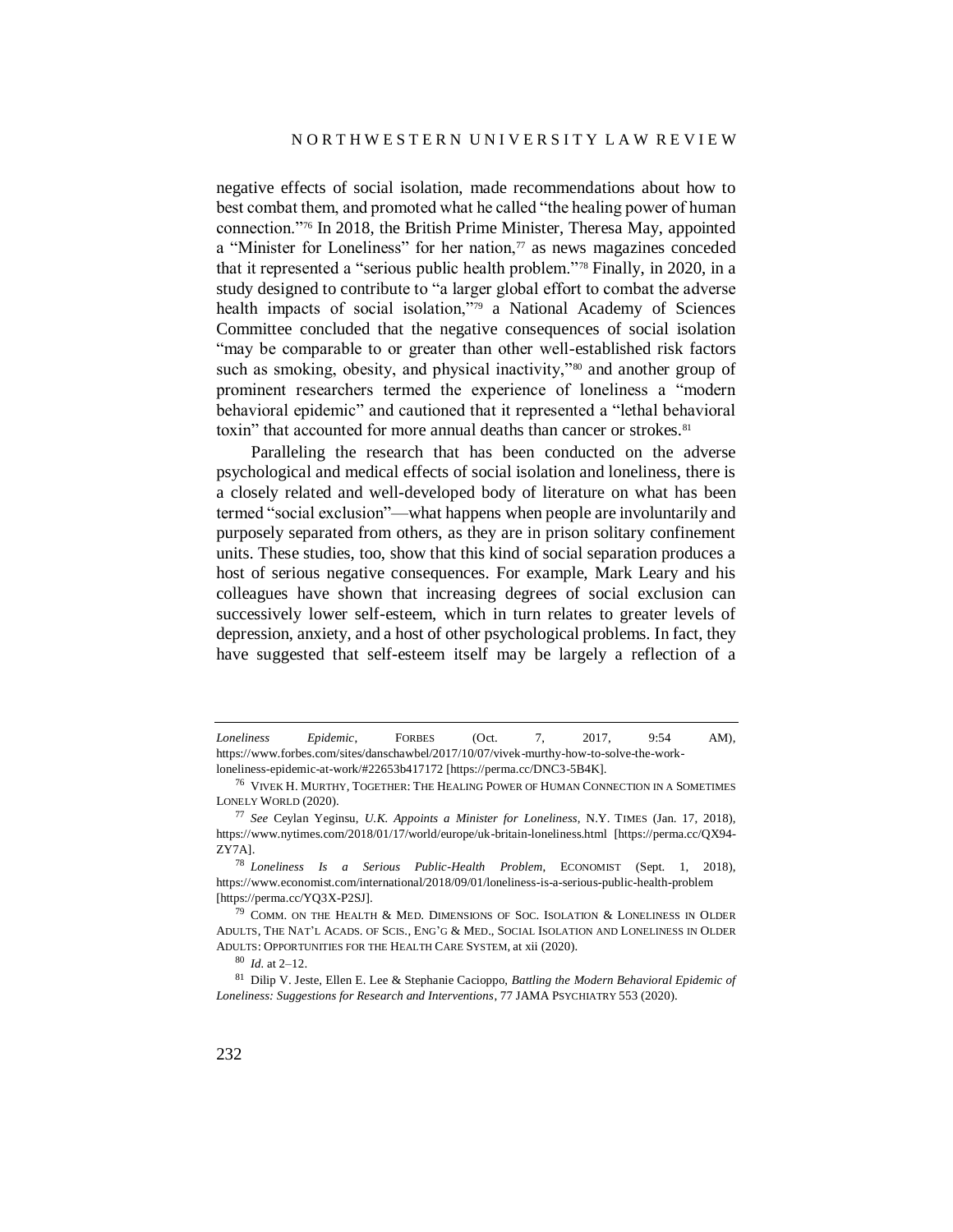person's level or state of social connectedness.<sup>82</sup> Researchers have also documented the fact that excluding persons from contact with others is not only "painful in itself," but also "undermines people's sense of belonging, control, self-esteem, and meaningfulness, . . . reduces pro-social behavior, and impairs self-regulation."<sup>83</sup> Indeed, the subjective experience of social exclusion can result in what have been called "cognitive deconstructive states," which include emotional numbing, reduced empathy, cognitive inflexibility, lethargy, and an absence of meaningful thought.<sup>84</sup>

Social exclusion also has been shown to heighten people's feelings of physical vulnerability and increase the expectation that they will experience physical harm in the future.<sup>85</sup> It may also precipitate aggressive behavior— "action-oriented coping"—in response.<sup>86</sup> Two authors summarized these overall effects this way:

Social exclusion is detrimental and can lead to depression, alienation, and sometimes even to violent behaviour. Laboratory studies show that even a brief episode of exclusion lowers mood, causes social pain, which is analogous to physical pain, and elicits various behavioural responses, such as aggressive behaviour or affiliation-seeking behavior.<sup>87</sup>

In fact, the editor of the *Oxford Handbook of Social Exclusion* concluded the volume by summarizing the "serious threat" that social exclusion represents to psychological health and well-being, including "increase[d] salivary cortisol levels . . . and blood flow to brain regions

<sup>85</sup> *See, e.g.*, Kristy K. Dean, Grace Wentworth & Nikole LeCompte, *Social Exclusion and Perceived Vulnerability to Physical Harm*, 18 SELF & IDENTITY 87 (2019).

<sup>82</sup> *See, e.g.*, Mark R. Leary, Alison L. Haupt, Kristine S. Straussen & Jason T. Chokel, *Calibrating the Sociometer: The Relationship Between Interpersonal Appraisals and State Self-Esteem*, 74 J. PERSONALITY & SOC. PSYCHOL. 1290, 1297–98 (1998); Mark R. Leary, Lisa S. Schreindorfer & Alison L. Haupt, *The Role of Low Self-Esteem in Emotional and Behavioral Problems: Why Is Low Self-Esteem Dysfunctional?*, 14 J. SOC. & CLINICAL PSYCHOL. 297, 307 (1995).

<sup>83</sup> Brock Bastian & Nick Haslam, *Excluded from Humanity: The Dehumanizing Effects of Social Ostracism*, 46 J. EXPERIMENTAL SOC. PSYCHOL. 107, 107 (2010) (internal citations omitted).

<sup>84</sup> *See* Jean M. Twenge, Kathleen R. Catanese & Roy F. Baumeister, *Social Exclusion and the Deconstructed State: Time Perception, Meaninglessness, Lethargy, Lack of Emotion, and Self-Awareness*, 85 J. PERSONALITY & SOC. PSYCHOL. 409, 411, 415, 421 (2003).

<sup>86</sup> Katharina Reiter-Scheidl, Ilona Papousek, Helmut K. Lackner, Manuela Paechter, Elisabeth M. Weiss & Nilüfer Aydin, *Aggressive Behavior After Social Exclusion Is Linked with the Spontaneous Initiation of More Action-Oriented Coping Immediately Following the Exclusion Episode*, 195 PHYSIOLOGY & BEHAV. 142, 142, 148 (2018).

<sup>87</sup> Aleksi H. Syrjämäki & Jari K. Hietanen, *The Effects of Social Exclusion on Processing of Social Information—A Cognitive Psychology Perspective*, 58 BRIT.J. SOC. PSYCHOL. 730, 730 (2018) (citations omitted) (footnotes omitted); *see also* C. Nathan DeWall, Timothy Deckman, Richard S. Pond, Jr. & Ian Bonser, *Belongingness as a Core Personality Trait: How Social Exclusion Influences Social Functioning*  and Personality Expression, 79 J. PERSONALITY 1281, 1281-82 (2011).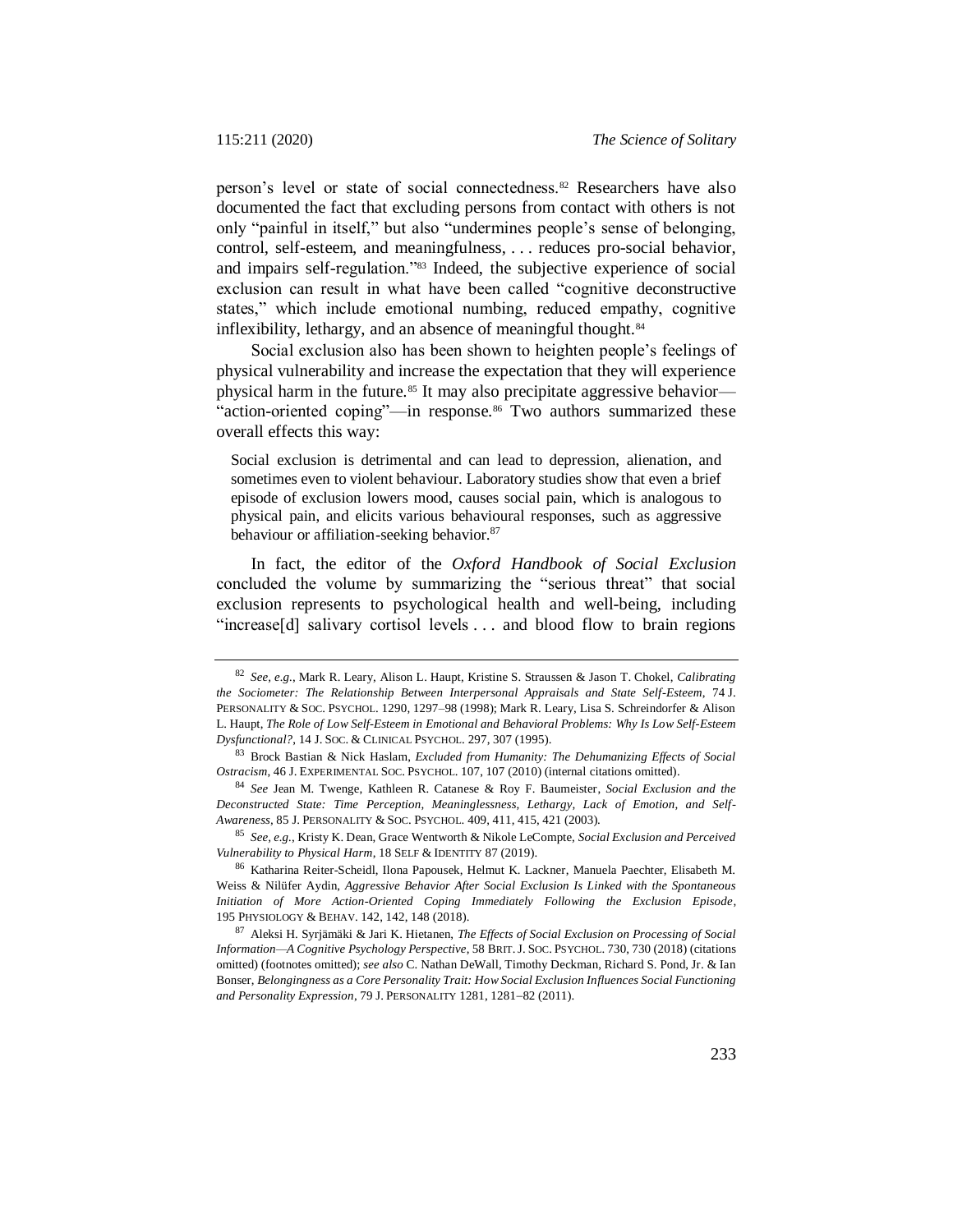associated with physical pain," "sweeping changes" in attention, memory, thinking, and self-regulation, as well as changes in aggression and prosocial behavior. As he put it, "This dizzying array of responses to social exclusion supports the premise that it strikes at the core of well-being."<sup>88</sup>

An additional, painful component of solitary confinement is the fact that prisoners in such units are denied opportunities to give and receive caring human touch. Many of them go for weeks, months, or even years without touching another person with affection. This kind of deprivation also has been studied extensively in contexts outside prison. Psychologists have long known that "[t]ouch is central to human social life. It is the most developed sensory modality at birth, and it contributes to cognitive, brain, and socioemotional development throughout infancy and childhood."<sup>89</sup> Recent research now indicates that "touch is a primary platform for the development of secure attachments and cooperative relationships." <sup>90</sup> We know that, among other things, it is "intimately involved in patterns of caregiving."<sup>91</sup> Indeed, caring physical touch functions as a "powerful means by which individuals reduce the suffering of others." <sup>92</sup> It also "promotes cooperation and reciprocal altruism."<sup>93</sup>

<span id="page-23-0"></span>The need for caring human touch is so fundamental that early deprivation is an established risk factor for neurodevelopmental disorders, depression, suicidality, and other self-destructive behavior.<sup>94</sup> Later deprivation is associated with violent behavior in adolescents.<sup>95</sup> The uniquely prosocial emotion of "[c]ompassion is universally signaled through touch," so that persons who live in a world without touch are denied the experience

<sup>88</sup> DeWall, *supra* note [36,](#page-12-0) at 302; Johan C. Karremans, Dirk J. Heslenfeld, Lotte F. van Dillen & Paul A. M. Van Lange, *Secure Attachment Partners Attenuate Neural Responses to Social Exclusion: An fMRI Investigation*, 81 INT'L J. PSYCHOPHYSIOLOGY 44, 44, 49 (2011).

<sup>89</sup> Matthew J. Hertenstein, Dacher Keltner, Betsy App, Brittany A. Bulleit & Ariane R. Jaskolka, *Touch Communicates Distinct Emotions*, 6 EMOTION 528, 528 (2006). *See generally* THE HANDBOOK OF TOUCH: NEUROSCIENCE, BEHAVIORAL, AND HEALTH PERSPECTIVES 373–499 (Matthew J. Hertenstein & Sandra J. Weiss eds., 2011) (discussing, in Section V, the relevance of touch for development and health).

<sup>90</sup> Jennifer L. Goetz, Dacher Keltner & Emiliana Simon-Thomas, *Compassion: An Evolutionary Analysis and Empirical Review*, 136 PSYCHOL. BULL. 351, 360 (2010).

<sup>91</sup> *Id.*

<sup>92</sup> *Id.*

<sup>93</sup> *Id.*

<sup>94</sup> *See, e.g.*, Carissa J. Cascio, *Somatosensory Processes in Neurodevelopmental Disorders*, 2 J. NEURODEVELOPMENTAL DISORDERS 62, 62–63 (2010) (neurodevelopmental disorders); Tiffany Field, *Touch Deprivation and Aggression Against Self Among Adolescents*, *in* DEVELOPMENTAL PSYCHOBIOLOGY OF AGGRESSION 117, 117 (David M. Stoff & Elizabeth J. Susman eds., 2005) (depression, suicidality, and other self-destructive behavior).

<sup>95</sup> *See* Tiffany Field, *Violence and Touch Deprivation in Adolescents*, 37 ADOLESCENCE 735, 735, 744–45 (2002).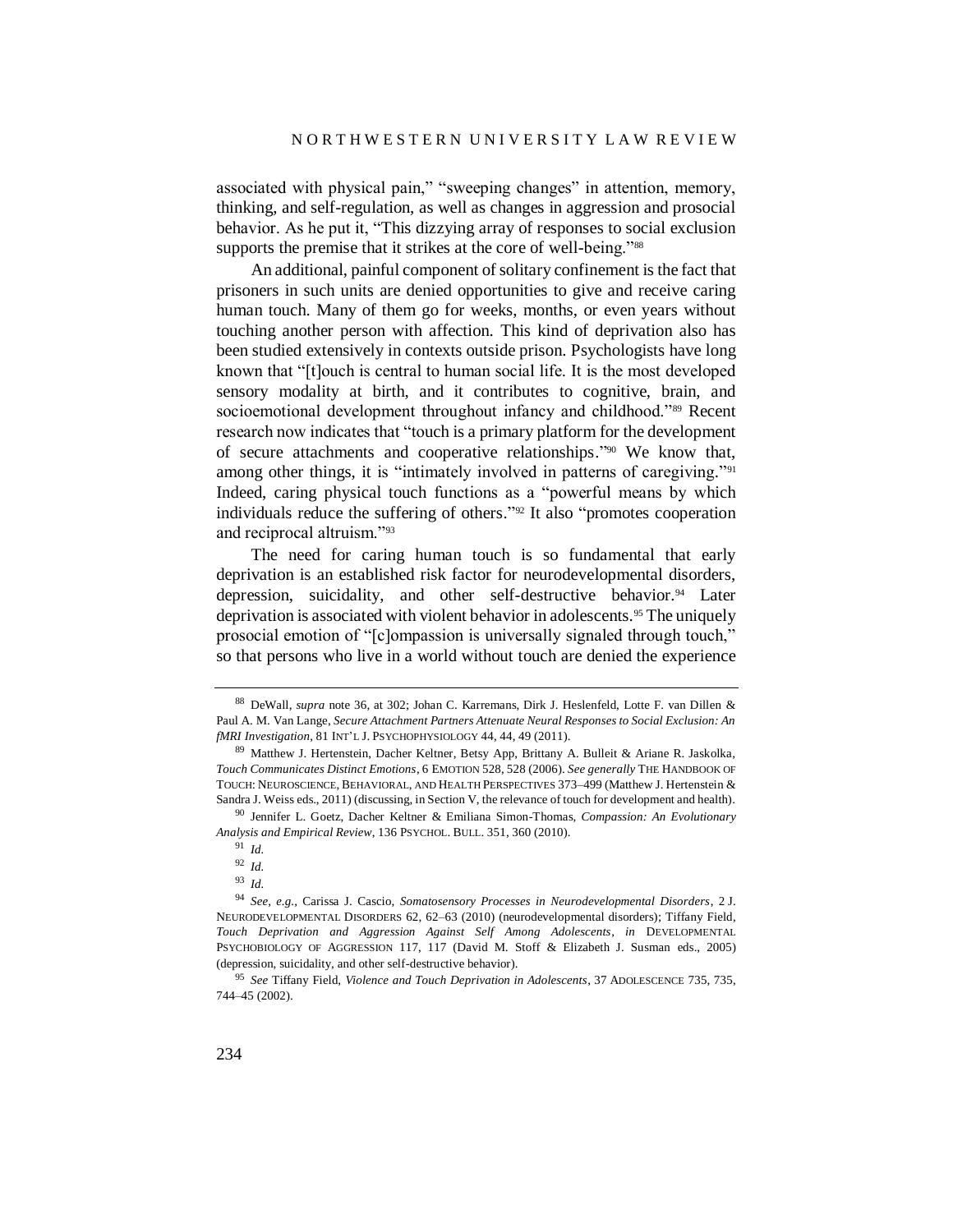of receiving or expressing compassion in this way.<sup>96</sup> Conversely, a number of experts argue that caring human touch is so integral to our well-being that it is actually therapeutic. Thus, it has been recommended to treat a host of psychological maladies including depression, suicidality, and learning disabilities.<sup>97</sup> Researchers have found that caring human touch mediates a sense of security and place, a sense of shared companionship, a sense of being nurtured, feelings of worth and competence, access to reliable alliance and assistance, and guidance and support in stressful situations. <sup>98</sup> The deprivation of caring human touch in solitary confinement deprives prisoners of these things.

In sum, there is a carefully developed and empirically well-documented scientific framework that catalogues the broad range of very serious adverse effects brought about by social isolation, loneliness, social exclusion, and the deprivation of caring touch. These effects have been found in numerous studies that confirm the destructive and even life-threatening consequences for animals as well as humans. It is important not only to situate the harmfulness of solitary confinement in this larger scientific framework but also to recognize that, for reasons discussed below, the adverse effects of isolation in a *correctional* setting are likely to be far greater.

# II. SOLITARY CONFINEMENT AS "TOXIC" SOCIAL ISOLATION

The literature reviewed in the preceding Part summarized findings from studies conducted in a wide range of free-world settings. It is important to acknowledge that, the animal research notwithstanding, the adverse effects of social isolation, loneliness, social exclusion, and the deprivation of caring human touch that I reviewed above were assessed in environments that are much more benign than those that prevail in jail and prison solitary confinement units. By virtually any measure, solitary confinement in correctional settings is likely to be significantly *more* stressful, hurtful, harmful, and dangerous than in the larger society, where the range of deleterious effects I reviewed in the previous Part have been elaborately documented.

<sup>96</sup> *See, e.g.*, Jennifer E. Stellar & Dacher Keltner, *Compassion*, *in* HANDBOOK OF POSITIVE EMOTIONS 329, 337 (Michele M. Tugade, Michelle N. Shiota & Leslie D. Kirby eds., 2014).

<sup>97</sup> *See, e.g.*, Susan Dobson, Shripati Upadhyaya, Ian Conyers & Raghu Raghavan, *Touch in the Care of People with Profound and Complex Needs*, 6 J. LEARNING DISABILITIES 351, 360 (2002); Field, *supra*  not[e 94,](#page-23-0) at 134.

<sup>98</sup> *See, e.g.*, Robert S. Weiss, *The Attachment Bond in Childhood and Adulthood*, *in* ATTACHMENT ACROSS THE LIFE CYCLE 72–75 (Colin Murray Parkes, Joan Stevenson-Hinde & Peter Marris eds., 1995).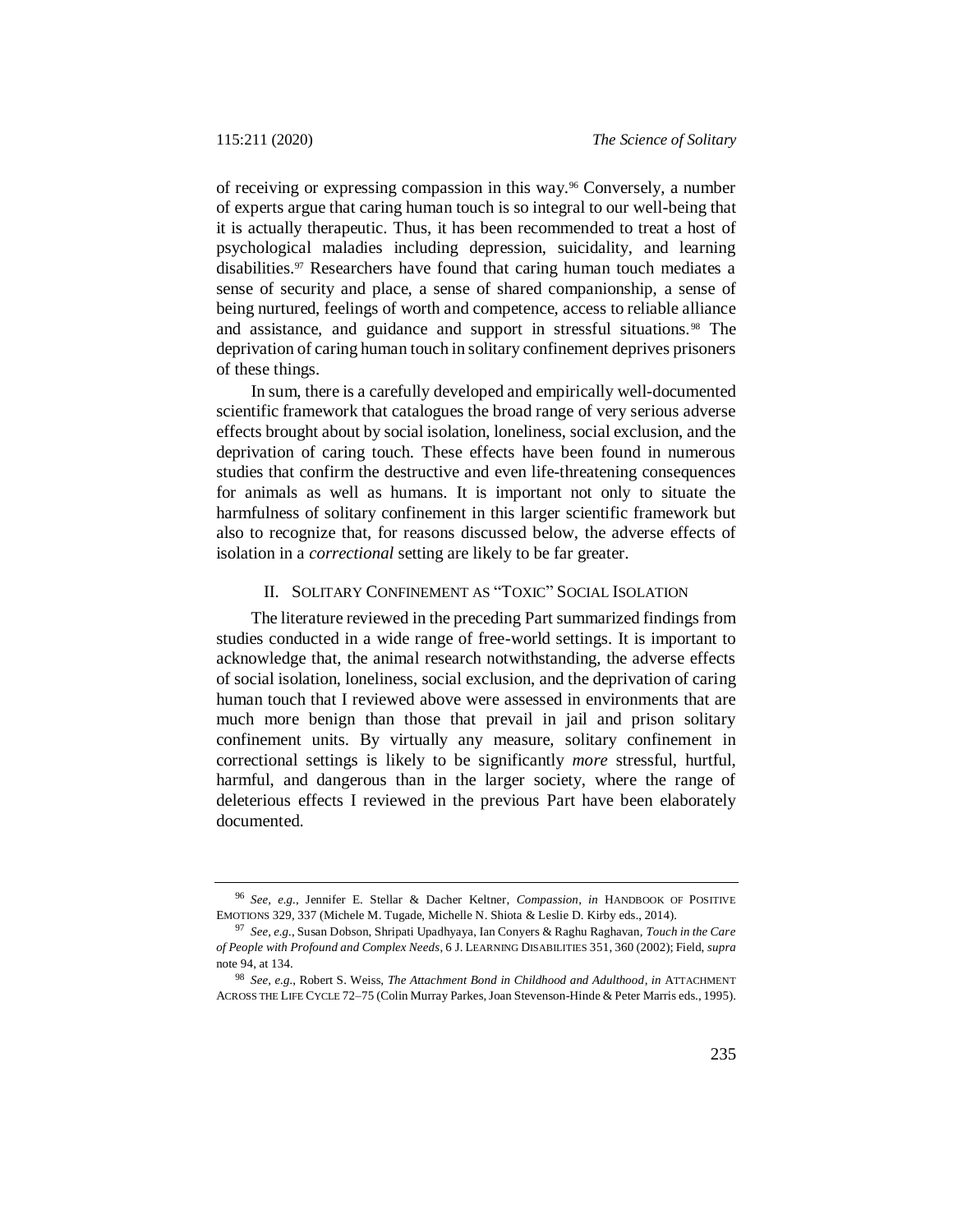### N O R T H W E S T E R N U N I V E R S I T Y L A W R E V I E W

Of course, there are arguably "better" and "worse" solitary confinement units, and prisoners are likely to suffer more and deteriorate more rapidly in those that are the harshest and most deprived. Thus, psychologist Carl Clements and his colleagues were surely correct to observe that relevant "[c]ontext factors includ[ing] privacy, access to daylight, length of cell confinement per day, noise and overcrowding levels, and staff functioning"<sup>99</sup> have some bearing on the isolated prisoner's well-being. Yet, even their discussion seemed to ignore what researchers now understand to be the most destructive aspect of solitary confinement—the deprivation of meaningful human social contact. As the larger literature I reviewed on social isolation and loneliness underscores, although the immediate discomforting aspects of the experience can be ameliorated, it is isolation itself that is dangerous.

Obviously, lonely, isolated persons in the free world are likely to have far more privacy, access to nature, freedom of movement, and so on than prisoners housed in solitary confinement. Yet they are still at great psychological and physical risk by virtue of their social isolation. The onerous aspects of prison and jail isolation only intensify the painfulness of this powerful stressor and worsen its impact. For one, prison and jail solitary confinement is a form of coercively enforced and nearly complete isolation. As I have noted before, "There is no other place on earth where persons are so completely and involuntarily isolated from one another."<sup>100</sup> Except in special cases, prisoners rarely go willingly into solitary confinement. Indeed, in many instances they must be forcibly removed from their cells ("cell extracted") and taken to solitary confinement by special tactical units of correctional officers who are suited up in body armor, armed with special weapons (e.g., batons, pepper spray, tasers), and who operate in tandem to physically control, subdue, and dominate prisoners.<sup>101</sup> The elaborate procedures correctional officers are routinely instructed to employ means that the encounters themselves are inherently confrontational and prone to

<sup>99</sup> Clements et al., *supra* note [30,](#page-10-0) at 926.

<sup>100</sup> Haney, *Solitary Confinement, Loneliness, and Psychological Harm*, *supra* not[e 24,](#page-8-0) at 132.

<sup>101</sup> In California, Department of Corrections procedures explicitly instructed standard five-man cell extraction teams to proceed in this fashion: the first member of the team enters the cell carrying a large shield, used to push the prisoner back into a corner of the cell; the second member follows closely, wielding a special cell extraction baton, to strike the inmate on the upper part of his body to induce him to raise his arms in self-protection; thus unsteadied, the inmate is pulled off balance by another member of the team whose job is to place leg irons around his ankles; once downed, a fourth member of the team places him in handcuffs; the fifth member stands ready to fire a taser gun or rifle that shoots wooden or rubber bullets at prisoners who continue to resist. Craig Haney, *"Infamous Punishment": The Psychological Consequences of Isolation*, 8 NAT'L PRISON PROJECT J. 3, 21 n.6 (1993).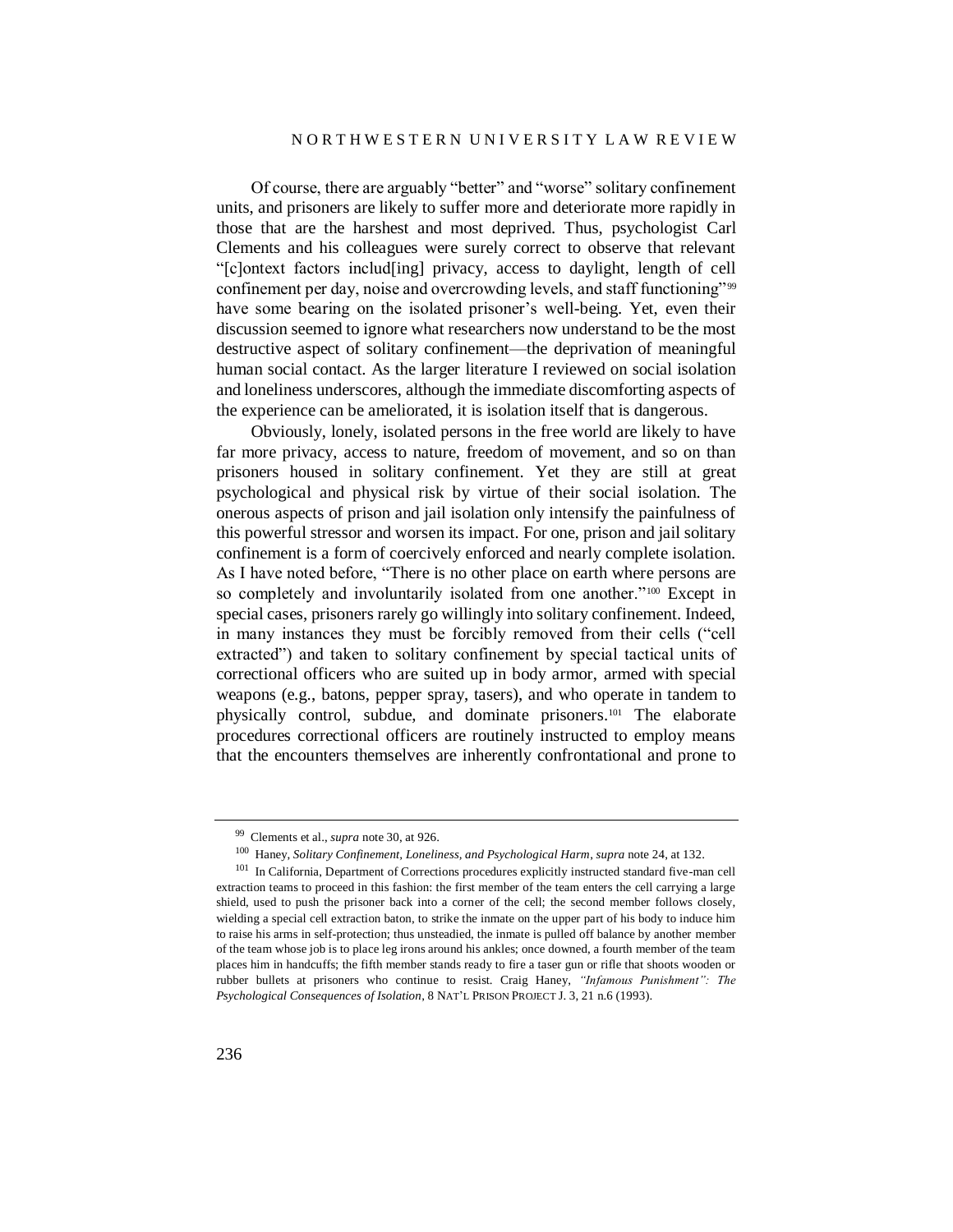escalation. It is not uncommon for them to turn increasingly physically violent and, in that sense, they are traumatic for everyone involved.<sup>102</sup>

To take just one firsthand account, here is the description of Mika'il DeVeaux, a sociology lecturer who spent twenty-five years incarcerated in the New York State prison system. He observed frequent cell extractions (termed "being dragged out") occurring inside solitary confinement units in the 1980s, ones that were traumatizing to witness as well as to experience directly:

[B]eing "dragged out" meant that a person was dragged out of a cell feet first, with their head trailing behind on the floor, and often being beaten while being moved. I can still remember the screams, the wailing, the cursing, and the anger. These events were alarming because all who witnessed them unfold could feel the humiliation and shame. We in the cells were utterly powerless and could face a similar fate. There was nothing I could do, nothing anyone could do, except hope to get out of there alive. The possibility of being beaten was all too real. Whom could I tell? Who would listen? Who would care?<sup>103</sup>

<span id="page-26-1"></span>Moreover, solitary confinement is virtually always accompanied by a host of additional deprivations that extend beyond the sheer lack of meaningful social contact. Those additional deprivations commonly include the lack of positive or pleasurable environmental stimulation in settings that prisoners are unable to significantly modify. That is, the physical environment in most solitary confinement units is characterized by its closed-in nature (in the cells, of course, but also in the cellblocks themselves) and unchanging drabness. As I have described them previously: "Inside their cells, units, and 'yards,'" prisoners in solitary confinement units "are surrounded by nothing but concrete, steel, cinderblock, and metal fencing often gray or faded pastel, drab and sometimes peeling paint, dingy, worn floors. There is no time when they escape from these barren 'industrial' environments."<sup>104</sup> Indeed, many of these units are explicitly, often inventively, designed to limit or eliminate the prisoners' contact with nature—restricting or foreclosing exposure to natural light, grass, and even glimpses of the horizon or sky. There are even some units where prisoners cannot easily tell whether it is day or night.

<span id="page-26-0"></span><sup>102</sup> *See* Erica Goode, *When Cell Door Opens, Tough Tactics and Risk*, N.Y. TIMES, July 29, 2014, at A1, A12; Erica Goode, *New Trial Sought in Death of Man Pulled from Cell*, N.Y. TIMES, Aug. 23, 2014, at A16.

<sup>103</sup> Mika'il DeVeaux, *The Trauma of the Incarceration Experience*, 48 HARV. C.R.-C.L. L. REV. 257, 273 (2013).

<sup>104</sup> Craig Haney, *A Culture of Harm: Taming the Dynamics of Cruelty in Supermax Prisons*, 35 CRIM. JUST. & BEHAV. 956, 968 (2008).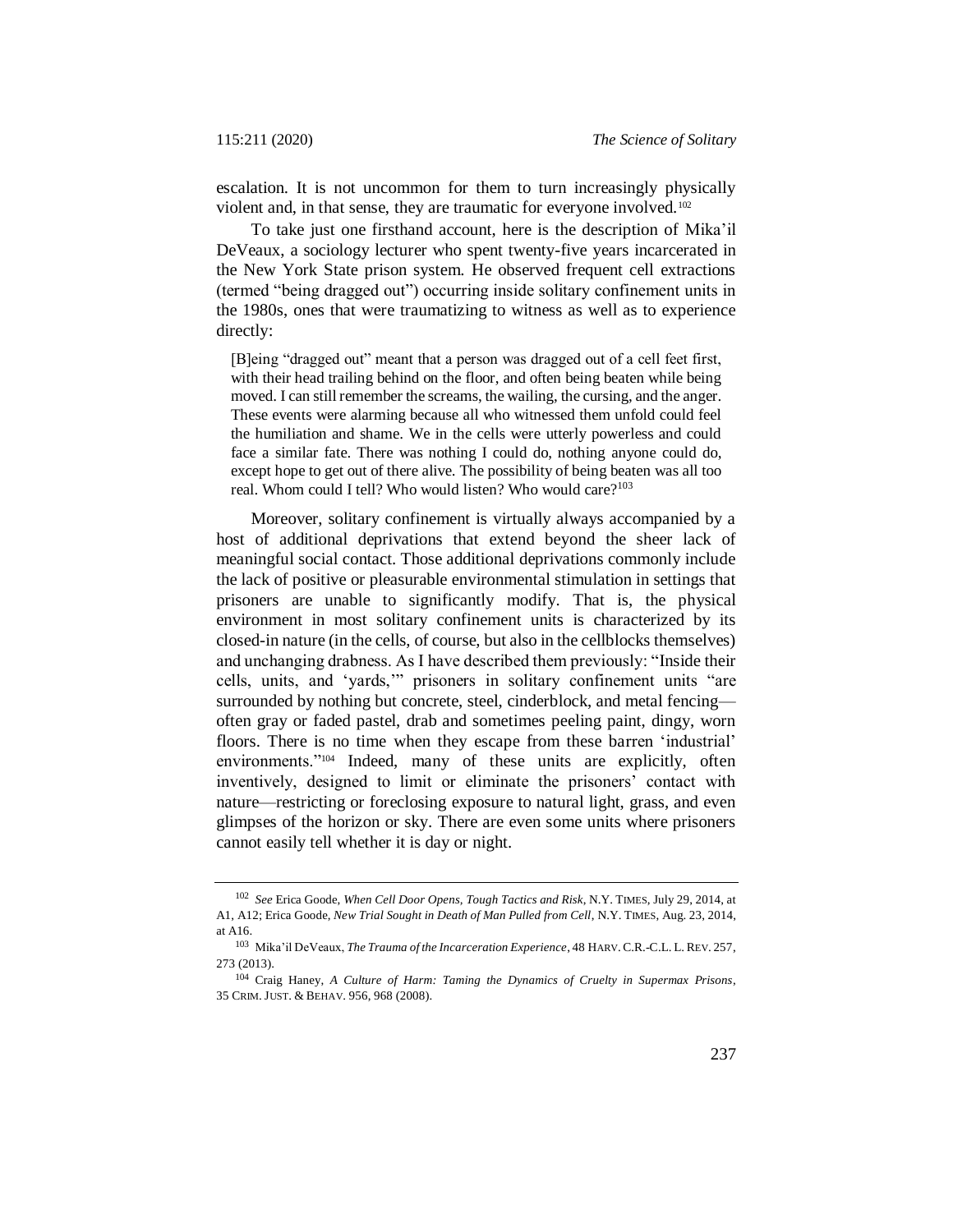### N O R T H W E S T E R N U N I V E R S I T Y L A W R E V I E W

The only variations in sensory stimulation are typically auditory, but these too often come in the form of aversive, loud noises that, in addition to the banging of heavy metal doors, include pounding on walls and shouting or screaming at all hours of the day and night from other prisoners who may be mentally ill and/or suffering from the effects of isolation.<sup>105</sup>

In addition, solitary confinement virtually always entails severe restrictions on the amount and kind of personal property prisoners can possess. In many such units, they have limited access to electronic appliances (such as radios and televisions) or may be prohibited from having any, and are more severely restricted than other prisoners in terms of the commissary products they may purchase from the prison store and even in the already limited amount of reading material they can keep in their cells. Prisoners in solitary confinement also typically have limited or no access to meaningful activity or programming, either inside or outside their cells. Other than the few prisoners who are selected as "tier tenders"—to clean units and perhaps deliver mail to other prisoners—they are prohibited from working, receiving vocational training, taking in-person educational classes of any kind, or participating in hobby craft. Most solitary confinement units impose strict limits on access to telephones so that, in addition to limited numbers of noncontact visits, they are significantly cut off from the outside world.

Stuart Grassian has noted that the medical profession has long known that, even in hospital settings where patients go to receive caring treatment, greatly restricted access to social and environmental stimulation can have a "profoundly deleterious effect,"<sup>106</sup> including adversely impacting "patients in intensive care units, spinal patients immobilized by the need for prolonged

 $105$  I have personally toured and inspected a number of solitary confinement units in which the noise was so loud that it was difficult to converse with persons standing nearby. On the other hand, some solitary confinement units do, in fact, approximate the near total sensory deprivation paradigm in operation in early experiments conducted on the subject—darkened cells, little or no sound, and so on. But they are relatively rare nowadays. More commonly in contemporary prisons, solitary confinement units subject prisoners to what has been termed "reduced environmental stimulation"—a term that acknowledges the fact that there is not *total* (or even nearly total) deprivation of sensory input of any kind, but that the meaningful, positive, stimulating aspects of the environment are lacking. Thus, prisoners in solitary confinement are exposed to a reduced and monotonous kind of sensory input—an extremely limited and repetitive perceptual and experiential sameness in the physical environment around them. In some other instances, they are subjected to a great deal of stimulation, but it is aversive or noxious in nature—loud noise, bright lights, foul smells—and they have little or no control over the exposure. In these cases, the reduction in their "environmental stimulation" refers to the lack of *positive* stimuli, despite being bombarded with aversive stimuli that are beyond their control. All of these different but nonetheless problematic sensory aspects of the experience can be harmful to normal, healthy psychological functioning.

<sup>106</sup> Stuart Grassian, *Neuropsychiatric Effects of Solitary Confinement*, *in* THE TRAUMA OF PSYCHOLOGICAL TORTURE 113, 114 (Almerindo E. Ojeda ed., 2008).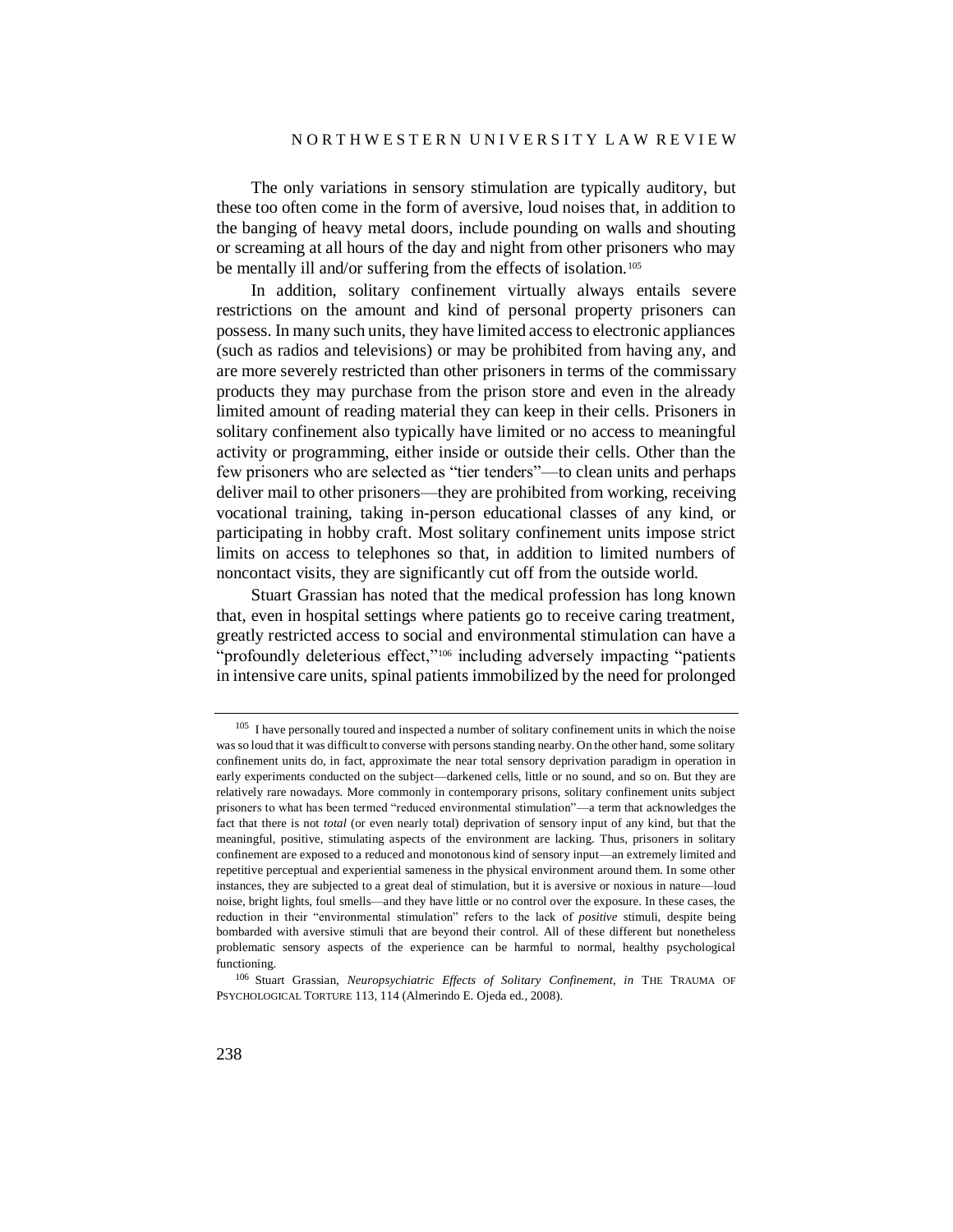traction, and patients with impairment of their sensory apparatus (such as eye-patched or hearing impaired patients)."<sup>107</sup> Of course, prisoners are not placed in solitary confinement to receive treatment or be administered to in caring ways. Unlike social isolation in most free-world contexts, solitary confinement in jails and prisons is also "pejoratively imposed," in the sense that significant stigma and gratuitous humiliation are commonly associated with it. From the perspective of the staff at least, and in some instances the prisoners as well, a prisoner in solitary confinement is in an even more degraded status than a mainline prisoner. Prisoners who are placed in solitary confinement are sometimes referred to as the "worst of the worst," but they are virtually always treated as the "lowest of the low."<sup>108</sup> I have suggested elsewhere that prisoners in solitary confinement are enveloped in a "culture of harm" that includes not only the isolating architecture and procedures that characterize the environment, but also the "atmosphere of thinly veiled hostility and disdain [that] prevails."<sup>109</sup> Interactions with staff are "fraught with resentment and recrimination"<sup>110</sup> and an "ecology of cruelty" subjects

<sup>110</sup> *Id.*

<sup>107</sup> *Id.* (citing Florence S. Downs, *Bed Rest and Sensory Disturbances*, 74 AM. J. NURSING 434 (1974); Rosemary Ellis, *Unusual Sensory and Thought Disturbances After Cardiac Surgery*, 72 AM. J. NURSING 2021 (1972); C. Wesley Jackson, Jr., *Clinical Sensory Deprivation: A Review of Hospitalized Eye-Surgery Patients*, *in* SENSORY DEPRIVATION: FIFTEEN YEARS OF RESEARCH (John P. Zubek ed., 1969); Donald S. Kornfeld, Sheldon Zimberg & James R. Malm, *Psychiatric Complications of Open-Heart Surgery*, 273 NEW ENG. J. MED. 287 (1965); Herbert R. Lazarus & Jerome H. Hagens, *Prevention of Psychosis Following Open-Heart Surgery*, 124 AM. J. PSYCHIATRY 1190 (1968); Eugene Ziskind, *Isolation Stress in Medical and Mental Illness*, 168 J. AM. MED. ASS'N 1427 (1958); Eugene Ziskind, Harold Jones, William Filante & Jack Goldberg, *Observations on Mental Symptoms in Eye Patched Patients: Hypnagogic Symptoms in Sensory Deprivation*, 116 AM. J. PSYCHIATRY 89 (1960)). Grassian also reported on early studies of the ways in which extreme social isolation and the deprivation of positive environmental stimulation could take a severe toll on persons in other contexts where they were voluntarily pursuing otherwise positive goals and activities, such as "extremely isolating military settings and explorations in land and space." *Id.* (citing A. M. Hastin Bennett, *Sensory Deprivation in Aviation*, *in* SENSORY DEPRIVATION 161 (Philip Solomon, Philip E. Kubzansky, P. Herbert Leiderman, Jack H. Mendelson, Richard Trumbull & Donald Wexler eds., 1961); Jeanette J. Cochrane & S.J.J. Freeman, *Working in Arctic and Sub-Arctic Conditions: Mental Health Issues*, 34 CANADIAN J. PSYCHIATRY 884 (1989); Sanford J. Freedman & Milton Greenblatt, *Studies in Human Isolation II: Hallucinations and Other Cognitive Findings*, 11 U.S. ARMED FORCES MED.J. 1479 (1960); E.K. Eric Gunderson, *Emotional Symptoms in Extremely Isolated Groups*, 9 ARCHIVES GEN. PSYCHIATRY 362 (1963); E.K. Eric Gunderson & Paul D. Nelson, *Adaptation of Small Groups to Extreme Environments*, 34 AEROSPACE MED. 1111 (1963)).

<sup>108</sup> Among the many "pains of imprisonment" to which prisoners in general are subjected, and that have the capacity to adversely affect them upon release, is the extent to which they are dehumanized, degraded, and disrespected. *See, e.g.*, James M. Binnall, *Respecting Beasts: The Dehumanizing Quality of the Modern Prison and an Unusual Model for Penal Reform*, 17 J.L. & POL'Y 161, 185–86 (2008). These aspects of prison life are greatly intensified in solitary confinement units.

<sup>109</sup> Haney, *supra* note [104,](#page-26-0) at 960.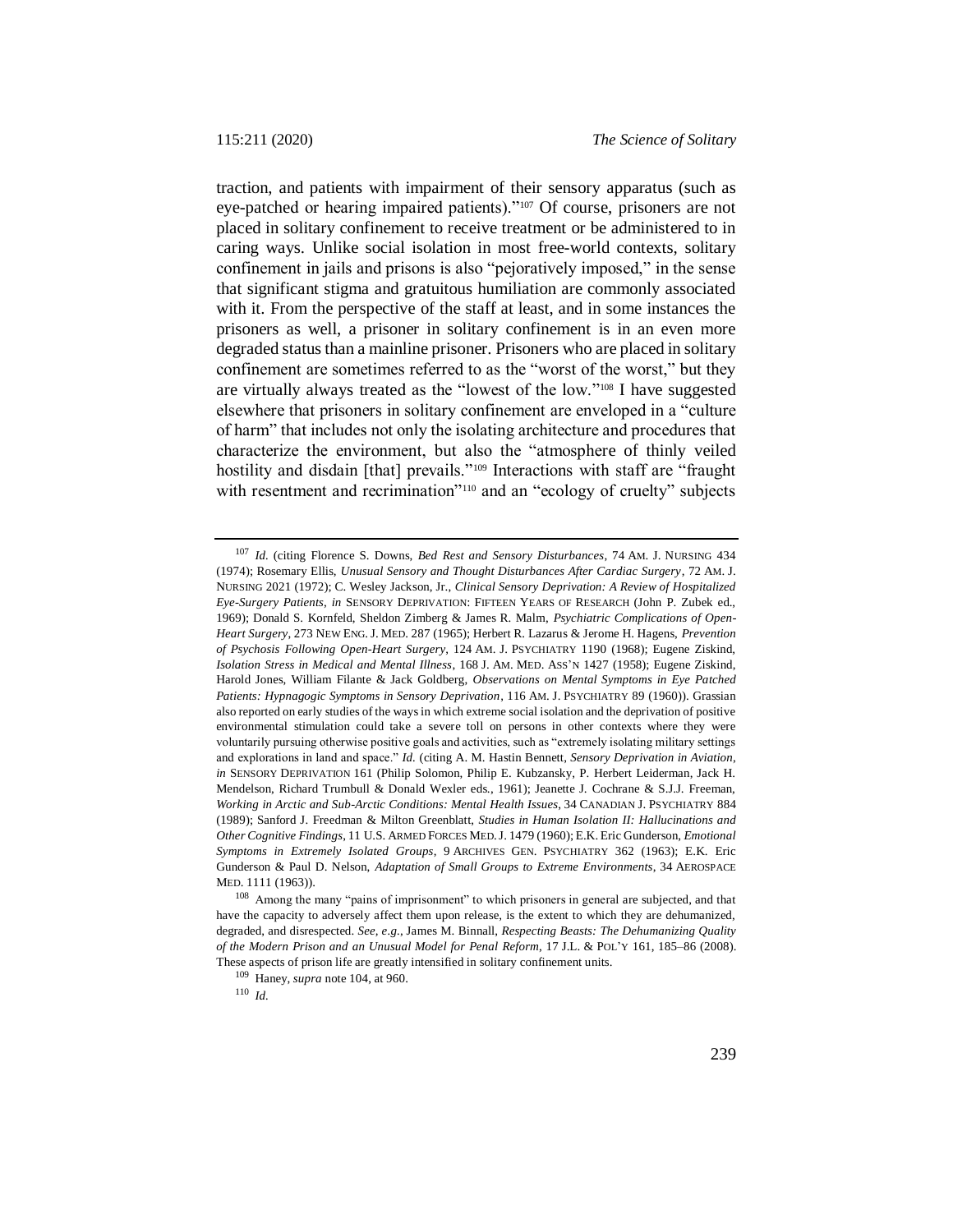prisoners in solitary confinement to the implements of forceful subjugation, including "handcuffs, belly chains, leg irons, spit shields, strip cells, fourpoint restraints, canisters of pepper spray, batons, and rifles," often wielded by flak-jacketed, helmeted officers.<sup>111</sup>

Unlike socially isolated persons in free society, prisoners in solitary confinement are profoundly "alone" but, paradoxically, are afforded limited or no access to privacy. Among other things, they are subjected to unannounced, prolonged, and invasive visual inspections in a way that other prisoners are not. Since literally everything prisoners in solitary confinement "do" occurs within the small space of their cell (or, during brief periods of time when they have access to it, the "yard," where they are also carefully monitored), their surveillance far exceeds that of even mainline prisoners. The latter have at least some freedom of movement to enter limited prison spaces where they are not so closely observed. In extreme cases, prisoners in solitary confinement may have cameras trained on them literally all the time (and frequently do if they are placed in suicide or aptly named "watch" cells, where around-the-clock video monitoring is commonplace). In addition, the limited contact that prisoners in solitary confinement have with medical and mental health staff often takes place "cell front," so even otherwise highly sensitive conversations about physical or psychological vulnerabilities and personal concerns are susceptible to being "overheard" by custody staff and other prisoners. This helps explain why many prisoners in solitary confinement forego these contacts altogether. In any event, the constant surveillance and lack of privacy are additional toxic aspects of solitary confinement.<sup>112</sup>

The multiple dimensions of institutional control and surveillance and harsh contingencies that prevail inside jail and prison solitary confinement units not only produce natural human reactions and adaptations to the experience of social isolation and loneliness but also can set other dysfunctional and problematic dynamics in motion. These dynamics, in turn, may lead to even more painful and extended stays in solitary confinement. For example, several studies have found that the experience of loneliness leads naturally to hypervigilance about perceived social threats which, in

<sup>111</sup> *Id.* at 970.

<sup>&</sup>lt;sup>112</sup> Access to privacy is "important because it is posited to provide experiences that support normal psychological functioning, stable interpersonal relationships, and personal development." Stephen T. Margulis, *Privacy as a Social Issue and Behavioral Concept*, 59 J. SOC. ISSUES 243, 246 (2003); *see also* Darren Ellis, Ian Tucker & David Harper, *The Affective Atmospheres of Surveillance*, 23 THEORY & PSYCH. 716 (2017); Darhl M. Pedersen, *Psychological Functions of Privacy*, 17 J. ENVTL. PSYCH. 147 (1997).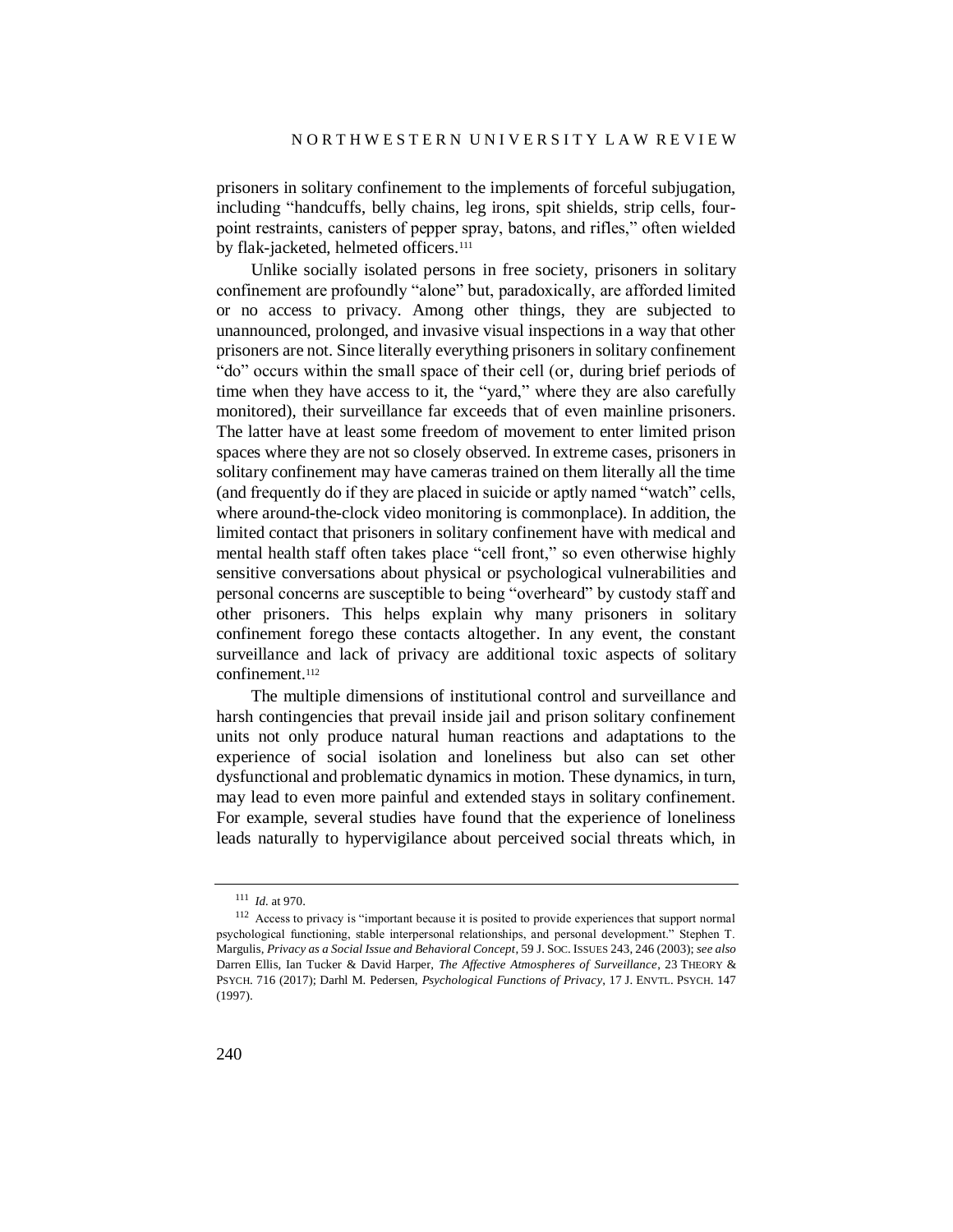turn, can produce overreactions to potentially threatening external stimuli.<sup>113</sup> This helps to explain why prisoners in solitary confinement are susceptible to a form of "institutional paranoia" in which they come to distrust literally everyone with whom they interact. This distrust may include not only prison personnel, but also extend to other prisoners whom they begin to suspect of harboring ill will or conspiring against them. Although entirely understandable under the circumstances in which it occurs—prisoners in solitary confinement have often said to me, only partly in jest, that "it isn't paranoia if people really *are* out to get you"—the adaptation of distrusting everyone and distancing oneself from them makes the social pain of solitary confinement more difficult for them to alleviate. Relatedly, researchers have found that loneliness reduces the amount of pleasure persons derive from rewarding social stimuli.<sup>114</sup> This means that even the extraordinarily rare forms of positive social stimulation that might occur in solitary confinement may have only limited beneficial or ameliorating effects because the effects of extreme isolation have numbed the prisoners' capacity to enjoy or benefit from it.

Thus, there are many reasons why the adverse psychological and physical effects of social isolation and exclusion and the deprivation of caring touch that occur in the course of solitary confinement in correctional settings are likely to be *far worse* than in society at large, where those effects have proven to be severe and even life-threatening.

# III. THE EFFECTS OF SOLITARY CONFINEMENT ARE COMPOUNDED BY THE EFFECTS OF IMPRISONMENT PER SE

Although there is a well-settled scientific consensus over the harmfulness of solitary confinement, there are occasional outlier claims made that appear to unduly minimize the seriousness of the damage it does to prisoners. Typically voiced by persons who seem unaware of the much larger compelling body of scientific knowledge about the adverse effects of social isolation in society at large,<sup>115</sup> this seeming defense of the continued

<span id="page-30-0"></span><sup>113</sup> *See, e.g.*, Munirah Bangee, Rebecca A. Harris, Nikola Bridges, Ken J. Rotenberg & Pamela Qualter, *Loneliness and Attention to Social Threat in Young Adults: Findings from an Eye Tracker Study*, 63 PERSONALITY & INDIVIDUAL DIFFERENCES 16, 22 (2014); Stephanie Cacioppo, Munirah Bangee, Stephen Balogh, Carlos Cardenas-Iniguez, Pamela Qualter & John T. Cacioppo, *Loneliness and Implicit Attention to Social Threat: A High-Performance Electrical Neuroimaging Study*, 7 COGNITIVE NEUROSCIENCE 138, 155–56 (2016).

<sup>114</sup> *See, e.g.*, John T. Cacioppo & Louise C. Hawkley, *Perceived Social Isolation and Cognition*, 13 TRENDS IN COGNITIVE SCI. 447, 449 (2009).

<sup>115</sup> Commentators such as Paul Gendreau and Ryan Labrecque who incorrectly describe solitary confinement as primarily "an environment with severe restrictions placed on auditory, visual and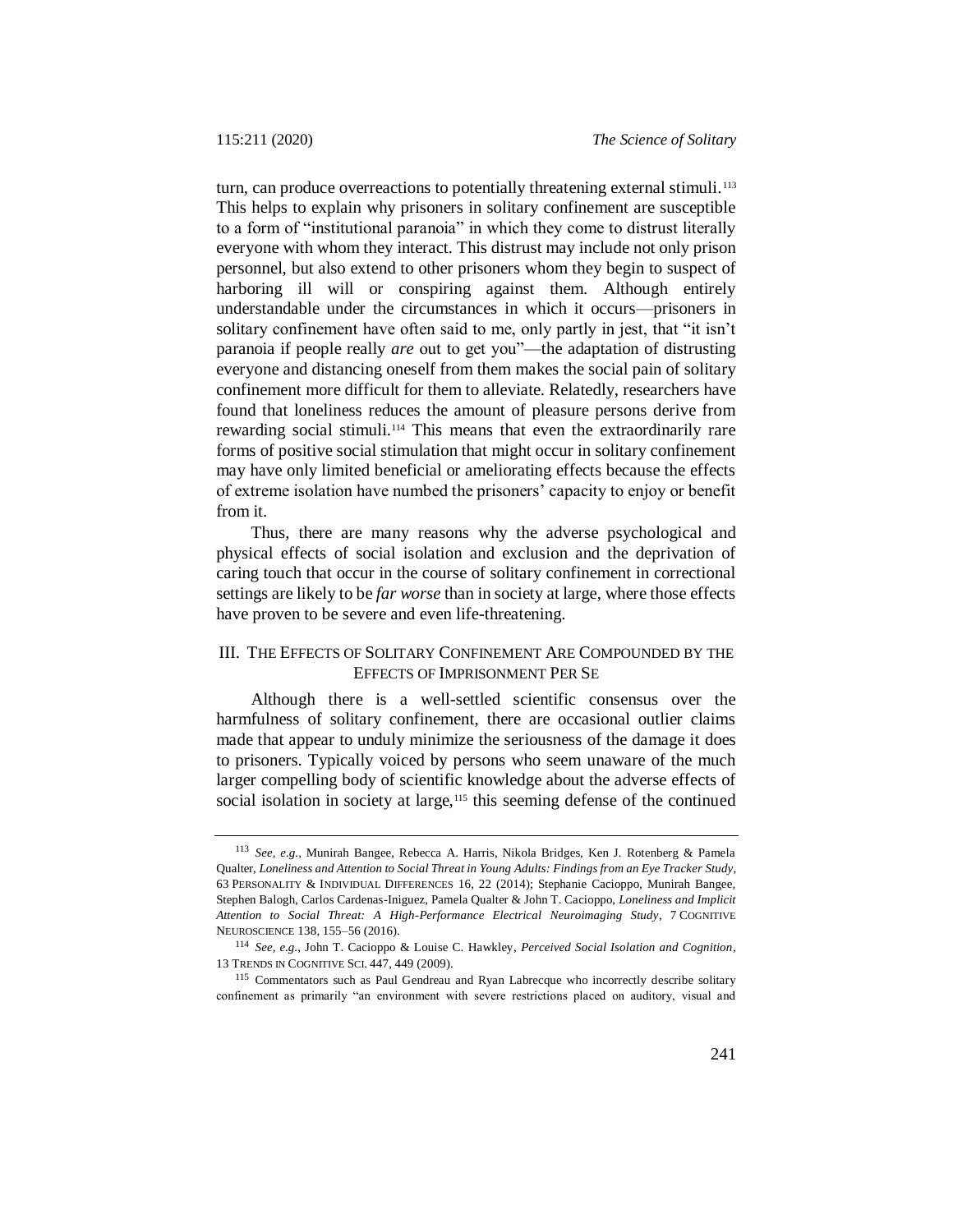use of solitary confinement takes several forms. In addition to the claim that I addressed in Part I (to the effect that "there is just not enough data to know"), some commentators have asserted that, although solitary confinement is potentially harmful, it inflicts only *de minimis* damage that, in any event, is likely to dissipate over time (i.e., upon release back to a mainline prison population or into free society). For example, meta-analysts Robert Morgan and his colleagues made a point of rejecting what they characterized as "fiery opinions" lodged by a number of knowledgeable experts against the practice of solitary confinement, accusing the scholars who voiced them of "lack[ing] a social perspective." The "social perspective" Morgan and his colleagues appeared to have in mind was their own claim that the effects of solitary confinement are no greater than the "adverse effects resulting from general incarceration."<sup>116</sup> They repeated the same assertion a page later in their article: "[T]he magnitude of the adverse effects of [solitary confinement] placement tend to be *small to moderate*, and no greater than the magnitude of effects for incarceration, generally speaking."<sup>117</sup>

Two other coauthors of the Morgan meta-analysis go even further, stating "there are no estimates of the precise magnitude of the effects of prison life, although we expect it is likely close to zero."<sup>118</sup> This same kind of minimization appears in sworn testimony given by some of the same authors, testifying as expert witnesses in defense of the use of solitary confinement in various jurisdictions, including in a case where prisoners were held continuously for at least ten years or more (some for more than

kinesthetic stimulation" but make little or no mention of the social deprivation that is its essence have badly missed the point. Paul Gendreau & Ryan M. Labrecque, *The Effects of Administrative Segregation: A Lesson in Knowledge Cumulation*, *in* THE OXFORD HANDBOOK OF PRISONS AND IMPRISONMENT 340, 340 (John Wooldredge & Paula Smith eds., 2018). Solitary confinement is harmful primarily because it deprives prisoners of meaningful social contact; the deprivation of positive environmental stimulation exacerbates those effects, but it is not the primary source of the harm. Thus, despite noble calls to "search for convergent validity from diverse empirical and theoretical literatures," they have completely ignored the most relevant literature of all—that which documents the extremely deleterious effects of social deprivation. *Id.* at 342.

<sup>116</sup> Robert D. Morgan, Paul Gendreau, Paula Smith, Andrew L. Gray, Ryan M. Labrecque, Nina MacLean, Stephanie A. Van Horn, Angelea D. Bolanos & Ashley B. Batastini, *Quantitative Syntheses of the Effects of Administrative Segregation on Inmates' Well-Being*, 22 PSYCHOL., PUB. POL'Y, & L. 439, 455 (2016).

<sup>&</sup>lt;sup>117</sup> *Id.* at 456 (emphasis added).

<sup>118</sup> Gendreau & Labrecque, *supra* note [115,](#page-30-0) at 343. They argued further that, if there are any effects of prison life ("close to zero"), it is "criminogenic outcomes" rather than psychological disability that is "the most adverse outcome of incarceration." *Id.* at 344. In fact, current research indicates that the adverse effects are a great deal more than "zero" and extend well beyond criminogenic outcomes.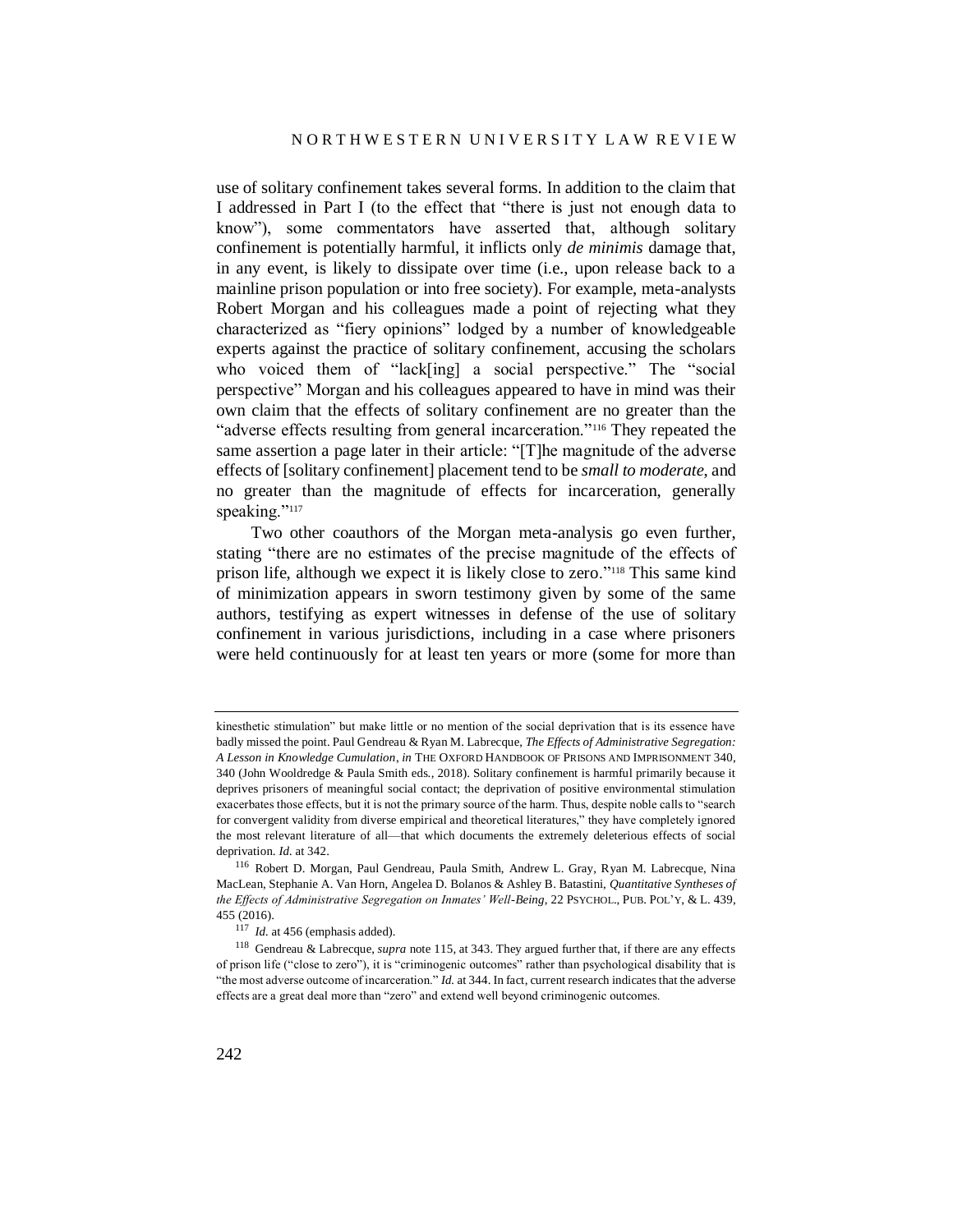twenty years).<sup>119</sup> The point of these and similar statements appears to be to implicitly minimize the suffering and harm "from segregation" by suggesting that the amount is "no more than" or "comparable to" the suffering and harm that prison life in general inflicts, which the defenders of solitary confinement allege are "mild to moderate." By characterizing the negative effects of prison in general as *de minimis* (indeed, "close to zero"), and the harmfulness of solitary confinement as "no more than that," they seem to imply that there is relatively little reason for concern.<sup>120</sup>

In fact, however, if we were to assume that the suffering and harm inflicted by solitary confinement are actually "comparable to" or "no more than" the suffering and harm brought about by incarceration generally, then there would still be *grave* cause for concern. That is because what are commonly described as the "pains of imprisonment" are now well understood to have a powerful psychological and even physical impact. The negative effects are well documented and often truly severe.<sup>121</sup> As I will

<span id="page-32-0"></span><sup>119</sup> Robert Morgan, the first author of the aforementioned meta-analysis, has made this exact point in several cases in which he has offered such testimony. For example: "Thus, it is my opinion that the mental health concerns experienced by inmates in the SHU are not time dependent (i.e., 2 years, 5 years, 10 years, 20 years) such that inmates serving 10 or more years in the PBSP SHU are no better or worse off, from a clinical mental health perspective, than if they served less than 10 years of SHU confinement." Expert Report by Dr. Robert Morgan at 12, Ashker v. Brown, No. C 09-05796 CW (N.D. Cal. Mar. 13, 2015).

<sup>&</sup>lt;sup>120</sup> Defenders of solitary confinement also sometimes point to the fact that a sizable minority of prisoners in some prison systems seem to "prefer" solitary confinement to mainline prison housing because the prisoners sometimes request placement in so-called "protective custody," "safekeeping," or "sensitive needs" housing units that may operate as de facto solitary confinement units. The problem with this assertion is that it overlooks the terrible Hobson's choice with which such prisoners are confronted, namely, whether or not to attempt to preserve their physical well-being at the expense of their mental health. Because physical threats in prison are often dire, tangible, and imminent, it is not surprising that some prisoners assume (or gamble) that they may be able to psychologically withstand the rigors of solitary confinement while protecting themselves from violent victimization. Some miscalculate and suffer significant psychological pain or worse. *See, e.g.*, Stanley L. Brodsky & Forrest R. Scogin, *Inmates in Protective Custody: First Data on Emotional Effects*, 1 FORENSIC REP. 267, 269-70 (1988). Kimberley Brownlee has argued in this context that the notion of "voluntary self-isolation" should be regarded with great skepticism because, as she noted, "'voluntariness' depends on the range and value of the choices available." Brownlee, *supra* not[e 8,](#page-3-0) at 206. Moreover, "[i]f a person's principal forms of social interaction are hostile, degrading, or cruel, then she may voluntarily withdrawal from that social environment but, given the context, her decision will not differ much from a non-voluntary withdrawal." *Id.* The prisoners' "preferences" in these cases are more a reflection of the terrible mainline prison conditions and forms of treatment from which they are fleeing than the benign nature of the solitary confinement units they have been compelled to enter.

<sup>121</sup> Much of this evidence is summarized in several book-length treatments of the topic*. See, e.g.*, CRAIG HANEY, REFORMING PUNISHMENT: PSYCHOLOGICAL LIMITS TO THE PAINS OF IMPRISONMENT (2006) [hereinafter HANEY, REFORMING PUNISHMENT]; COMM. ON CAUSES & CONSEQUENCES OF HIGH RATES OF INCARCERATION, NAT'L RES. COUNCIL OF THE NAT'L ACADS., THE GROWTH OF INCARCERATION IN THE UNITED STATES: EXPLORING CAUSES AND CONSEQUENCES (Jeremy Travis,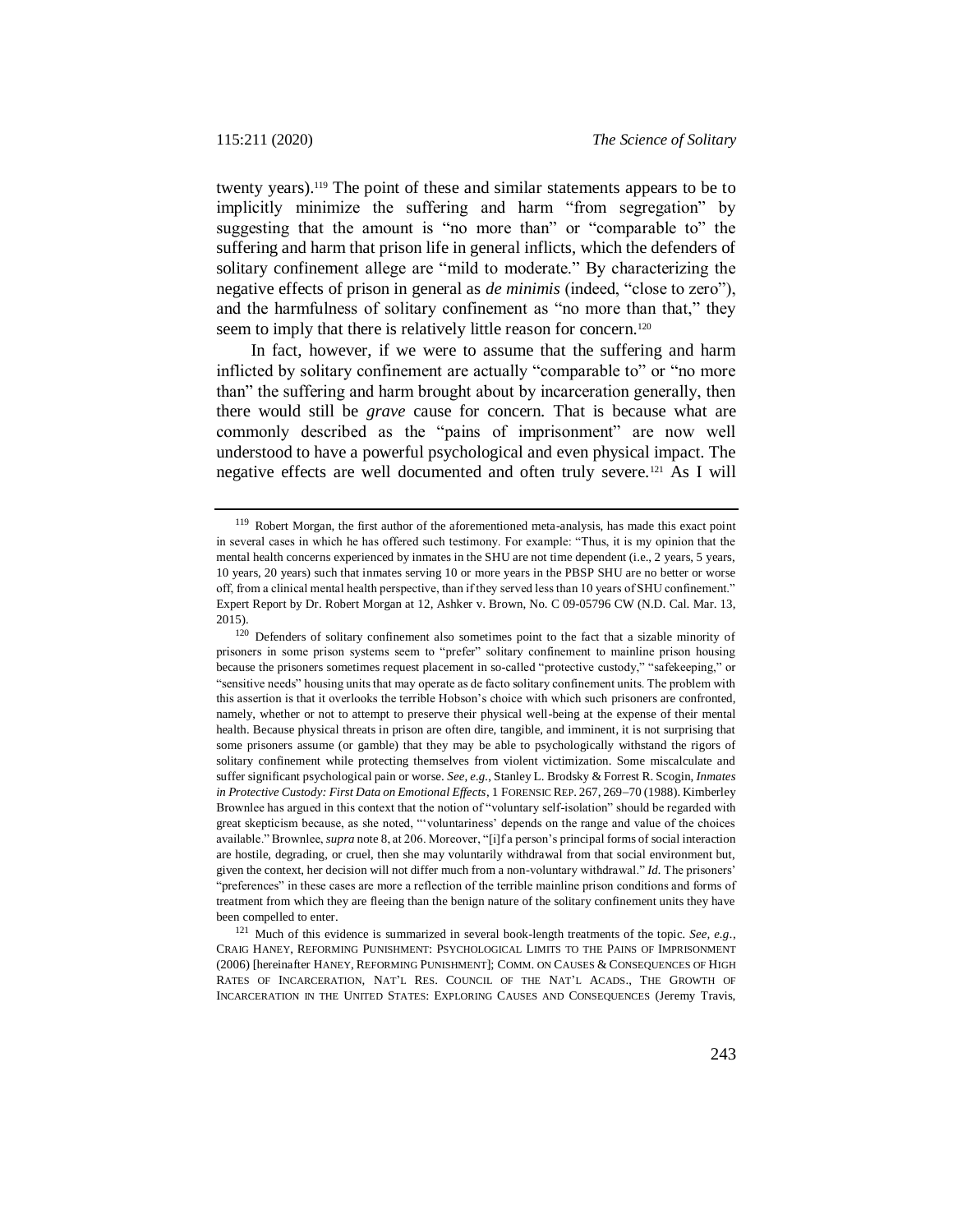discuss in more detail below, although some of the effects of general incarceration do not fully manifest themselves until after prisoners are released from prison, the adverse consequences of imprisonment are substantial and can be life altering. They are hardly "small to moderate" or "close to zero."

For example, Alison Liebling and her colleagues reported that the measured levels of distress in eleven of the twelve prisons they studied were "extraordinarily high" and above the threshold that ordinarily triggers an inquiry into whether a patient is suffering from a treatable emotional or psychological illness.<sup>122</sup> Reviews of the literature on the prevalence of posttraumatic stress disorder (PTSD) and interrelated trauma-based symptoms that include depression, emotional numbing, anxiety, isolation, and hypervigilance among prisoners suggest that this disorder may occur as much as ten times more often than in the general population.<sup>123</sup> The severity of environmental stress to which prisoners are exposed significantly affects the levels of anxiety and depression that they experience during confinement.<sup>124</sup> In addition, Jason Schnittker and his colleagues have shown

<sup>124</sup> *See, e.g.*, Colin Cooper & Sinéad Berwick, *Factors Affecting Psychological Well-Being of Three Groups of Suicide-Prone Prisoners*, 20 CURRENT PSYCHOL. 169 (2001). It is important to be reminded exactly what such stress consists of. For example, noting that "[n]o one leaves unscarred," Mika'il DeVeaux has provided a powerful firsthand account of the traumatic nature of the prison life he experienced, one whose aftereffects he still struggled to overcome long after his release: "I found the

Bruce Western & Steve Redburn eds., 2014); THE EFFECTS OF IMPRISONMENT (Alison Liebling & Shadd Maruna eds., 2005). In addition, there are numerous empirical studies and published reviews of the available literature. *See, e.g*., Craig Haney, *Prison Effects in the Era of Mass Incarceration*, 20 PRISON J. 1 (2012) [hereinafter Haney, *Prison Effects*]; Diana Johns, *Confronting the Disabling Effects of Imprisonment: Toward Prehabilitation*, 45 SOC. JUST. 27 (2018).

<sup>122</sup> Alison Liebling, Linda Durie, Annick Stiles & Sarah Tait, *Revisiting Prison Suicide: The Role of Fairness and Distress*, *in* THE EFFECTS OF IMPRISONMENT, *supra* not[e 121,](#page-32-0) at 216.

 $123$  Although the orders of magnitude vary as a function of the different prevalence estimates for both the general and incarcerated populations, no researchers doubt that "inmate rates of PTSD are substantially higher than rates in the general population." Laura E. Gibson, John C. Holt, Karen M. Fondacaro, Tricia S. Tang, Thomas A. Powell & Erin L. Turbitt, *An Examination of Antecedent Traumas and Psychiatric Comorbidity Among Male Inmates with PTSD*, 12 J. TRAUMATIC STRESS 473, 474 (1999); *see also* Ashley Goff, Emmeline Rose, Suzanna Rose & David Purves, *Does PTSD Occur in Sentenced Prison Populations? A Systematic Literature Review*, 17 CRIM. BEHAV. & MENTAL HEALTH 152 (2007); Carolyn J. Heckman, Karen L. Cropsey & Tawana Olds-Davis, *Posttraumatic Stress Disorder Treatment in Correctional Settings: A Brief Review of the Empirical Literature and Suggestions for Future Research*, 44 PSYCHOTHERAPY: THEORY, RES., PRAC., TRAINING 46 (2007); Nancy Wolff, Jessica Huening, Jing Shi & B. Christopher Frueh, *Trauma Exposure and Posttraumatic Stress Disorder Among Incarcerated Men*, 91 J. URB. HEALTH 707 (2014). A recent international meta-analysis of the prevalence of PTSD among prisoners estimated it to be five times greater among imprisoned men and eight times greater among imprisoned women than in the general population. Gergo Baranyi, Megan Cassidy, Seena Fazel, Stefan Priebe & Adrian P. Mundt, *Prevalence of Posttraumatic Stress Disorder in Prisoners*, 40 EPIDEMIOLOGIC REV. 134, 142 (2018).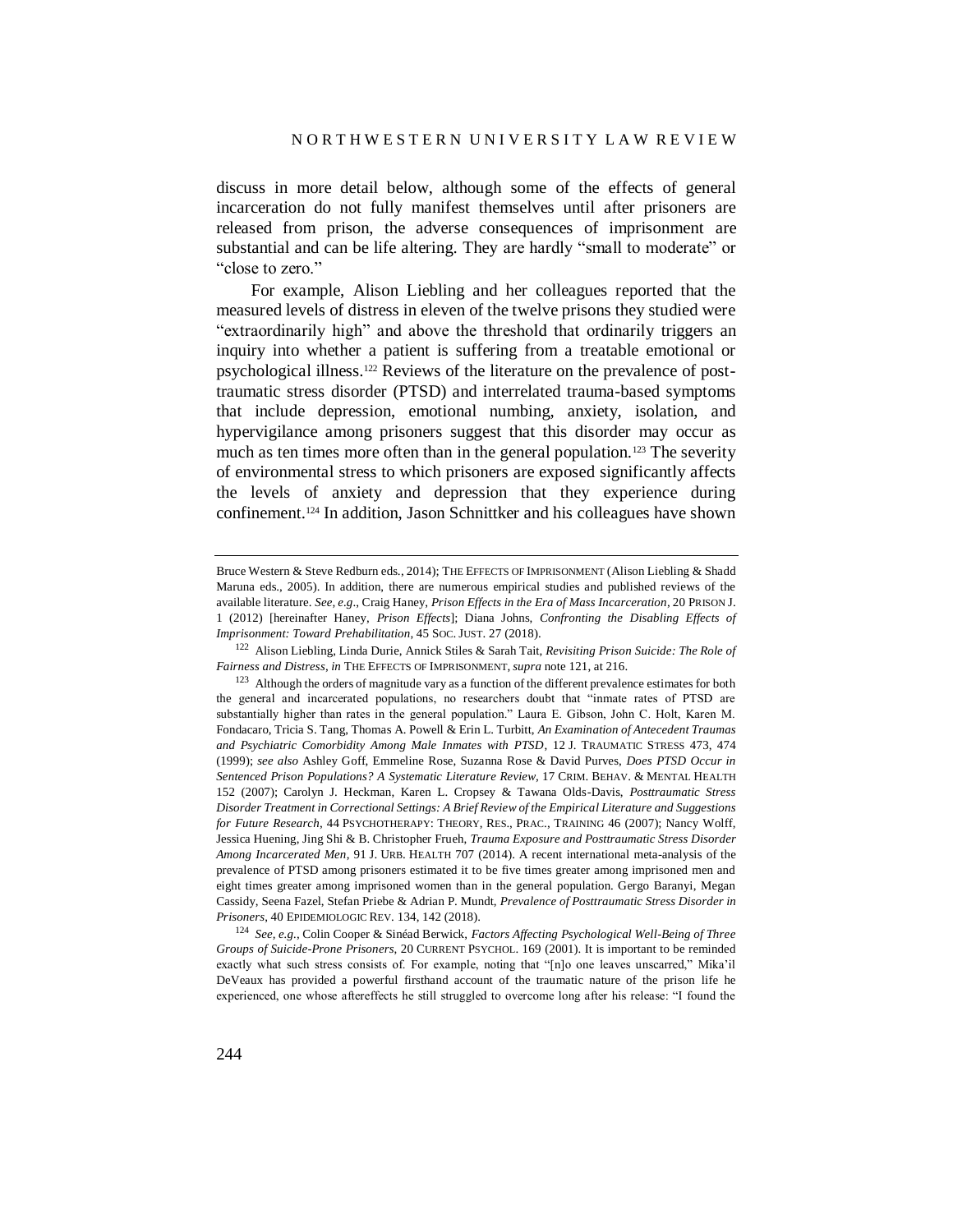that many of these psychiatric symptoms (especially anxiety- and depression-related disorders) persist long after release and represent significant obstacles to successful reentry.<sup>125</sup>

<span id="page-34-2"></span><span id="page-34-1"></span><span id="page-34-0"></span>Moreover, the experience of imprisonment is so stressful that it adversely affects prisoners' physical health. Having been in prison can increase rates of morbidity, especially the likelihood of contracting infectious and stress-related illnesses.<sup>126</sup> It also affects mortality rates.<sup>127</sup> In fact, Evelyn Patterson's study of persons released from prison in New York State concluded that each year spent in prison reduced a person's life span by two years.<sup>128</sup> As I noted, many of the adverse effects on physical and mental health are long-lasting, persisting well beyond a person's time in prison.<sup>129</sup>

<span id="page-34-3"></span>Thus, the assertion that incarceration in general produces only "small to moderate" negative effects is flatly incorrect. In this context, however, it

<sup>127</sup> *See, e.g*., Ingrid A. Binswanger, Marc F. Stern, Richard A. Deyo, Patrick J. Heagerty, Allen Cheadle, Joann G. Elmore & Thomas D. Koepsell, *Release from Prison—A High Risk of Death for Former Inmates*, 356 NEW ENG. J. MED. 157, 159–61 (2007).

<sup>128</sup> Evelyn J. Patterson, *The Dose-Response of Time Served in Prison on Mortality: New York State, 1989–2003*, 103 AM.J. PUB. HEALTH 523, 523 (2013) [hereinafter Patterson, *The Dose-Response of Time Served in Prison on Mortality*].

prison experience traumatic because of the assaults and murders I witnessed while incarcerated, because of the constant threat of violence, because of the number of suicides that took place, and because I felt utterly helpless about the degree to which I could protect myself." DeVeaux, *supra* not[e 103,](#page-26-1) at 257, 264– 65.

<sup>125</sup> Jason Schnittker, *The Psychological Dimensions and the Social Consequences of Incarceration*, 651 ANNALS AM. ACAD. POL. & SOC. SCI. 122, 135–36 (2014); Kristin Turney, Christopher Wildeman & Jason Schnittker, *As Fathers and Felons: Explaining the Effects of Current and Recent Incarceration on Major Depression*, 53 J. HEALTH & SOC. BEHAV. 465, 466 (2012); *see also* Shelley Johnson Listwan, Mark Colvin, Dena Hanley & Daniel Flannery, *Victimization, Social Support, and Psychological Well-Being: A Study of Recently Released Prisoners*, 37 CRIM. JUST. & BEHAV. 1140 (2010).

<sup>126</sup> *See, e.g.*, Michael Massoglia & Brianna Remster, *Linkages Between Incarceration and Health*, 134 PUB. HEALTH REPS. 8S, 10S (2019) (Supplement I); Michael Massoglia, *Incarceration as Exposure: The Prison, Infectious Disease, and Other Stress-Related Illnesses*, 49 J. HEALTH & SOC. BEHAV. 56, 57 (2008).

<sup>129</sup> *See, e.g*., Paul C. Archibald, *Criminal Justice Contact, Stressors, and Depressive Symptoms Among Black Adults in the United States*, 43 AM.J. CRIM.JUST. 486, 488 (2018); Shervin Assari, Reuben Jonathan Miller, Robert Joseph Taylor, Dawne Mouzon, Verna Keith & Linda M. Chatters, *Discrimination Fully Mediates the Effects of Incarceration History on Depressive Symptoms and Psychological Distress Among African American Men*, 5 J. RACIAL & ETHNIC HEALTH DISPARITIES 243, 246 (2018); Robynn Cox, *Mass Incarceration, Racial Disparities in Health, and Successful Aging*, 42 J. AM. SOC'Y ON AGING 48, 51 (2018); Adrian Grounds & Ruth Jamieson, *No Sense of an Ending: Researching the Experience of Imprisonment and Release Among Republican Ex-Prisoners*, 7 THEORETICAL CRIMINOLOGY 347, 351, 354–56 (2003); Yujin Kim, *The Effect of Incarceration on Midlife Health: A Life-Course Approach*, 34 POPULATION RES. POL'Y REV. 827, 829 (2015); Turney et al., *supra* not[e 125,](#page-34-0) at 466; Tomoko Udo, *Chronic Medical Conditions in U.S. Adults with Incarceration History*, 38 HEALTH PSYCHOL. 217, 217–18 (2019).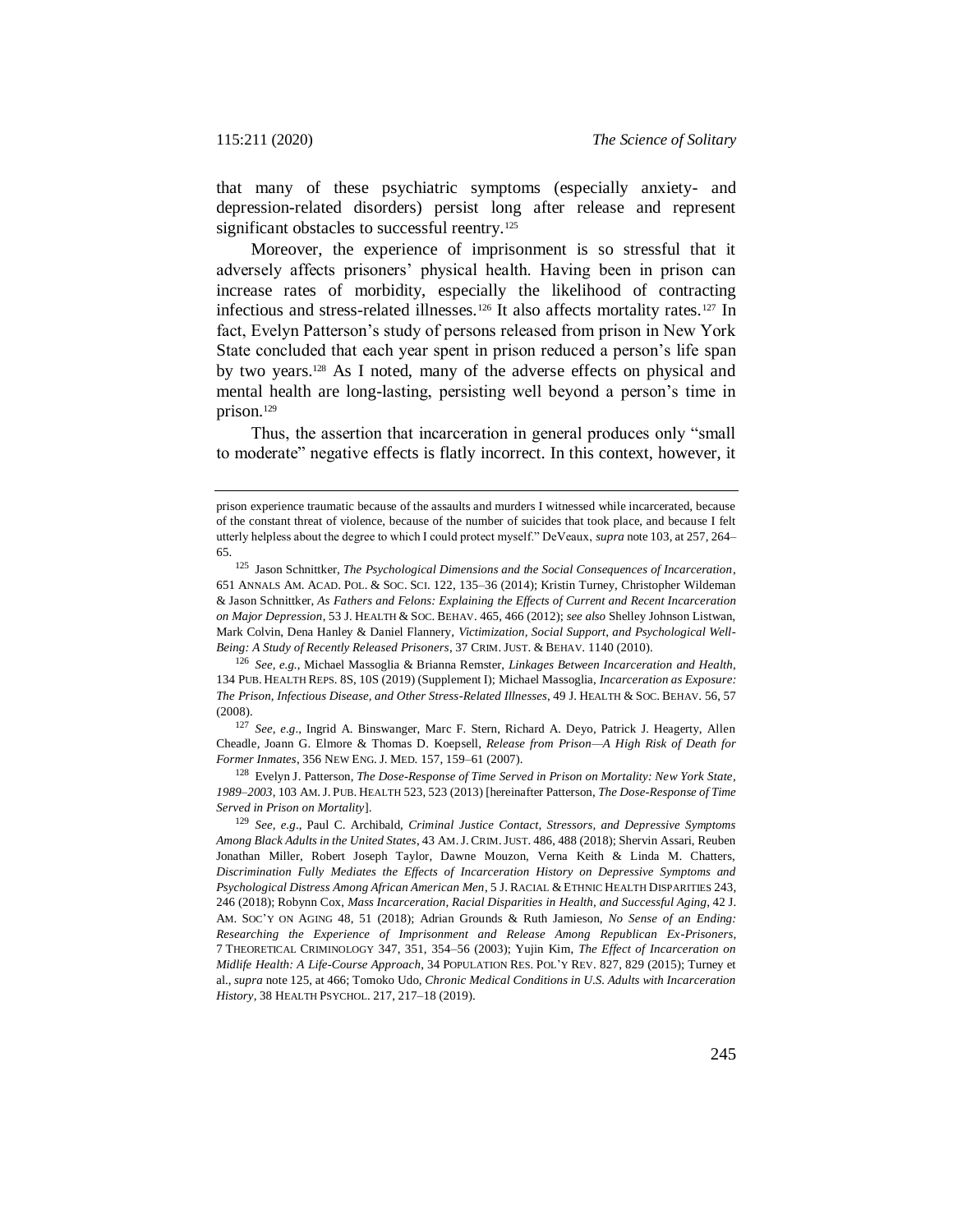is important to keep in mind that whether or not the adverse effects of solitary confinement are nearly equal to or perhaps much greater than the effects of incarceration generally, they are experienced in addition to the baseline effects of imprisonment. In this way, the harmfulness of solitary confinement represents an *increment* of suffering and harm that is always incurred above and beyond the deleterious effects of imprisonment per se, which are already experienced by prisoners who are, by definition, already incarcerated at the time they are placed in solitary confinement.

<span id="page-35-0"></span>This fact was underscored by a study I conducted several years ago at Pelican Bay State Prison, comparing the number and intensity of symptoms of psychological stress, trauma, and isolation-related psychopathology between a sample of long-term isolated prisoners and a sample of long-term general population prisoners.<sup>130</sup> I used a structured interview and systematic assessment format to identify the symptoms they were experiencing and selected the sample participants randomly to ensure their representativeness (except that I explicitly excluded persons suffering from diagnosed mental health problems at the time the study was conducted).<sup>131</sup> Because of the harshness of the mainline maximum security prison from which the general population prisoners were drawn—which a number of them described as "the worst" they had ever been in—the comparison between the groups represented an especially stringent test of the effects of long-term solitary confinement.<sup>132</sup> An additional factor that added to the stringency of this

<sup>&</sup>lt;sup>130</sup> The isolated prisoners had spent ten years or more in continuous solitary confinement at the Pelican Bay Security Housing Unit, and they were compared to the general population prisoners (then housed at the Pelican Bay maximum-security mainline prison) who had spent ten years or more in continuous imprisonment. All of the prisoners in both groups were otherwise mentally healthy; that is, no one from either group was currently on the prison system's mental health caseload. The details of this study are described in Haney, *Restricting Solitary Confinement*, *supra* note [8,](#page-3-0) at 291–92, and Haney, *Solitary Confinement, Loneliness, and Psychological Harm*, *supra* not[e 24,](#page-8-0) at 134–38.

<sup>&</sup>lt;sup>131</sup> Largely as a result of a federal court decision, no prisoner on the California Department of Corrections and Rehabilitation's mental health caseload was permitted to be housed in the solitary confinement facility at Pelican Bay. Madrid v. Gomez, 889 F. Supp. 1146 (N.D. Cal. 1995). To ensure comparability of the samples in this respect, no long-term general population prisoner currently on the mental health caseload was included in the study.

<sup>&</sup>lt;sup>132</sup> The conditions of confinement in the maximum-security prison from which the general population prisoners were selected were severe. They were virtually all double-celled inside standard general population cells, were "cell fed" (i.e., they ate all of their meals in their cells rather than in a common dining hall), had very limited "out-of-cell time," could obtain access to only a restricted number of "jobs" (e.g., working in the kitchen, barber shop, or serving as a tier tender), and could enroll in only a single educational class. In addition, because the general population facility was located in the same geographically remote location as the solitary confinement facility, general population prisoners, like their solitary confinement counterparts, also tended to have relatively few visitors. However, unlike the solitary confinement prisoners, those in general population were allowed to congregate through "dayroom" time, outdoor group exercise, and to have contact visits. *See* Haney, *Restricting Solitary*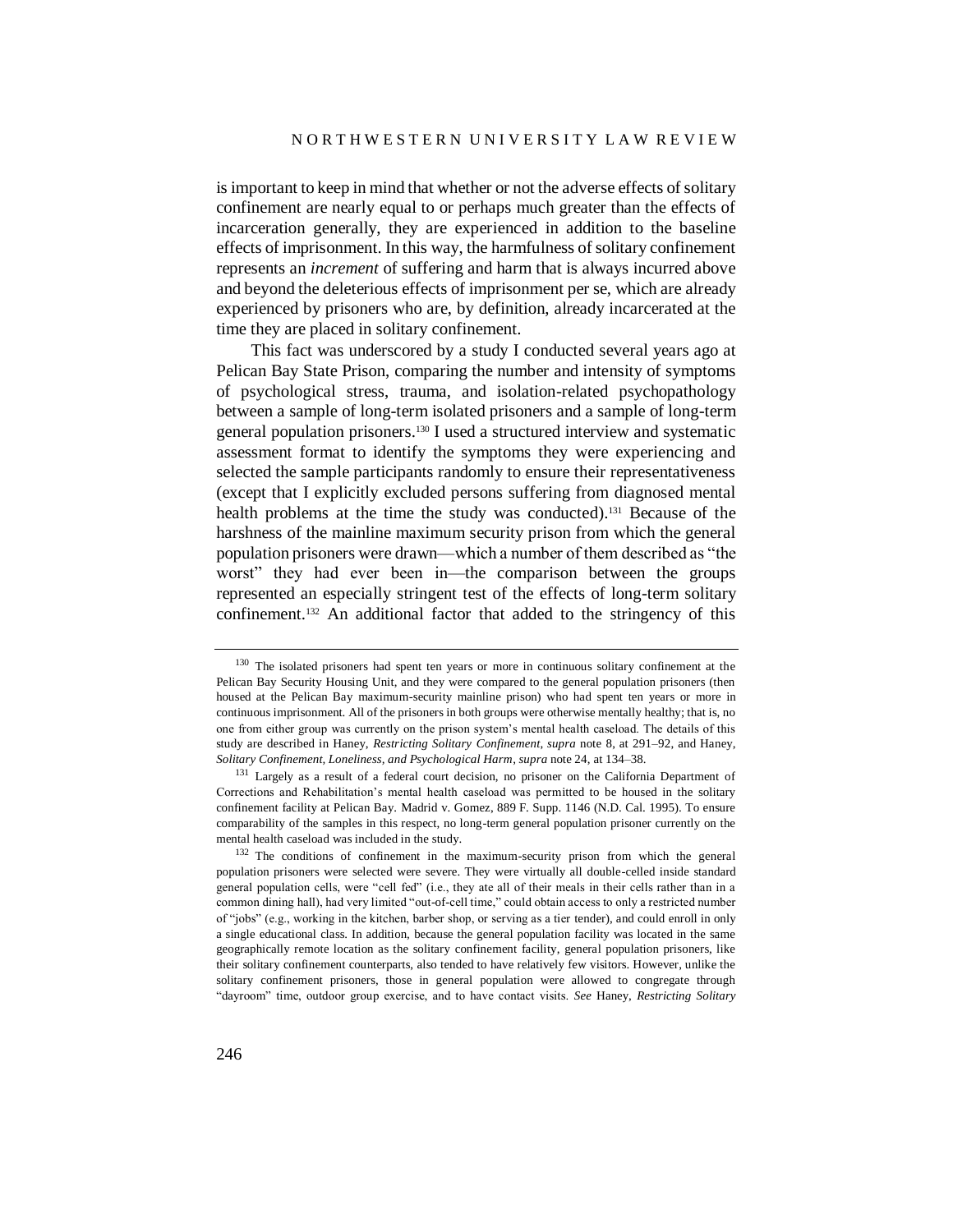comparison was the fact that many general population prisoners had themselves spent long periods (for some, years) confined in one or another solitary confinement unit before their current nonsolitary housing assignment. For some of them, this included previously having spent time in the Pelican Bay solitary confinement unit under study.<sup>133</sup>

Given the severity of the overall conditions to which both groups of prisoners were subjected, it was not surprising to learn they all acknowledged some degree of suffering and distress. Yet there was absolutely no comparison in the levels reported by the general population versus isolated prisoners. On nearly every single specific dimension measured, the prisoners currently in solitary confinement were in significantly more pain, were more traumatized and stressed, and manifested far more isolation-related pathological reactions. Thus, they not only reported experiencing significantly more stress and trauma-related symptoms<sup>134</sup> and significantly more isolation-related indices of pathology,<sup>135</sup> but the orders of magnitude were quite large. The isolated prisoners reported nearly twice as many symptoms overall as compared to those in the general population.

<span id="page-36-0"></span>In addition to determining the presence or absence of a symptom, I also asked prisoners to estimate the frequency with which they had been bothered by these symptoms over approximately the last three-month period (as a way of gauging intensity or the degree to which they suffered from the particular symptom or underlying problem).<sup>136</sup> With the exception of headaches, which were reported at reasonably high levels of intensity for both groups, the only symptoms on which there were no significant differences between the solitary confinement and general population prisoners pertained almost exclusively to symptoms that were reported very infrequently by both groups (e.g., fainting, suicidality). In fact, the mean intensities of the reported

*Confinement*, *supra* note [8,](#page-3-0) at 291–92; Haney, *Solitary Confinement, Loneliness, and Psychological Harm*, *supra* not[e 24,](#page-8-0) at 134–38.

<sup>&</sup>lt;sup>133</sup> Many of the general population prisoners who had been in solitary confinement in the past acknowledged the lasting aftereffects of isolation. Some attributed at least some of the problems and symptoms that they were currently experiencing to the time that they had spent in solitary confinement and acknowledged struggling to overcome these effects (including impaired social relations and persistent feelings of loneliness) once released from isolation. *See* Haney, *Restricting Solitary Confinement*, *supra* note [8,](#page-3-0) at 291–92; Haney, *Solitary Confinement, Loneliness, and Psychological Harm*, *supra* note [24,](#page-8-0) at 134–38.

<sup>&</sup>lt;sup>134</sup> These symptoms included experiencing anxiety, lethargy, troubled sleep, heart palpitations, and a sense of impending breakdown. *See* Haney, *Restricting Solitary Confinement*, *supra* not[e 8,](#page-3-0) at 291–93.

<sup>&</sup>lt;sup>135</sup> These symptoms included depression, uncontrolled ruminations, impaired thought processes, and social withdrawal. *Id.*

<sup>&</sup>lt;sup>136</sup> Prisoners who reported suffering from a symptom were asked whether they experienced it rarely, sometimes, often, or constantly. *Id.*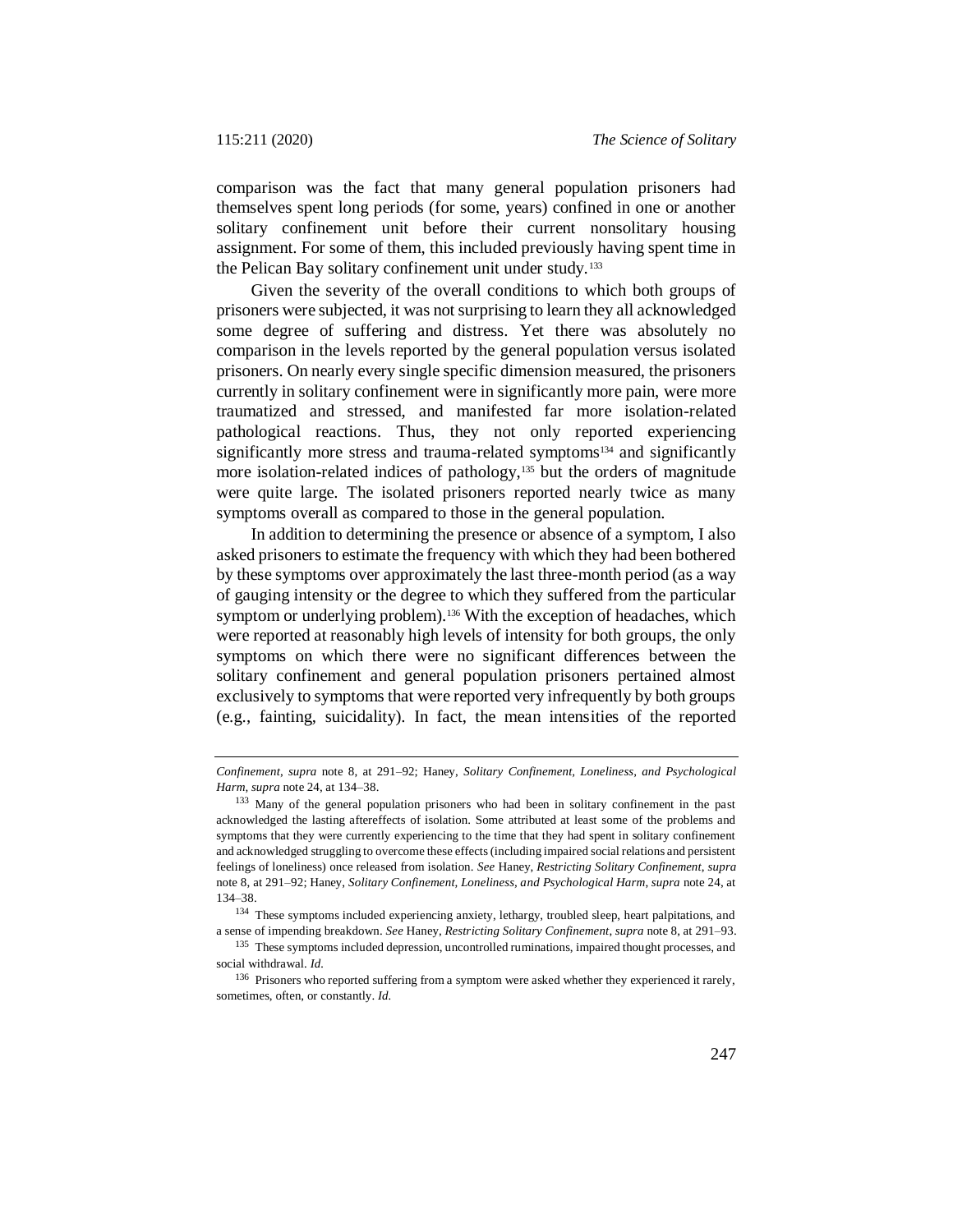symptoms were not only significantly different between the groups, but also nearly or more than double for the prisoners in solitary confinement as compared to those prisoners housed in general population.

It is also important to note that the painful, traumatic, and harmful experience of imprisonment is endured by many persons who have suffered a disproportionate number of adverse experiences *before* incarceration. They are thus especially vulnerable to the "retraumatization" of prison. <sup>137</sup> As Cherie Armour summarized: "[P]re-existing traumatic experiences are common in both male and female prisoners which are further exacerbated by traumas experienced within prison."<sup>138</sup> The same can be said of prisoners confined in solitary confinement, who are traumatized yet again by the added stress and deprivation imposed by social isolation.<sup>139</sup>

# IV. THE LEGACY OF SOLITARY CONFINEMENT: THE PERSISTENCE OF ISOLATION EFFECTS

Another way to minimize the harmfulness of solitary confinement is to assume that, however unpleasant the experience may be, its effects will dissipate over time once a prisoner is moved to a different and better setting, either into a mainline prison or through release back to free society. Thus, apologists for the practice argue "the effects of [solitary] confinement are

<sup>&</sup>lt;sup>137</sup> For a discussion of the role of preprison risk factors and traumas in the etiology of criminal behavior that can lead to imprisonment, see Craig Haney, CRIMINALITY IN CONTEXT: THE PSYCHOLOGICAL FOUNDATIONS OF CRIMINAL JUSTICE REFORM (2020).

<sup>138</sup> Cherie Armour, *Mental Health in Prison: A Trauma Perspective on Importation and Deprivation*, 5 INT'L J. CRIMINOLOGY & SOC. THEORY 886, 891 (2012); *see also* Andy Hochstetler, Daniel S. Murphy & Ronald L. Simons, *Damaged Goods: Exploring Predictors of Distress in Prison Inmates*, 50 CRIME & DELINQ. 436 (2004) (finding that there were significant interrelationships between preprison and prison trauma that had lasting postprison effects); Alison Liebling, *Vulnerability and Prison Suicide*, 35 BRIT. J. CRIMINOLOGY 173 (1995); Benjamin Meade & Benjamin Steiner, *The Effects of Exposure to Violence on Inmate Maladjustment*, 40 CRIM.JUST. & BEHAV. 1228, 1230 (2013) (finding that exposure to various forms of violence before incarceration adversely affects adjustment to prison); Merry Morash, Seokjin Jeong, Miriam Northcutt Bohmert & Daniel R. Bush, *Men's Vulnerability to Prisoner-on-Prisoner Violence: A State Correctional System Case Study*, 92 PRISON J. 290, 299–304 (2012) (finding that the strongest predictor of whether a male prisoner was sexually victimized in prison was having had a history of childhood sexual abuse).

<sup>&</sup>lt;sup>139</sup> Not surprisingly, the stressfulness of prison life in general and solitary confinement in particular impacts persons with preexisting vulnerabilities even more acutely and can lead to heightened levels of suicidality. *See, e.g.*, Ronald L. Bonner, *Stressful Segregation Housing and Psychosocial Vulnerability in Prison Suicide Ideators*, 36 SUICIDE & LIFE-THREATENING BEHAV. 250, 252 (2006); Eric Lanes, *The Association of Administrative Segregation and Other Risk Factors with the Self-Injury-Free Time of Male Prisoners*, 48 J. OFFENDER REHABILITATION 529, 533 (2009); Raymond F. Patterson & Kerry Hughes, *Review of Completed Suicides in the California Department of Corrections and Rehabilitation, 1999 to 2004*, 59 PSYCHIATRIC SERVS. 676, 677–78 (2008).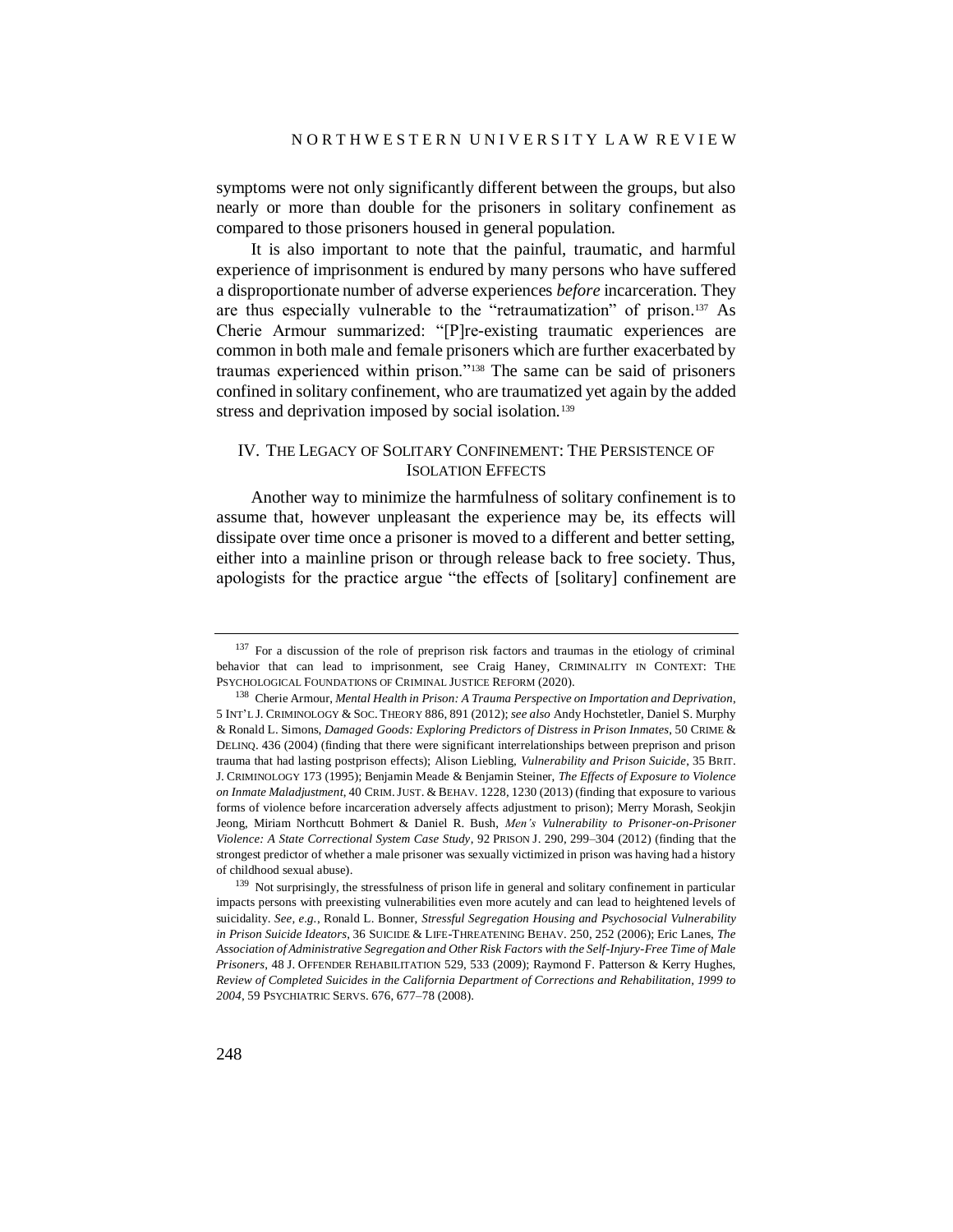negative but do not produce 'lasting emotional damage.'"<sup>140</sup> Unfortunately, this misapprehends the nature of prison effects generally and the effects of solitary confinement more specifically. Some of the worst effects of incarceration derive from the forced accommodations prisoners must make to the atypical and dehumanizing nature of prison life. Sometimes termed "prisonization," the necessary adaptations to the pains of imprisonment require prisoners to undergo a series of psychological changes that are often difficult to relinquish upon release, when these habits and ways of being are no longer needed or even functional. They represent the psychic aftereffects of incarceration that may significantly interfere with successful reintegration into the world outside prison.<sup>141</sup> This is especially true when formerly incarcerated persons enter free society without proper preparation or ongoing transitional services designed to help them traverse the psychological, social, and economic barriers they are likely to confront.

<span id="page-38-1"></span>In fact, as implied by my discussion of the impact of imprisonment per se in Part III, there is now extensive research documenting the long-lasting consequences of incarceration, ones that can undermine a formerly incarcerated person's quality of life. They contribute to the difficulties many face in attempting to avoid a return to prison, as well as in ensuring their physical and mental health and enabling them to become contributing members of society. Some of the lasting effects of time spent in prison impact formerly incarcerated persons directly on a personal and psychological level. <sup>142</sup> Other adverse effects impair the nature and stability of the relationships that formerly incarcerated persons are able to initiate and maintain. <sup>143</sup> Still others relate directly to the negative health consequences

<span id="page-38-0"></span><sup>140</sup> Gendreau & Labrecque, *supra* note [115,](#page-30-0) at 350 (taking issue with the contrary observation of psychiatrist Terry Kupers).

<sup>141</sup> *See, e.g.*, STEPHEN J. BAHR, RETURNING HOME: REINTEGRATION AFTER PRISON OR JAIL (2015); Craig Haney, *The Psychological Impact of Incarceration: Implications for Postprison Adjustment*  [hereinafter Haney, *The Psychological Impact of Incarceration*], *in* PRISONERS ONCE REMOVED: THE IMPACT OF INCARCERATION AND REENTRY ON CHILDREN, FAMILIES, AND COMMUNITIES 33 (Jeremy Travis & Michelle Waul eds., 2003); Christy A. Visher & Jeremy Travis, *Transitions from Prison to Community: Understanding Individual Pathways*, 29 ANN. REV. SOC. 89 (2003).

<sup>142</sup> *See, e.g.*, HANEY, REFORMING PUNISHMENT, *supra* note [121;](#page-32-0) Haney, *Prison Effects*, *supra* note [121;](#page-32-0) Haney, *The Psychological Impact of Incarceration*, *supra* note [141;](#page-38-1) Michael Massoglia & William Alex Pridemore, *Incarceration and Health*, 41 ANN. REV. SOC. 291, 293 (2015); Schnittker, *supra* note [125;](#page-34-0) Turney et al., *supra* note [125,](#page-34-0) at 466.

<sup>143</sup> *See, e.g.*, Holly Foster & John Hagan, *Supportive Ties in the Lives of Incarcerated Women: Gender, Race/Ethnicity, and Children's Human Rights*, 17 J. GENDER RACE & JUST. 257, 258 (2014); Michael Massoglia & Cody Warner, *The Consequences of Incarceration: Challenges for Scientifically Informed and Policy-Relevant Research*, 10 CRIMINOLOGY & PUB. POL'Y 851, 853 (2011); Kristin Turney, *Hopelessly Devoted? Relationship Quality During and After Incarceration*, 77 J. MARRIAGE &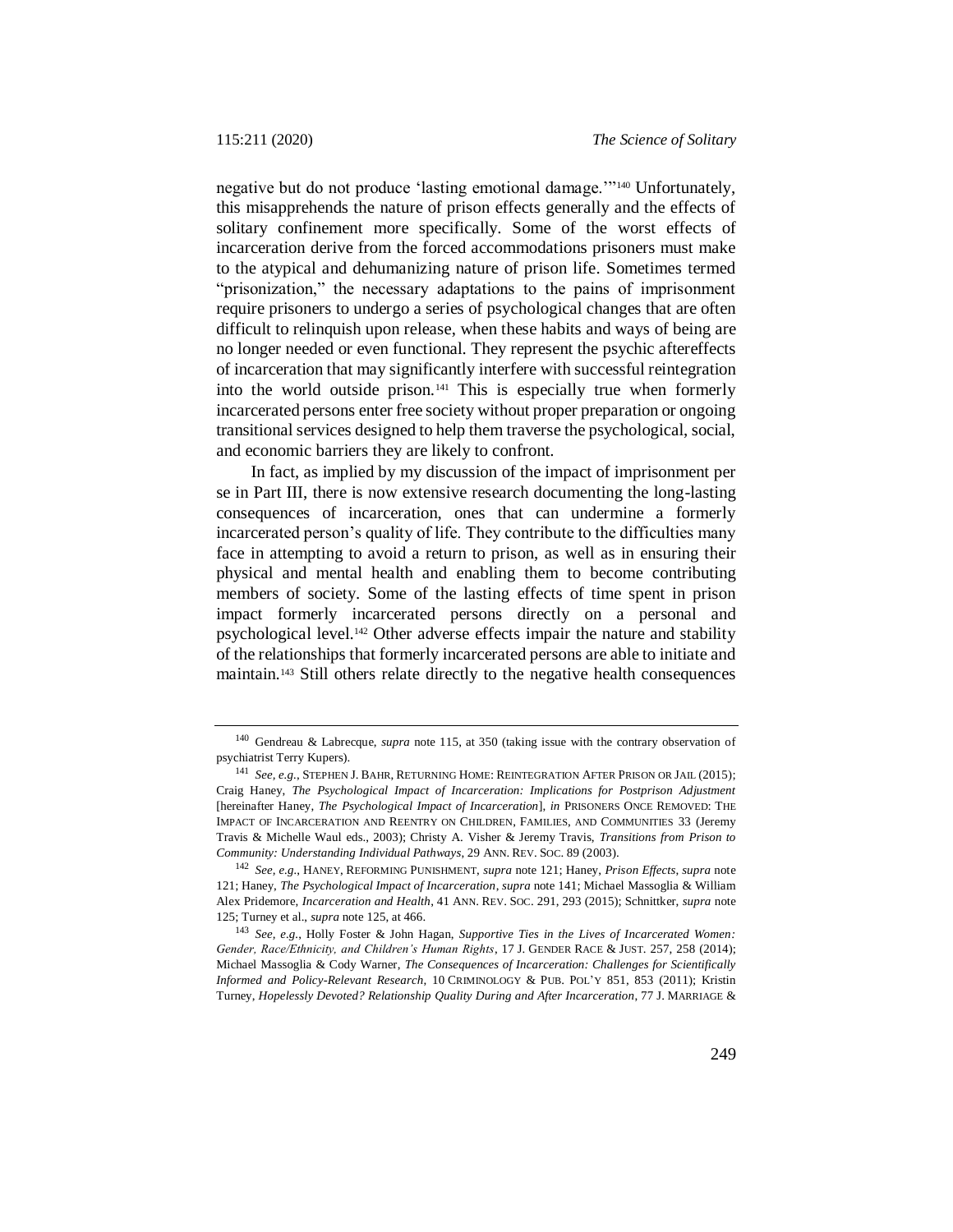that compromise their physical well-being.<sup>144</sup> They combine with the social stigma and diminished employment opportunities and other "collateral consequences"<sup>145</sup> of having been imprisoned to create substantial barriers to reintegration and long-term well-being. For example, Sebastian Daza and his colleagues provided a stark summary of the results of their long-term, nationwide study of this issue, stating that they "estimate that incarceration's adult mortality excess translates into a loss of between four and five years of life expectancy at age 40" and that at least some of the "gap in mortality between the United States and peer countries" seems to be attributable to this nation's "differential imprisonment experiences."<sup>146</sup>

<span id="page-39-0"></span>Bruce Western and his colleagues have chronicled the numerous structural challenges that formerly incarcerated persons face upon their release from prison. Under the best of circumstances, this stressful transition involves the "anxiety of adjusting to social interaction in a free society under conditions of severe material deprivation."<sup>147</sup> Except in the most carefully implemented reentry programs, however, many who are released from prison are left to navigate these challenges on their own with minimal governmental or outside assistance. Alessandro De Giorgi's compelling narrative of the plight of many formerly incarcerated persons describes them as not only forced to grapple with the stigma of incarceration, but also "scrambling to disentangle themselves from the treacherous grips of chronic poverty, sudden homelessness, untreated physical and mental suffering, and the lack of meaningful social services." <sup>148</sup> There is reason to believe that time spent

FAM. 480, 480–81 (2015); Christopher Wildeman, *Parental Imprisonment, the Prison Boom, and the Concentration of Childhood Disadvantage*, 46 DEMOGRAPHY 265, 266 (2009).

<sup>144</sup> *See, e.g.*, Valerio Baćak & Christopher Wildeman, *An Empirical Assessment of the "Healthy Prisoner Hypothesis*,*"* 138 SOC. SCI. & MED. 187 (2015); Binswanger et al., *supra* note [127,](#page-34-1) at 159–61; Massoglia, *supra* note [126,](#page-34-2) at 57; Evelyn J. Patterson, *Incarcerating Death: Mortality in U.S. State Correctional Facilities, 1985–1998*, 47 DEMOGRAPHY 587, 601 (2010); Patterson, *The Dose-Response of Time Served in Prison on Mortality*, *supra* not[e 128,](#page-34-3) at 523; David L. Rosen, Victor J. Schoenbach & David A. Wohl, *All-Cause and Cause-Specific Mortality Among Men Released from State Prison, 1980– 2005*, 98 AM. J. PUB. HEALTH 2278, 2278 (2008); Jason Schnittker & Andrea John, *Enduring Stigma: The Long-Term Effects of Incarceration on Health*, 48 J. HEALTH & SOC. BEHAV. 115, 115–16 (2007).

<sup>145</sup> *See, e.g.*, INVISIBLE PUNISHMENT: THE COLLATERAL CONSEQUENCES OF MASS INCARCERATION (Marc Mauer & Meda Chesney-Lind eds., 2002); Gabriel J. Chin, *The New Civil Death: Rethinking Punishment in the Era of Mass Incarceration*, 160 U. PA. L. REV. 1789 (2012).

<sup>146</sup> Sebastian Daza, Alberto Palloni & Jerrett Jones, *The Consequences of Incarceration for Mortality in the United States*, 57 DEMOGRAPHY 577, 591–92 (2020).

<sup>147</sup> Bruce Western, Anthony A. Braga, Jaclyn Davis & Catherine Sirois, *Stress and Hardship After Prison*, 120 AM. J. SOC. 1512, 1514 (2015).

<sup>148</sup> Alessandro De Giorgi, *Back to Nothing: Prisoner Reentry and Neoliberal Neglect*, 44 SOC.JUST. 83, 88 (2017).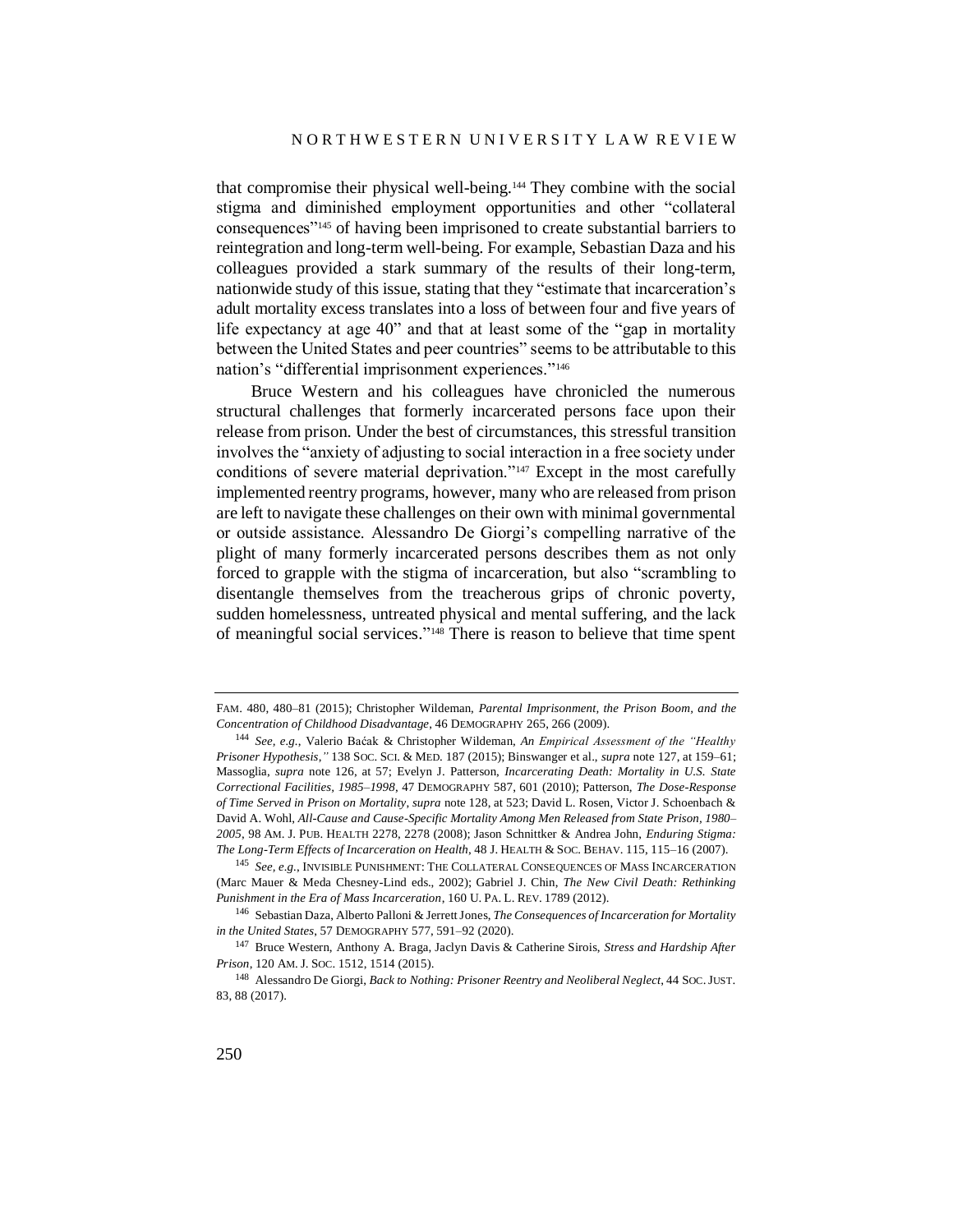in solitary confinement increases the difficulty of successfully overcoming these barriers.

Although data are mixed on whether time spent in solitary confinement specifically increases postprison criminal behavior (beyond the criminogenic effects of incarceration per se), it surely does not decrease it.<sup>149</sup> Here, too, a more meaningful measure of the extent of long-lasting damage incurred by solitary confinement is the quality of life that prisoners who endured it are able to manage once released.<sup>150</sup> There is evidence that they encounter more serious obstacles to successful reintegration back into free society, and that there are few if any specific programs available that acknowledge their solitary-confinement-related traumas and assist them in overcoming the psychological aftereffects.<sup>151</sup> Solitary confinement survivors suffer postprison adjustment problems at higher rates than the already high rates

<sup>149</sup> *See, e.g.*, H. Daniel Butler, Benjamin Steiner, Matthew D. Makarios & Lawrence F. Travis III, *Assessing the Effects of Exposure to Supermax Confinement on Offender Postrelease Behaviors*, 97 PRISON J. 275, 277–80 (2017); David Lovell, L. Clark Johnson & Kevin C. Cain, *Recidivism of Supermax Prisoners in Washington State*, 53 CRIME & DELINQ. 633, 643–49 (2007); Daniel P. Mears & William D. Bales, *Supermax Incarceration and Recidivism*, 47 CRIMINOLOGY 1131, 1151 (2009); Laurence L. Motiuk & Kelley Blanchette, *Characteristics of Administratively Segregated Offenders in Federal Corrections*, 41 CANADIAN J. CRIMINOLOGY 131, 139–40 (2001); Youngki Woo, Laurie Drapela, Michael Campagna, Mary K. Stohr, Zachary K. Hamilton, Xiaohan Mei & Elizabeth Thompson Tollefsbol, *Disciplinary Segregation's Effects on Inmate Behavior: Institutional and Community Outcomes*, CRIM. JUST. POL'Y REV. 1, 11–14 (2019). The most recent study on this issue concluded that, in comparison to a matched sample of formerly incarcerated persons who had not been housed in solitary confinement during their prison term, solitary confinement survivors suffered "*higher post-release recidivism, proportionately more new commitments for all crime types, and shorter time to rearrest*." Kristen M. Zgoba, Jesenia M. Pizarro & Laura M. Salerno, *Assessing the Impact of Restrictive Housing on Inmate Post-Release Criminal Behavior*, 45 AM.J. CRIM.JUST. 102, 118 (2020) (emphasis in original).

<sup>&</sup>lt;sup>150</sup> Most research on the effects of solitary confinement on subsequent in-prison behavior (i.e., in the mainline housing units to which prisoners are returned to serve the remainder of their prison sentences) has focused narrowly on disciplinary infractions. *See e.g.*, Justine A. Medrano, Turgut Ozkan & Robert Morris, *Solitary Confinement Exposure and Capital Inmate Misconduct*, 42 AM. J. CRIM. JUST. 863, 864 (2017); Robert G. Morris, *Exploring the Effect of Exposure to Short-Term Solitary Confinement Among Violent Prison Inmates*, 32 J. QUANTITATIVE CRIMINOLOGY 1, 2 (2016). More broadly, however, a group of Stanford researchers found that behavioral patterns and psychological reactions developed in the course of adapting to solitary confinement were persistent and problematic when formerly long-term isolated prisoners attempted to transition back to mainline prison housing. *See* HUMAN RIGHTS IN TRAUMA MENTAL HEALTH LAB, STANFORD UNIV., MENTAL HEALTH CONSEQUENCES FOLLOWING RELEASE FROM LONG-TERM SOLITARY CONFINEMENT IN CALIFORNIA 10 (2017), https://ccrjustice.org/sites/default/files/attach/2018/04/CCR\_StanfordLab-SHUReport.pdf [https://perma.cc/5WGK-UBBN]. Psychiatrist Terry Kupers, who has written extensively about the mental health risks of solitary confinement, has termed the lingering effects of the experience "SHU postrelease syndrome." *See* TERRY ALLEN KUPERS, SOLITARY: THE INSIDE STORY OF SUPERMAX ISOLATION AND HOW WE CAN ABOLISH IT 151-67 (2017).

<sup>151</sup> *See, e.g.*, Daniel Pforte, *Evaluating and Intervening in the Trauma of Solitary Confinement: A Social Work Perspective*, 48 CLINICAL SOC. WORK J. 77, 85 (2020).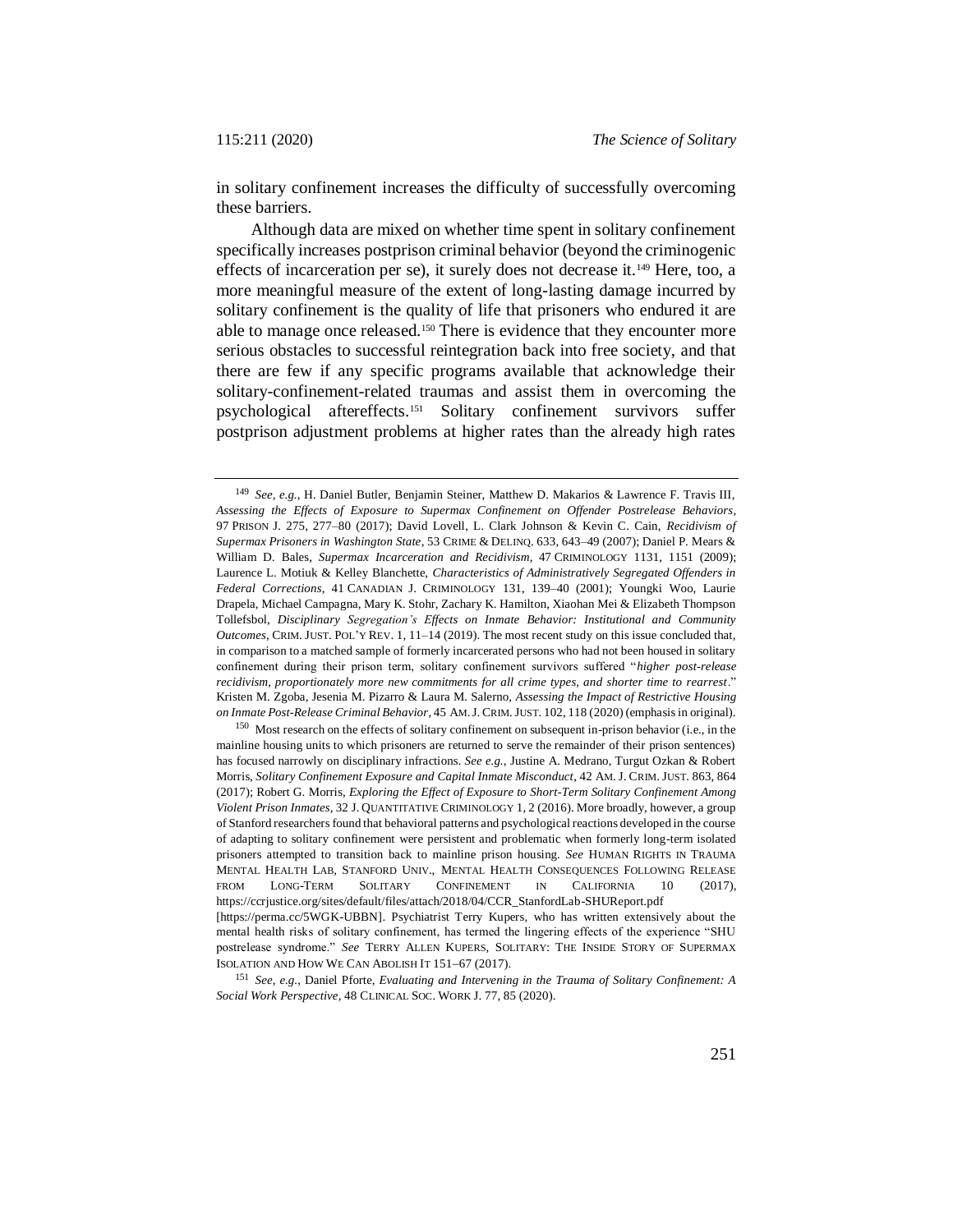experienced by formerly incarcerated persons in general, including being more likely to manifest symptoms of PTSD.<sup>152</sup> In addition, as Lauren Brinkley-Rubinstein and her colleagues reported, formerly incarcerated persons who had spent time in solitary confinement were significantly more likely than other former prisoners to die during their first year of community reentry, especially from suicide, homicide, and opioid abuse.<sup>153</sup>

<span id="page-41-0"></span>Western and his colleagues have emphasized the critical role played by "social integration"—not just finding a stable residence and obtaining gainful employment, but also "establishing community belonging"—in facilitating postprison adjustment.<sup>154</sup> They also acknowledged the critical importance of family ties "in normalizing the lives of those coming out of prison."<sup>155</sup> Yet these are precisely the things that time spent in solitary confinement can directly impede. The barriers that are routinely placed on access to telephones and visitation for prisoners in solitary confinement (special procedures and limited times), and the typically impersonal, noncontact nature of the visits (that must often take place "through glass and over phones") interfere with ongoing communication and contact; they serve as significant obstacles to the preservation of meaningful social relationships, beyond those typically encountered by prisoners in general.

In addition, prisoners in solitary confinement are often forced to adopt a range of necessary but ultimately problematic survival strategies. Although they are normal reactions adopted in response to the abnormal social deprivation of solitary confinement, they represent "social pathologies" learning to live in the absence of others—that can impede subsequent social adjustment. As I have previously described them, these adaptations transcend the immediate and specific indices of pain and suffering that are reflected in studies of the effects of solitary confinement and involve significant changes in prisoners' relationships with others and even with

<sup>152</sup> *See e.g.*, Brian O. Hagan, Emily A. Wang, Jenerius A. Aminawung, Carmen E. Albizu-Garcia, Nickolas Zaller, Sylviah Nyamu, Shira Shavit, Joseph Deluca & Aaron D. Fox, *History of Solitary Confinement Is Associated with Post-Traumatic Stress Disorder Symptoms Among Individuals Recently Released from Prison*, 95 J. URB. HEALTH 141, 146 (2018).

<sup>153</sup> Lauren Brinkley-Rubinstein, Josie Sivaraman, David L. Rosen, David H. Cloud, Gary Junker, Scott Proescholdbell, Meghan E. Shanahan & Shabbar I. Ranapurwala, *Association of Restrictive Housing During Incarceration with Mortality After Release*, JAMA NETWORK OPEN, Oct. 2019, <https://jamanetwork.com/journals/jamanetworkopen/fullarticle/2752350> [https://perma.cc/6NDF-NQY2]; *see also* Christopher Wildeman & Lars Andersen, *Solitary Confinement Placement and Post-Release Mortality Among Formerly Incarcerated Individuals: A Population-Based Study*, 5 LANCET PUB. HEALTH e107 (2020).

<sup>154</sup> Western et al., *supra* not[e 147,](#page-39-0) at 1515.

<sup>155</sup> *Id.*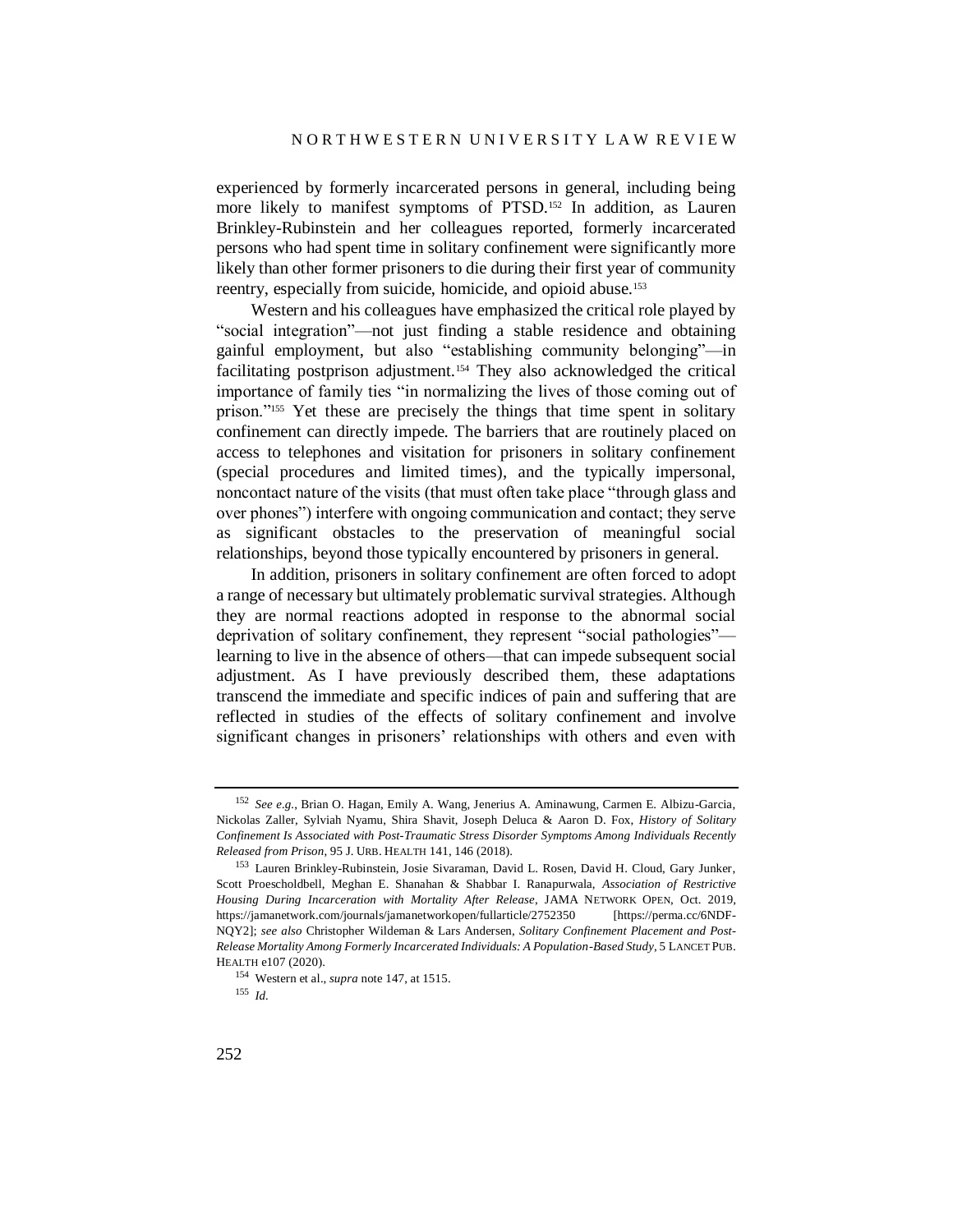themselves.<sup>156</sup> Prisoners in solitary confinement are forced into even greater levels of dependency on institutional structures than those in mainline prisons because there is so much less they are allowed to "do" for themselves. The forced asociality they endure can undermine their sense of self, placing them "literally at risk of losing their grasp on who they are," as well as eventually "becom[ing] increasingly unfamiliar and uncomfortable with social interaction."<sup>157</sup> If and when this happens, it will become increasingly difficult for them to undertake the task of social integration that Western and others have identified as crucial to the successful reintegration. Moreover, if the experience of solitary confinement places them at greater risk of remaining at the margins of social life after prison, they are ironically and painfully more likely to incur what we now know are the harmful effects of social isolation and loneliness that befall others in free society.

There is one additional issue that increases the potentially long-lasting negative effects of time spent in solitary confinement—the disproportionate number of mentally ill prisoners who are still being placed there by some prison systems.<sup>158</sup> The explanations for this unfortunate fact are multifaceted and difficult to completely disentangle. For one, persons with mental illness are at greater risk of committing disciplinary infractions and, in prisons that do not properly take their mental health conditions into account, they may be placed in solitary confinement as a result. In addition, some prisoners without preexisting mental health problems may develop them there, while others with underlying but undetected psychological disorders or vulnerabilities may have their conditions greatly exacerbated under the extraordinary stress of isolated confinement. Whatever the origins of their mental health symptoms and problems, these prisoners are all uniquely vulnerable to the harmful effects of solitary confinement. Their heightened vulnerability is precisely why many legal, human rights, mental health, and even correctional organizations have issued recommendations or mandates to exclude the mentally ill from such units.<sup>159</sup> The unfortunate fact that some

<sup>156</sup> Craig Haney, *Mental Health Issues in Solitary and "Supermax" Confinement*, 49 CRIME & DELINQ. 124, 139 (2003).

<sup>157</sup> *Id.* at 139–40.

<sup>158</sup> Laura Dellazizzo, Mimosa Luigi, Charles-Édouard Giguère, Marie-Hélène Goulet & Alexandre Dumais, *Is Mental Illness Associated with Placement in Solitary Confinement in Correctional Settings? A Systematic Review and Meta-Analysis*, 29 INT'L J. MENTAL HEALTH NURSING 576, 579 (2020); Reiter, et al., *supra* note [10;](#page-4-0) Arthur T. Ryan & Jordan DeVylder, *Previously Incarcerated Individuals with Psychotic Symptoms Are More Likely to Report a History of Solitary Confinement*, 290 PSYCHIATRY RES. 113064 (2020).

<sup>159</sup> For example, the United Nations' so-called "Mandela Rules" on the treatment of prisoners prohibits the placement of mentally ill persons in solitary confinement. *See* UNITED NATIONS ON DRUGS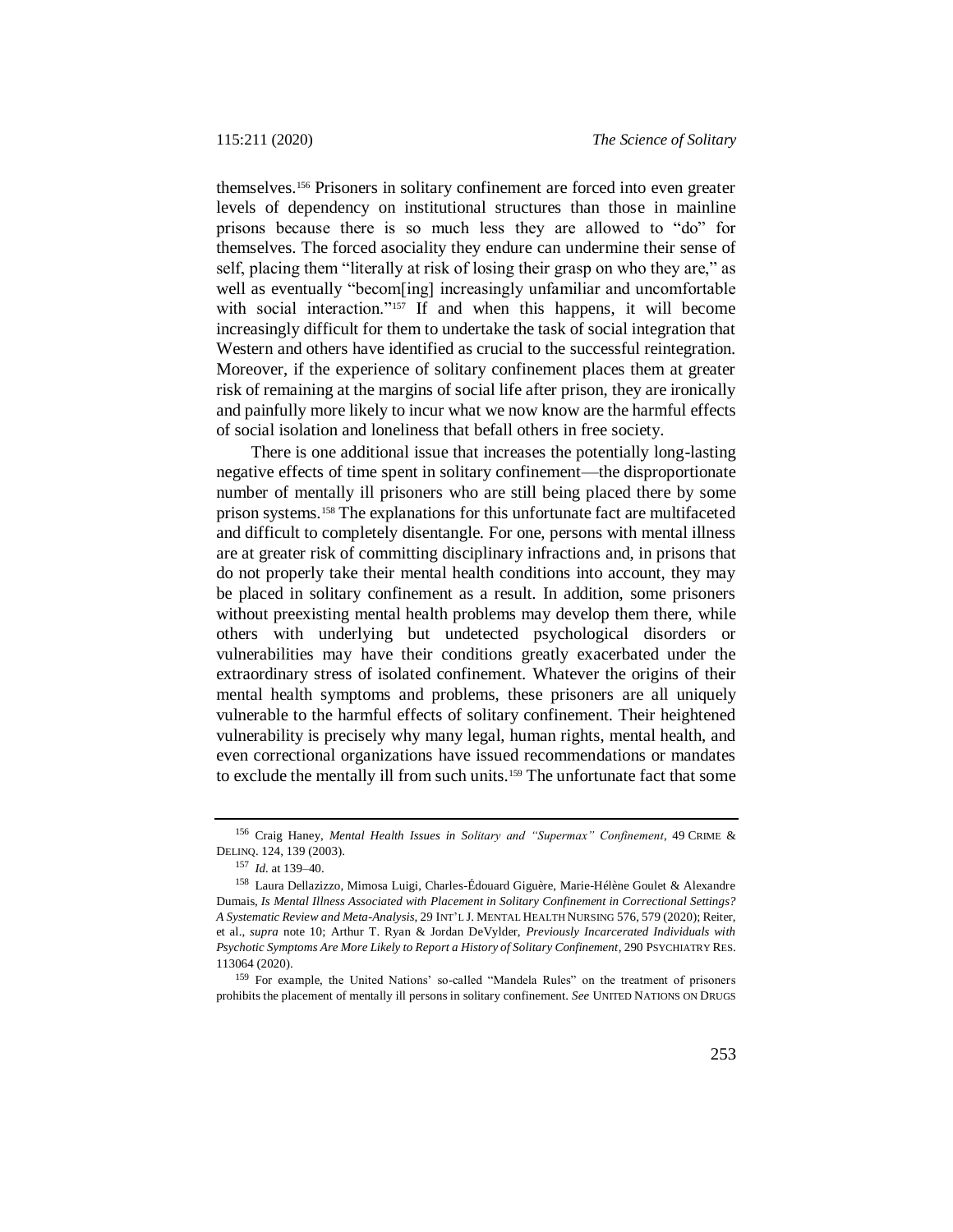backward prison systems still place disproportionate numbers of mentally ill prisoners in solitary confinement means that there will be a number of formerly incarcerated persons who not only eventually reenter society with psychological or emotional problems that may require them to arrange and maintain access to treatment, but also that many of them will be solitary confinement survivors who must cope with its aftereffects as well.<sup>160</sup>

In any event, for mentally ill prisoners and all others released from solitary confinement, one of the most damaging aspects of the experience may well be its capacity to instill a sense of perpetual loneliness. If human beings are "wired to connect," then solitary confinement acts to disconnect those wires. Many people struggle to reconnect them long after returning to a social world and to the routine presence of others in their life. Some cannot successfully do so. Indeed, many prisoners in long-term solitary confinement fear that their ability to form or maintain relationships with other people will atrophy so significantly that it never regenerates. This is in many ways its cruelest and most debilitating long-term consequence, another component of the "social death" so many victims of long-term solitary confinement experience. It means that the experience of solitary confinement is not only a concentrated—indeed, "toxic"—form of social isolation that is harmful in its own right, but one that also has lasting effects, increasing the risk that its victims will be consigned to isolated and lonely lives even after they have been released from prison.

#### **CONCLUSION**

Solitary confinement represents a particularly toxic, dangerous subset of a much broader, scientifically well-documented, extremely harmful condition—the deprivation of meaningful social contact. Researchers, public health policymakers, and politicians now understand the adverse effects of social isolation, and many are devising strategies to respond to the very serious threat to personal and even societal well-being that this kind of deprivation represents. The research on this topic is compelling and has burgeoned over the last several decades. The evidence continues to mount

<sup>&</sup>amp; CRIME, THE UNITED NATIONS STANDARD MINIMUM RULES FOR THE TREATMENT OF PRISONERS (THE NELSON MANDELA RULES) 14 (2015), https://www.unodc.org/documents/justice-and-prisonreform/Nelson\_Mandela\_Rules-E-ebook.pdf [https://perma.cc/62U6-Q4SJ]. Others do as well. *See Solitary Confinement (Isolation)*, NAT'L COMM'N ON CORR. HEALTH CARE (Apr. 10, 2016), http://www.ncchc.org/solitary-confinement [https://perma.cc/3QSS-R4L7]. See also the statement from the 2018 international Santa Cruz Summit, *Santa Cruz Summit*, *supra* not[e 8.](#page-3-0)

<sup>160</sup> Perhaps not surprisingly, formerly incarcerated persons who also suffer from mental illness have more difficulty in generally successfully adjusting to postprison life. *See, e.g.*, Kristin G. Cloyes, Bob Wong, Seth Latimer & Jose Abarca, *Time to Prison Return for Offenders with Serious Mental Illness Released from Prison: A Survival Analysis*, 37 CRIM. JUST. & BEHAV. 175 (2010).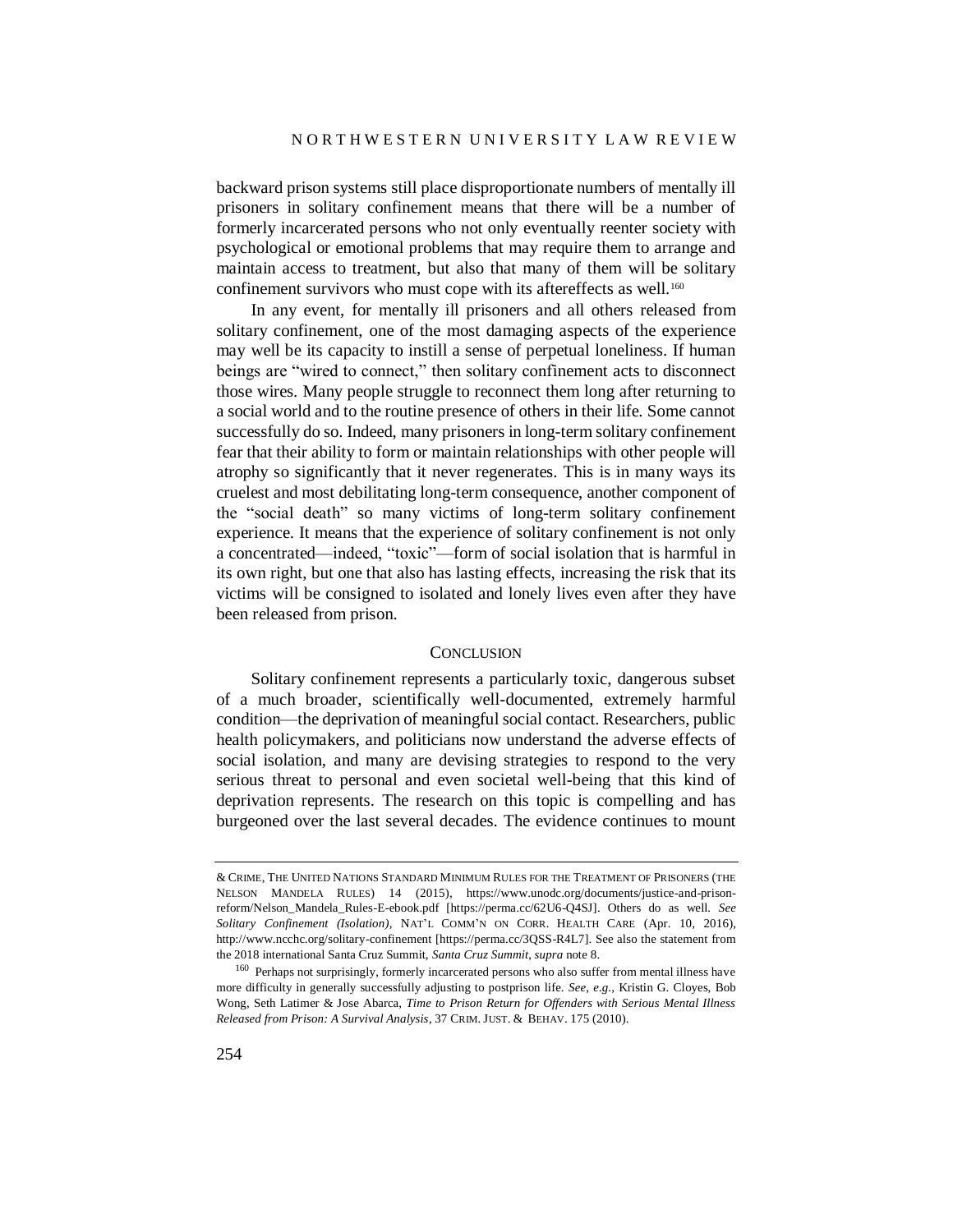that social isolation, social exclusion, loneliness, and the deprivation of caring human touch can and do inflict serious psychological and physical damage.

As this Essay makes clear, nowhere in society are these kinds of social harms inflicted as completely, cruelly, and intentionally than in solitary confinement units. Direct studies of the terrible consequences of prison isolation are but one component of the theoretically coherent and extensive empirical database on which legal and correctional decisionmakers can and should draw in devising policies to address the harmfulness of this dangerous practice. In contrast to the now well-known adverse consequences of social isolation in society at large, the deprivations inflicted in solitary confinement units are truly extreme and forcefully impose many additional kinds of deprivation, ones that worsen the painful and damaging effects of the experience. Moreover, the toxic deprivations of solitary confinement are imposed *in addition to* the already significant and harmful pains of imprisonment per se. The negative consequences of time spent in solitary confinement are hardly *de minimis* or short-lived, but rather have the capacity to incur serious and even life-threatening damage that persists long after the experience of prison isolation, or imprisonment itself, has ended.

There are now unquestionably sound scientific reasons to radically rethink the circumstances under which solitary confinement can be humanely employed if, indeed, it can or ever should be.